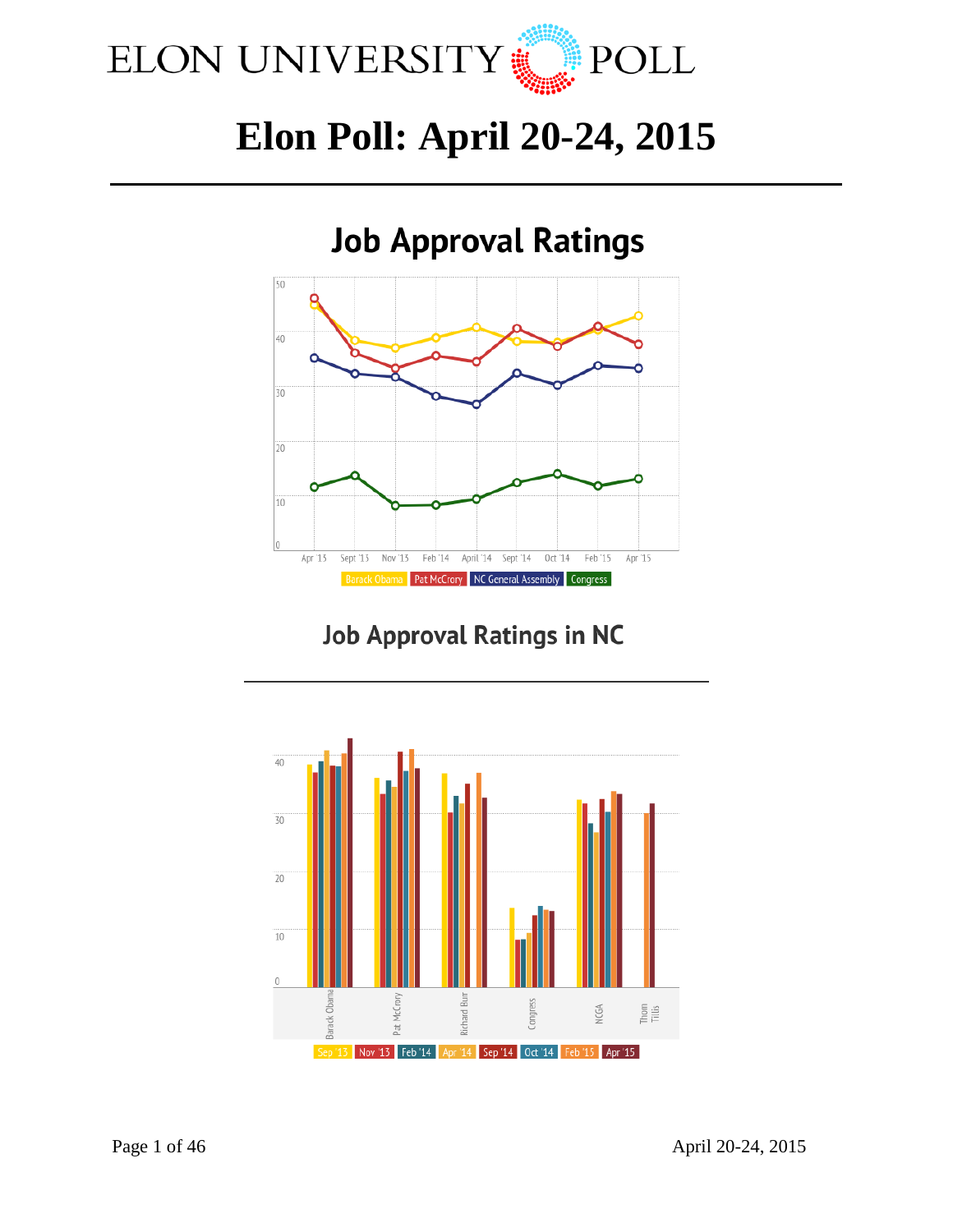

## **TABLE OF CONTENTS**

| Favorability Ratings of Presidential Candidates (Republican Registered Voters)  5 |
|-----------------------------------------------------------------------------------|
| Favorability Ratings of Presidential Candidates (Democratic Registered Voters) 6  |
| Favorability Ratings of Presidential Candidates (Independent Registered Voters) 7 |
|                                                                                   |
|                                                                                   |
|                                                                                   |
|                                                                                   |
|                                                                                   |
|                                                                                   |
|                                                                                   |
|                                                                                   |
|                                                                                   |
|                                                                                   |
|                                                                                   |
|                                                                                   |
|                                                                                   |
|                                                                                   |
| 34                                                                                |
|                                                                                   |
|                                                                                   |
|                                                                                   |
|                                                                                   |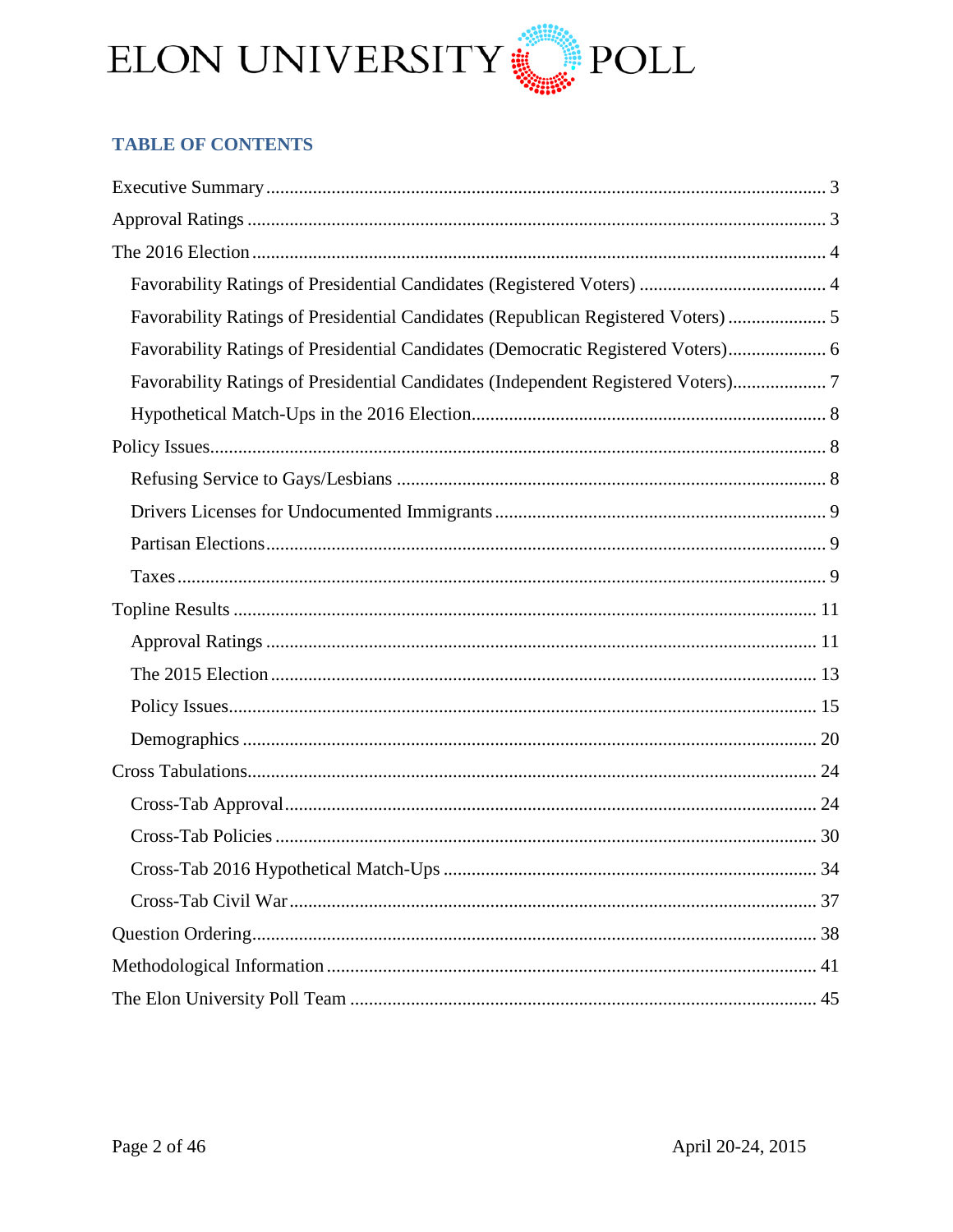

## <span id="page-2-0"></span>**Executive Summary**

The Elon University Poll conducted a live-caller, dual frame (landline and cell phone) survey of 756 **residents** of North Carolina between April 20th and April 24th of this year. Of these respondents 677 said they were **registered to vote** in the state of North Carolina. The survey has a margin of error of +/- 3.56 percentage points for residents and +/- 3.77 for registered voters. Details regarding the methodology of this April public opinion survey can be found at the end of this report.

## <span id="page-2-1"></span>**Approval Ratings**

## *President Barack Obama*

Currently, President Barack Obama's approval rating is 42.9 percent among registered voters. This is a slight improvement from the 40.3 percent approval found in February of this year. However, support for the president is somewhat lower in North Carolina than in the nation as a whole. National polls by Gallup and CNN have recently found the president's approval rating near 45 or 46 percent. Nearly half of registered voters disapprove of the president (47.9%), while 8.6% were not sure. Seventy-eight percent of registered Democrats said they approved of the president's job performance, compared to only 5% of Republicans and 39% of Independents. The level of support from Democrats and Republicans has seen no change since February, but approval from Independents increased from 33% in February to 39% in April. There is a sizable gender gap in approval of the president. Forty-eight percent of registered women said they approve of the president, compared to 36% of men.

## *Congress*

Approval for Congress remains low among residents and registered voters in North Carolina. Only 13.1% of registered voters approve of the job Congress is doing, which was similar to survey finding in February of this year. The lack of approval for Congress is somewhat bipartisan, with 11% of Democrats, 16% of Republicans, and 13% of Independents approving of Congress. Women were less likely to approve of the job Congress is doing (11%) compared to men (16%).

## *Governor Pat McCrory*

Approximately 38 percent of registered voters approve of the job the governor is doing. This is a small, 3 point decrease since February. Only 23 percent of Democrats approve of the governor's performance, compared to 38 percent of Independents and 58 percent of Republicans. McCrory is doing much better with men (43% approval) than women (33% approval).

## *North Carolina General Assembly*

In February of this year the approval rating of the North Carolina General Assembly was 33.8%. This changed only half a percentage point to 33.3% in this current survey. Republican and Independent support for the NCGA has remained steady at 48% and 32% respectively, while Democratic support has declined 2 points to 24%. Men are more likely to approve of the NCGA (38%) than women (29%).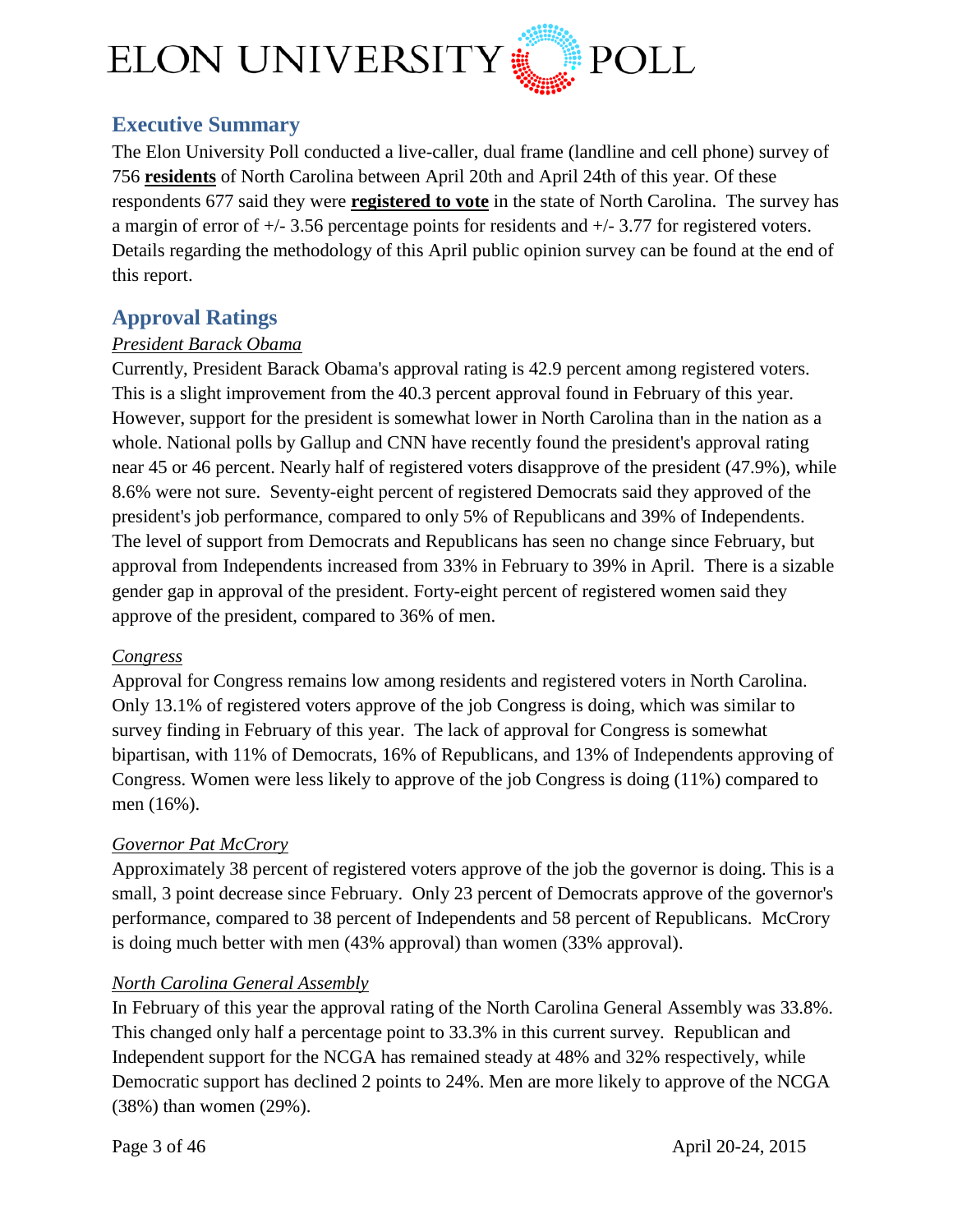

## *Senator Richard Burr*

Approximately 33% of registered voters approved of the job the Senator is doing, compared to 37% in February of this year. Forty-five percent of Republicans approve of Senator Burr, compared to 24% of Democrats and 31% of Independents. Nearly a third of registered voters were unsure of how they felt about the Senator. Typically Senator Burr has the highest percentage of "Don't Knows" among those individuals and institutions usually evaluated in the Elon Poll.

## *Senator Thom Tillis*

Thom Tillis saw a slight increase in approval rating with 32% of registered voters saying they approve of the job the senator is doing. Support from Democrats increased slightly to 21%, as did support from Independents (29%). However, Republican approval of Tillis was down 2 points to 49%. Twenty-six percent of registered voters were unsure as to how to access Tillis's job performance, compared to 29% in February.

## <span id="page-3-0"></span>**The 2016 Election**

## <span id="page-3-1"></span>**Favorability Ratings of Presidential Candidates (Registered Voters)**

Respondents were asked to rate a series of candidates on a scale from zero to 100. Table 1 below presents the aggregated results from these survey items. On average, registered voters were not enthusiastic about any candidate. Scott Walker, the governor of Wisconsin, had the highest average score (50.1), but he also had third highest number of respondents who didn't know who he was (behind O'Malley and Bobby Jindal). Of registered voters, 331 (nearly half) said they didn't know who Scott Walker was or didn't know him well enough to rate him.

| Table 1: Favorability Scores for Presidential Candidates (677 Registered Voters) |                           |                |                |               |
|----------------------------------------------------------------------------------|---------------------------|----------------|----------------|---------------|
|                                                                                  | Average                   | <b>Minimum</b> | <b>Maximum</b> |               |
| <b>Candidate</b>                                                                 | <b>Favorability Score</b> | Score          | <b>Score</b>   | % Don't Knows |
| Scott Walker                                                                     | 50.1                      | 0              | 100            | 48.9%         |
| Marco Rubio                                                                      | 48.4                      | 0              | 100            | 28.7%         |
| Elizabeth Warren                                                                 | 48.0                      | 0              | 100            | 38.4%         |
| <b>Hillary Clinton</b>                                                           | 47.2                      | 0              | 100            | 2.5%          |
| Rand Paul                                                                        | 46.7                      | 0              | 100            | 22.6%         |
| Bobby Jindal                                                                     | 44.2                      | 0              | 100            | 49.6%         |
| <b>Ted Cruz</b>                                                                  | 44.1                      | 0              | 100            | 28.8%         |
| Mike Huckabee                                                                    | 44.1                      | 0              | 100            | 21.4%         |
| <b>Rick Perry</b>                                                                | 41.1                      | 0              | 100            | 27.8%         |
| Joe Biden                                                                        | 40.9                      | 0              | 100            | 5.6%          |
| Jeb Bush                                                                         | 40.5                      | 0              | 100            | 10.6%         |
| Martin O'Malley                                                                  | 40.4                      | 0              | 100            | 71.2%         |
| Chris Christie                                                                   | 39.3                      | 0              | 100            | 18.9%         |
| Lindsey Graham                                                                   | 38.1                      | 0              | 100            | 36.0%         |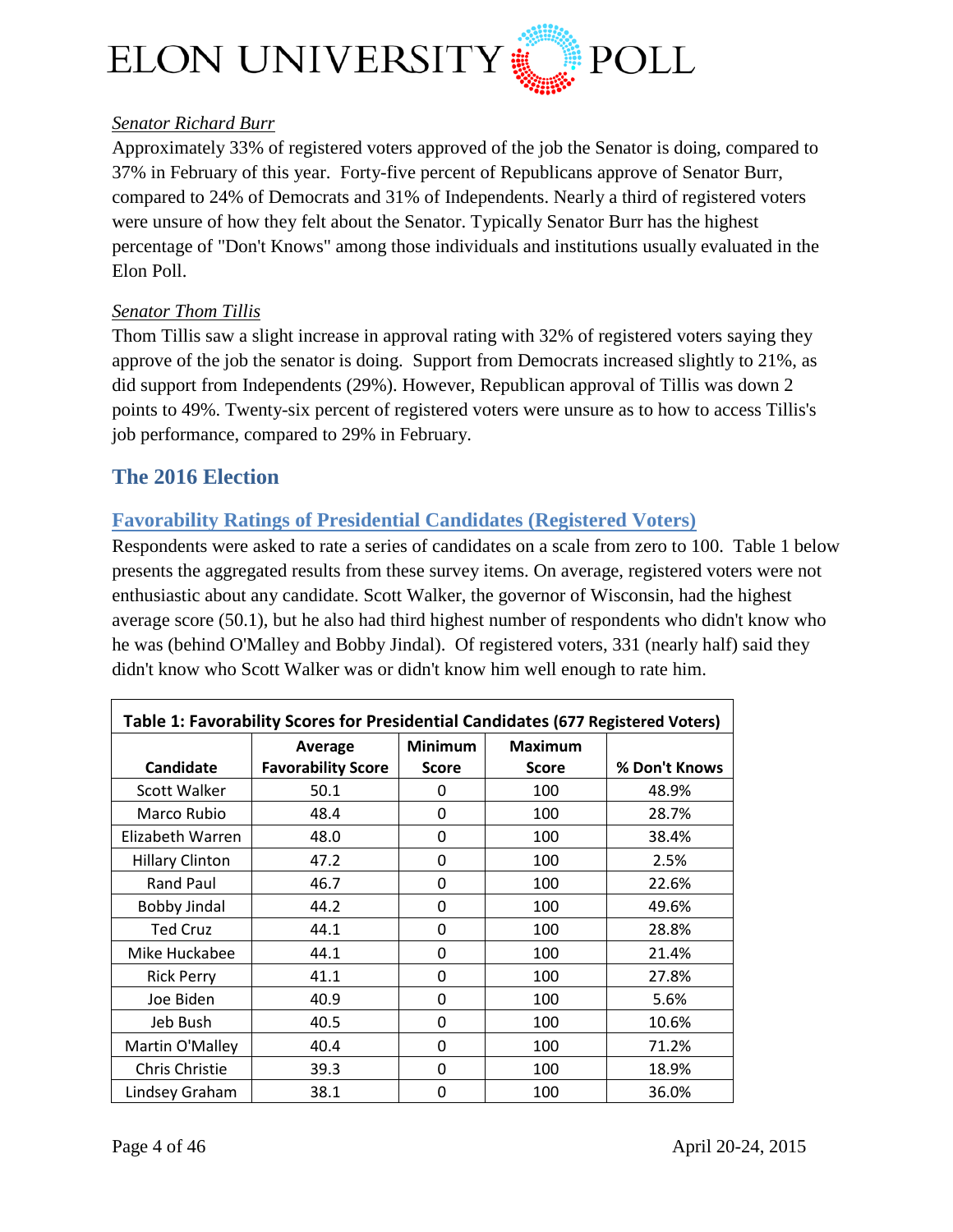

Rubio had the second highest favorability score at 48.4, with 29% of registered respondents not knowing Rubio well of enough to provide an answer. The third highest favorability score was given to Democrat Elizabeth Warren who also had 38% of respondents not providing a response. Clinton came in 4th place with an average favorability score of 47.2, and all but 17 respondents (2.5%) were able to provide a rating for the former Secretary of State. Although Vice President Joe Biden is well known (only 6 percent didn't provide a score), he came in 10th place with a score of 40.9. Following close behind Biden was Jeb Bush with a score of 40.5 and only 11% of respondents not able or willing to provide a score. Second to last in our list of 14 potential candidates was New Jersey Governor Chris Christie with a score of 39.3 and 19% unable to provide a response. In last place was Lindsey Graham with a score of 38.1 and 36% unable or unwilling to provide a rating for the South Carolina Senator.

## <span id="page-4-0"></span>**Favorability Ratings of Presidential Candidates (Republican Registered Voters)**

Among Republicans Marco Rubio had the highest favorability score (65.6), with 23% of Republicans not providing a score. In 2nd place was Scott Walker (64.7) with 40% not able to rate the Governor of Wisconsin. Mike Huckabee was in 3rd place with a score of 63.5 and 14% unable or unwilling to evaluate Huckabee. Jeb Bush came in 4th place with a score of 62.0 and only 8% not providing a score (making Bush the best known Republican candidate). In 5th place was Cruz with a score of 59.7 and 22% of respondents not providing an answer. Close behind was Bobby Jindal with a score of 59.3 and 47% not knowing the potential candidate. Jindal had the highest number of Republicans not providing an answer to this question, making him the least well known Republican candidate. Jindal was followed closely by Rick Perry with a score 59.3 (rounding up) and 23% not providing a score.

| <b>Table 2: Favorability Scores for Presidential Candidates</b><br>(162 Republican Registered Voters) |              |              |              |               |  |  |
|-------------------------------------------------------------------------------------------------------|--------------|--------------|--------------|---------------|--|--|
| <b>Minimum</b><br><b>Average Favorability</b><br><b>Maximum</b>                                       |              |              |              |               |  |  |
| Candidate                                                                                             | <b>Score</b> | <b>Score</b> | <b>Score</b> | % Don't Knows |  |  |
| Marco Rubio                                                                                           | 65.6         | 0            | 100          | 22.8%         |  |  |
| <b>Scott Walker</b>                                                                                   | 64.7         | 0            | 100          | 40.4%         |  |  |
| Mike Huckabee                                                                                         | 63.5         | 0            | 100          | 14.0%         |  |  |
| Jeb Bush                                                                                              | 62.0         | 0            | 100          | 8.2%          |  |  |
| <b>Ted Cruz</b>                                                                                       | 59.7         | 0            | 100          | 21.6%         |  |  |
| <b>Bobby Jindal</b>                                                                                   | 59.3         | 0            | 100          | 47.4%         |  |  |
| <b>Rick Perry</b>                                                                                     | 59.3         | 0            | 100          | 22.8%         |  |  |
| Rand Paul                                                                                             | 59.0         | 0            | 100          | 21.1%         |  |  |
| Lindsey Graham                                                                                        | 52.0         | 0            | 100          | 31.6%         |  |  |
| Chris Christie                                                                                        | 48.8         | 0            | 100          | 15.8%         |  |  |
| Elizabeth Warren                                                                                      | 35.2         | $\Omega$     | 90           | 36.8%         |  |  |
| Martin O'Malley                                                                                       | 35.1         | 0            | 80           | 71.9%         |  |  |
| Joe Biden                                                                                             | 19.4         | $\Omega$     | 100          | 4.7%          |  |  |
| <b>Hillary Clinton</b>                                                                                | 18.9         | 0            | 100          | 3.5%          |  |  |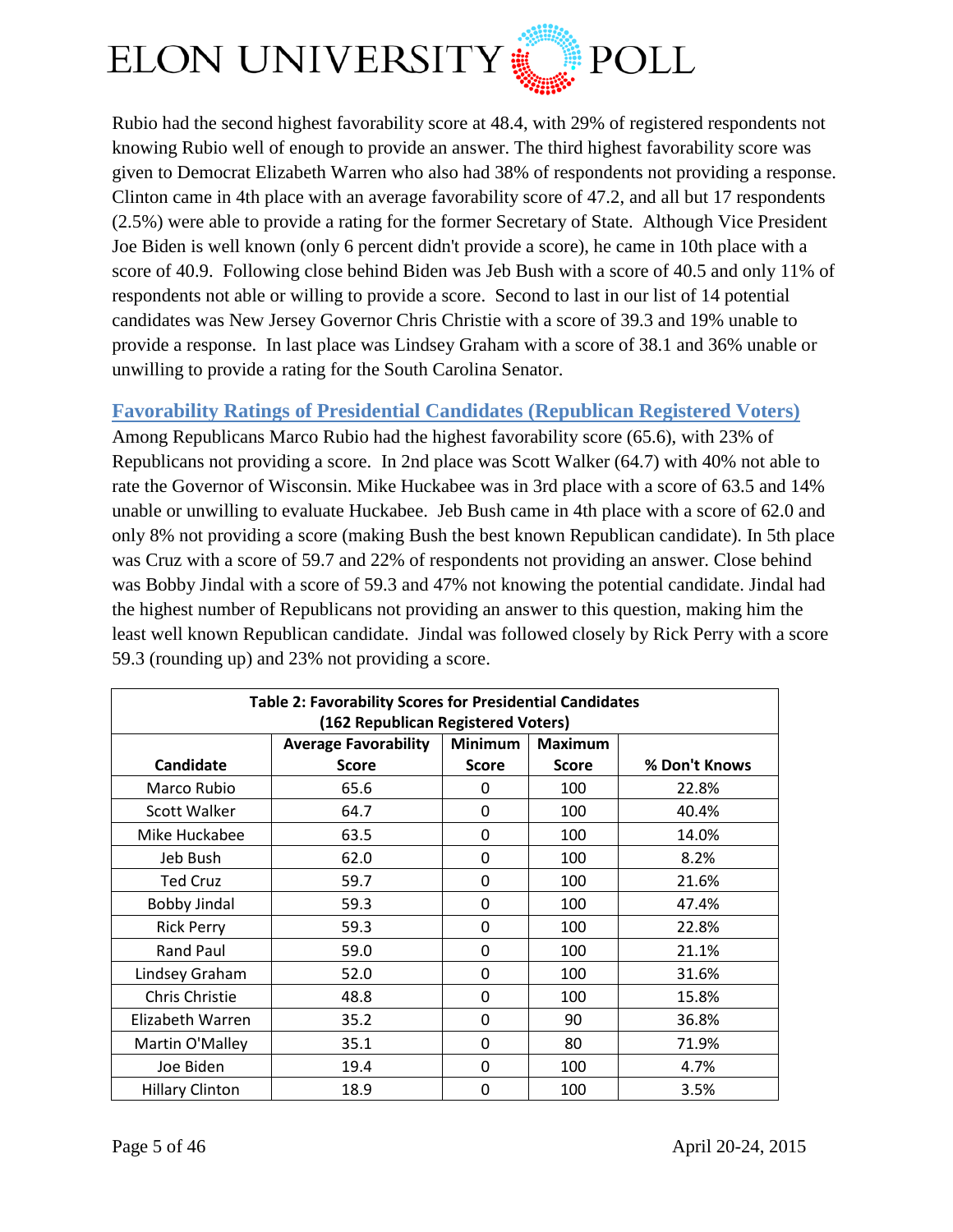

Rand Paul came in 8th place with a score of 59.0 and 21% of Republicans not providing a score for this candidate. In 9th place was Lindsay Graham with a score of 52 and with 32% of respondents not knowing Graham well enough to rate him. In last place among the Republican candidates is Chris Christie with a score of 48.8 and 16% of respondents not providing a favorability rating.

Of the Democratic candidates, Elisabeth Warren had the highest favorability score among Republicans, however that score was still very low (35.3) with 37% of respondents not providing a score. Following Warren was Martin O'Malley, but his score of 35.1 is also a result of nearly 72% of Republicans not able to rate him. Joe Biden was second to last with a score of 19.4, with 5% of Republicans not providing a score. Bringing up the rear was Hillary Clinton with a score of 18.9, but she also had the fewest number or Republicans not providing a rating (4%). Clearly (and not surprisingly) Republicans are confident they know who Hillary Clinton is and they are not particularly fond of her.

<span id="page-5-0"></span>**Favorability Ratings of Presidential Candidates (Democratic Registered Voters)**

Among Democrats Hillary Clinton leads other candidates in terms of favorability (see Table 3 below). Democrats are much more enthusiastic about Clinton (favorability score of 75) than Republicans are about their leading candidate, Marco Rubio (favorability score of 66). This is likely do to the level of information Democrats have about Clinton and the fact that there are a lot more Republican candidates for voters to consider. Joe Biden came in second with a score of 67, while Elizabeth Warren came in at third.

| <b>Table 3: Favorability Scores for Presidential Candidates</b><br>(208 Democratic Registered Voters) |                                      |     |     |               |
|-------------------------------------------------------------------------------------------------------|--------------------------------------|-----|-----|---------------|
| <b>Candidate</b>                                                                                      | Average<br><b>Favorability Score</b> | Min | Max | % Don't Knows |
| <b>Hillary Clinton</b>                                                                                | 74.7                                 | 0   | 100 | 2.8%          |
| Joe Biden                                                                                             | 66.9                                 | 0   | 100 | 10.4%         |
| Elizabeth Warren                                                                                      | 64.4                                 | 0   | 100 | 40.1%         |
| Martin O'Malley                                                                                       | 44.2                                 | 0   | 100 | 73.1%         |
| Chris Christie                                                                                        | 32.4                                 | 0   | 100 | 25.5%         |
| Marco Rubio                                                                                           | 31.3                                 | 0   | 100 | 37.3%         |
| Scott Walker                                                                                          | 29.0                                 | 0   | 80  | 57.5%         |
| Lindsey Graham                                                                                        | 28.2                                 | 0   | 100 | 44.8%         |
| <b>Rand Paul</b>                                                                                      | 27.9                                 | 0   | 100 | 31.6%         |
| Mike Huckabee                                                                                         | 27.8                                 | 0   | 100 | 31.1%         |
| Jeb Bush                                                                                              | 26.9                                 | 0   | 100 | 13.2%         |
| <b>Bobby Jindal</b>                                                                                   | 26.2                                 | 0   | 100 | 57.1%         |
| <b>Ted Cruz</b>                                                                                       | 24.8                                 | 0   | 100 | 37.7%         |
| <b>Rick Perry</b>                                                                                     | 23.3                                 | 0   | 100 | 34.4%         |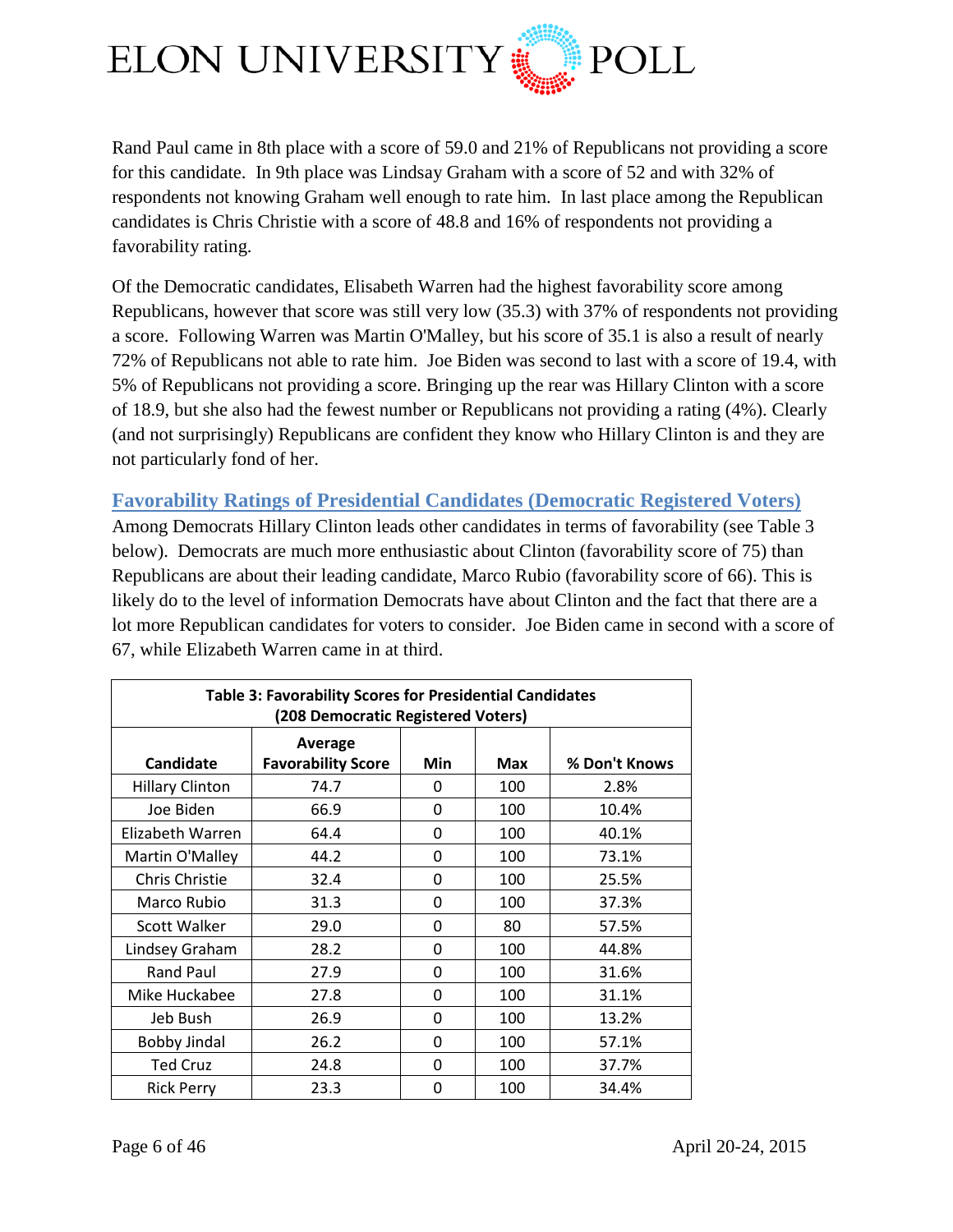

The former governor of Maryland, Martin O'Malley is not well known by even registered Democrats. Over 73% did not rate O'Malley and those who did, did not rate him highly (favorability score of 44.2). The good news is O'Malley is beating all of the Republican candidates (at least among Democrats). Democrats seem to dislike Chris Christie the least. That could be good news in a general election, but Christie's low scores among Republicans suggest an uphill battle in the primary race. The least appealing candidate among Democrats was Rick Perry with a favorability score of 23.3.

## <span id="page-6-0"></span>**Favorability Ratings of Presidential Candidates (Independent Registered Voters)**

Of the Independents who know who Scott Walker is, most seem to like him. Walker had the highest favorability score among Independents (52.4), but also had the third highest number of respondents not able or willing to rate him. Rand Paul came in second with a score of 50.2 and had only 16% of respondents not providing a score for the candidate. In third place was Marco Rubio with a favorability score of 47.8 and 26% not providing a score. In last place among Independents was Lindsey Graham with a score of 35.6 and 32% of respondents not knowing Graham well enough to answer the survey question.

| <b>Table 4: Favorability Scores for Presidential Candidates</b> |                     |     |            |               |
|-----------------------------------------------------------------|---------------------|-----|------------|---------------|
| (294) Independent Registered Voters)                            |                     |     |            |               |
|                                                                 | Average             |     |            |               |
|                                                                 | <b>Favorability</b> |     |            |               |
| Candidate                                                       | <b>Score</b>        | Min | <b>Max</b> | % Don't Knows |
| <b>Scott Walker</b>                                             | 52.4                | 0   | 100        | 46.8%         |
| <b>Rand Paul</b>                                                | 50.2                | 0   | 100        | 16.3%         |
| Marco Rubio                                                     | 47.8                | 0   | 100        | 25.5%         |
| <b>Bobby Jindal</b>                                             | 46.0                | 0   | 100        | 45.0%         |
| <b>Ted Cruz</b>                                                 | 45.6                | 0   | 100        | 25.9%         |
| Elizabeth Warren                                                | 44.4                | 0   | 100        | 37.2%         |
| <b>Hillary Clinton</b>                                          | 43.1                | 0   | 100        | 1.4%          |
| Mike Huckabee                                                   | 41.4                | 0   | 100        | 18.4%         |
| <b>Rick Perry</b>                                               | 41.4                | 0   | 95         | 25.2%         |
| Martin O'Malley                                                 | 40.9                | 0   | 80         | 69.5%         |
| Chris Christie                                                  | 37.8                | 0   | 100        | 15.2%         |
| Jeb Bush                                                        | 37.5                | 0   | 100        | 9.6%          |
| Joe Biden                                                       | 36.8                | 0   | 100        | 2.5%          |
| Lindsey Graham                                                  | 35.6                | 0   | 95         | 31.9%         |

Democrats did not do well among Independents. Elizabeth Warren had a score of 44.4 (behind Ted Cruz) with 37% of Independents not provide a rating. Clinton followed Warren with a score of 43.1, with less than 2% of independents not providing a response. Joe Biden was second to last among Independents with a score of 37% and only 3% of respondents not able to provide a favorability score for the Vice President.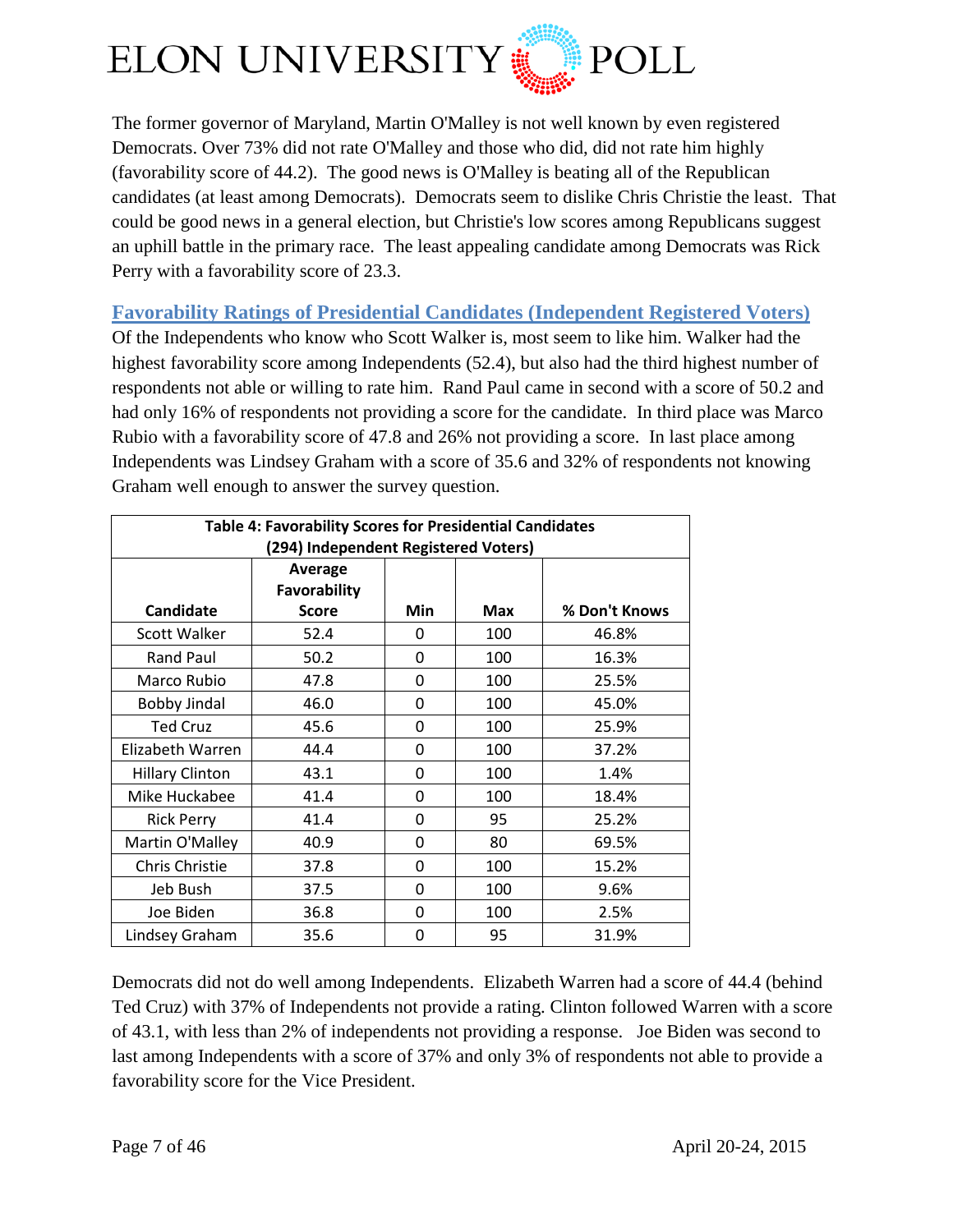

## <span id="page-7-0"></span>**Hypothetical Match-Ups in the 2016 Election**

## **Clinton v. Bush**

Respondents were given three hypothetical races they might see in the 2016 election. For each one they were asked to say which candidate they would support. The first hypothetical match-up posed to respondents was between Hillary Clinton and Jeb Bush. Forty-seven percent of registered voters said they would vote for Clinton compared to 44% for Bush. The gap between Clinton and Bush has narrowed. In February the Elon Poll found 46% supporting Clinton and 38% supporting Bush. Not surprisingly, 87% of Republicans and 85% of Democrats said they would vote for their party's (hypothetical) nominee. Independents were split down the middle with 43% supporting Bush and 44% supporting Clinton.

#### **McCrory vs. Cooper**

Respondents were asked who they would vote for governor if Republican Pat McCrory faced Democrat Roy Cooper. Respondents were not told that McCrory was the incumbent (although a prior question in the survey would have clued them in if they were not aware of this fact) and were not told that Roy Cooper is currently the state's attorney general. Forty-five percent said they would vote for McCrory and 43% said they would vote for Cooper. Eight-two percent of Republicans supported McCrory and 77% of Democrats support Cooper. McCrory did better with Independents with 46% supporting the current governor and 38% supporting Cooper. It should be noted again that these are among respondent who said they are registered to vote. The Elon Poll does not create a likely voter model this far from an election because the survey and political science research indicates that such models are generally inaccurate. These hypothetical match-ups are not strong predictors of election outcomes. Instead, they provide a bench mark to examine how candidates are improving in support and name recognition overtime.

#### **Burr vs. Hagan**

Although an unlikely match-up, respondents were asked who they would support if Richard Burr faced Kay Hagan in the 2016 U.S. Senate race in North Carolina. Forty-four percent said they would support Burr while 43% said Hagan. Democratic support for Hagan was at 78%, which was lower than the support Republicans have for Burr (88%). Independents seem to also favor the incumbent over Hagan (44% to 40%).

## <span id="page-7-1"></span>**Policy Issues**

## <span id="page-7-2"></span>**Refusing Service to Gays/Lesbians**

Respondents were asked to state whether they agreed or disagreed with the following statement: "Businesses should have the right to refuse services to people who are gay or lesbian, if homosexuality violates the business owner's religious beliefs." Nearly 63% of registered voters disagreed with the statement, compared to 32% who agreed. Over half of Republicans agreed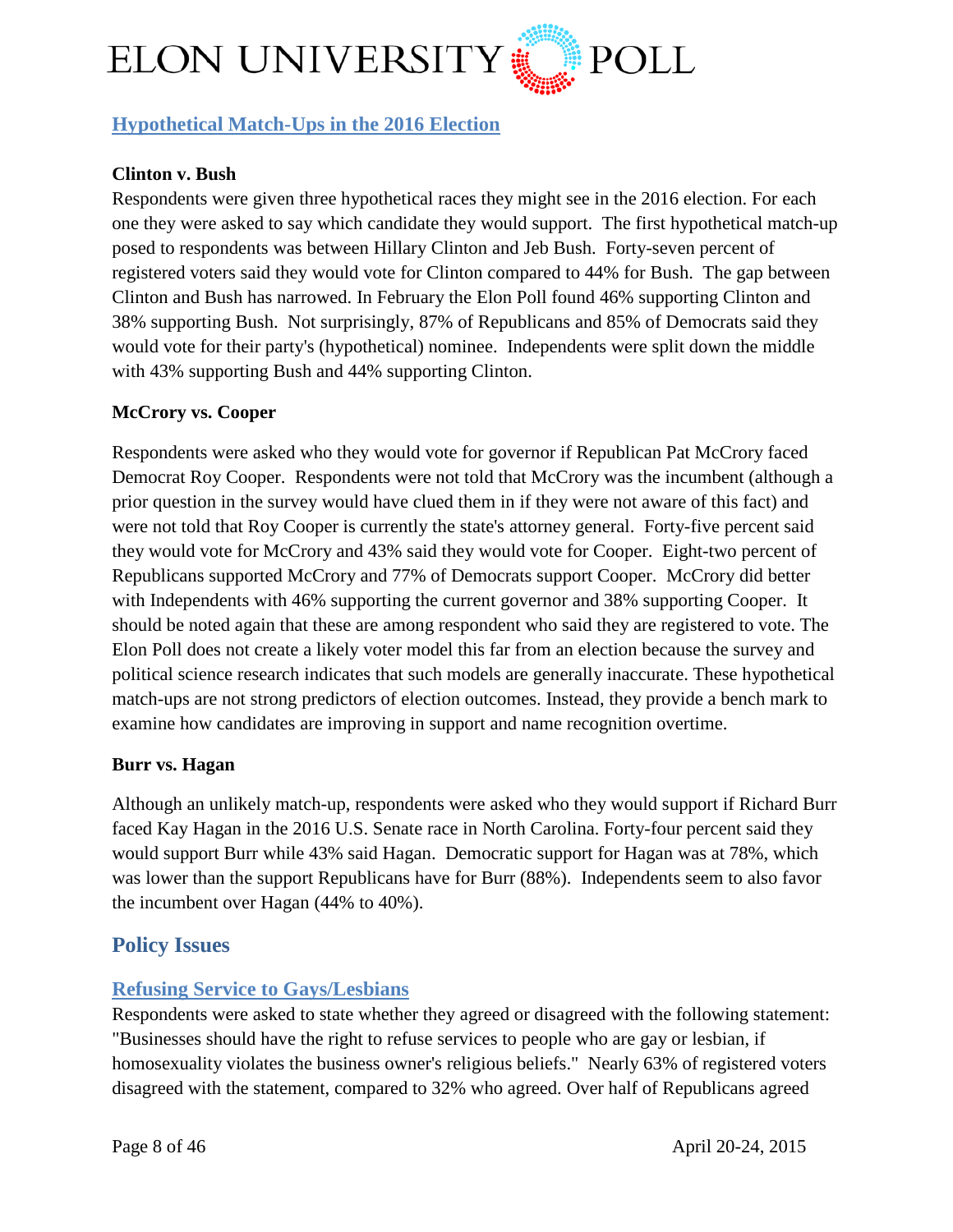

with the statement, compared to 32% of Independents and 18% of Democrats. Younger (age 18- 30) respondents (20%) were less likely to agree with the statement than other age groups and women (27%) were less likely to agree with the statement than men (39%).

## <span id="page-8-0"></span>**Drivers Licenses for Undocumented Immigrants**

Respondents were asked whether they would support or oppose a bill allowing undocumented [or illegal] immigrants to obtain a drivers permit in North Carolina if they agreed to be fingerprinted, undergo a criminal background check, and pass a written and road test. Fifty-eight percent of registered voters said they would support such a bill and 39% said they would oppose it. Democrats had the highest level of support with 74%, compared to 56% of Independents and 41% of Republicans. Sixty-eight percent of African American voters support the idea of allowing undocumented immigrants to obtain a drivers permit compared to 56% of whites. Younger respondents (18-30) were more likely to support such a bill (62%) than other age groups. Women were more supportive of the idea (64%) than men (51%).

## <span id="page-8-1"></span>**Partisan Elections**

Respondents were presented with the following question: "Currently in North Carolina the political party affiliation of candidates running for some offices is not listed on a ballot during an election. Would you support or oppose a bill requiring ballots for city council and local school boards to list the party affiliation of all candidates?" Approximately two-thirds said they support such a change (67%) compared to 24% opposing. About 9% were not sure and only 1 individual refused to provide an answer.

This question was then followed by a question asking the respondent to think about judicial elections. Similar support was found for having partisan elections for judges. Sixty-seven percent said they supported a bill that would require all ballots to list the political party affiliation of candidates running to be a judge. This question was a follow-up question and was not rotated before and after the first partisan election question. Support for partisan judicial elections could be somewhat inflated because a respondent who just said they supported partisan elections for some local offices might feel some pressure to also support requiring partisan labels in elections for other offices. In the survey research literature, this is called a "priming" effect. However, given the high levels of support for the prior question involving partisan elections for city council members and school board members, it is likely that there is substantial support to provide voters with the information of which party a candidate is associated with in all types of elections.

## <span id="page-8-2"></span>**Taxes**

Respondents were told that the state budget office has estimated a potential revenue shortfall and were asked about raising five different taxes to address the issue: income tax, sales tax, taxes on cigarettes, taxes on beer, and taxes on gasoline. The idea of raising gasoline taxes was the least popular with only 15% favoring raising taxes from 36 cents per gallon to 40 cents per gallon. Half the respondents were provided with the national average for state taxes on gasoline, which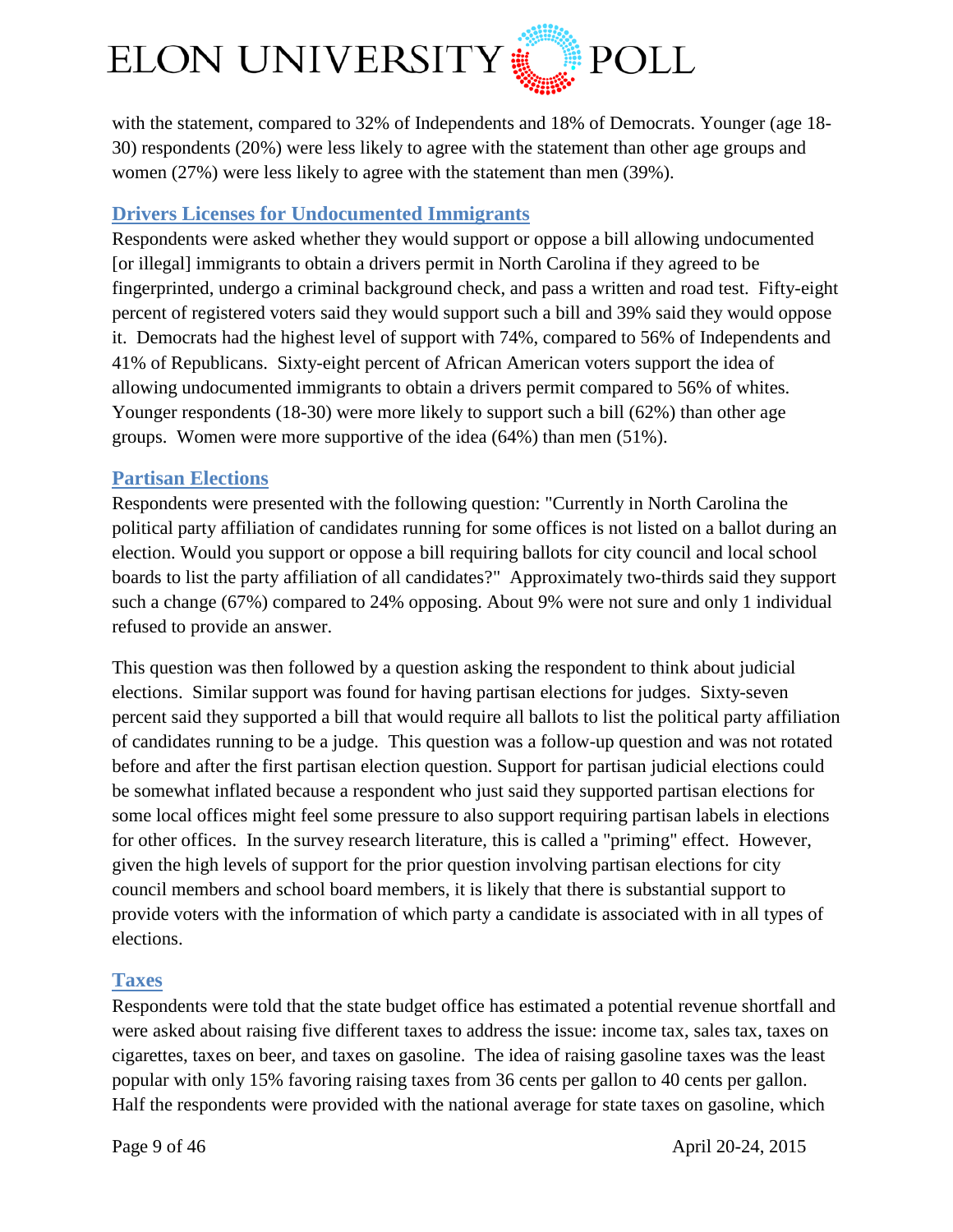

is 30 cents a gallon. Democrats, Republicans, and Independents were generally opposed to increase taxes on gasoline. The second least popular tax proposal was increasing the state sales tax a quarter percent from 4.75% to 5%. Only a third of registered voters supported the idea. Raising the tax on beer was much more popular and received bipartisan support with 49% favoring raising the state tax from 62 cents per gallon of beer to a dollar. Half of respondents said they supported raising the income tax on individuals and families in the highest tax bracket from 5.8% to 7.75%. The most popular (or the least unpopular) tax was on cigarettes. Sixty-four percent of registered voters said they would support raising the tax on cigarettes from 45 cents a pack to a \$1.45 per pack. Approximately half of respondent were told that the national average for state cigarette taxes is a \$1.54. Support for increasing taxes on cigarettes was equal among Democrats and Republicans (66%), but slight lower for Independents (64%)

Later in the survey, those who opposed raising the state's tax on cigarettes were ask the question again, but were also told that part of the tax would be dedicated to public health programs. Only 27% changed their mind. Approximately 73% of those who remained opposed to the cigarette tax, even if some of the money were dedicated to public health programs, were self-reported tobacco users.

Respondents were also asked if they supported directing part of the money North Carolina receives from the settlement with tobacco companies to youth prevention programs. Specifically, respondents were asked if they supported \$17 million of the approximately \$140 million received each year to be dedicated to help prevent youth from using tobacco. This was the amount reserved for youth prevention programs before it was cut in 2012. Over half of registered voters supported restoring funding for youth prevention programs to \$17 million a year.

Support for the 2010 law prohibiting smoking in restaurants and bars is relatively high, with 81% of registered voters supporting the law. Respondents were then given a follow up question and asked if they would support a new law that would prohibit smoking in all indoor workplaces where the public is invited or permitted inside. Seventy-four percent of respondents said they favored such a law. Results may be influenced by the fact that this question follows the questions about the 2010 smoking ban. Respondents may have been "primed" to support (or potentially oppose) smoking regulations. The question order was designed to inform respondents of the current law and level of regulation and then ask whether they supported additional levels of regulation.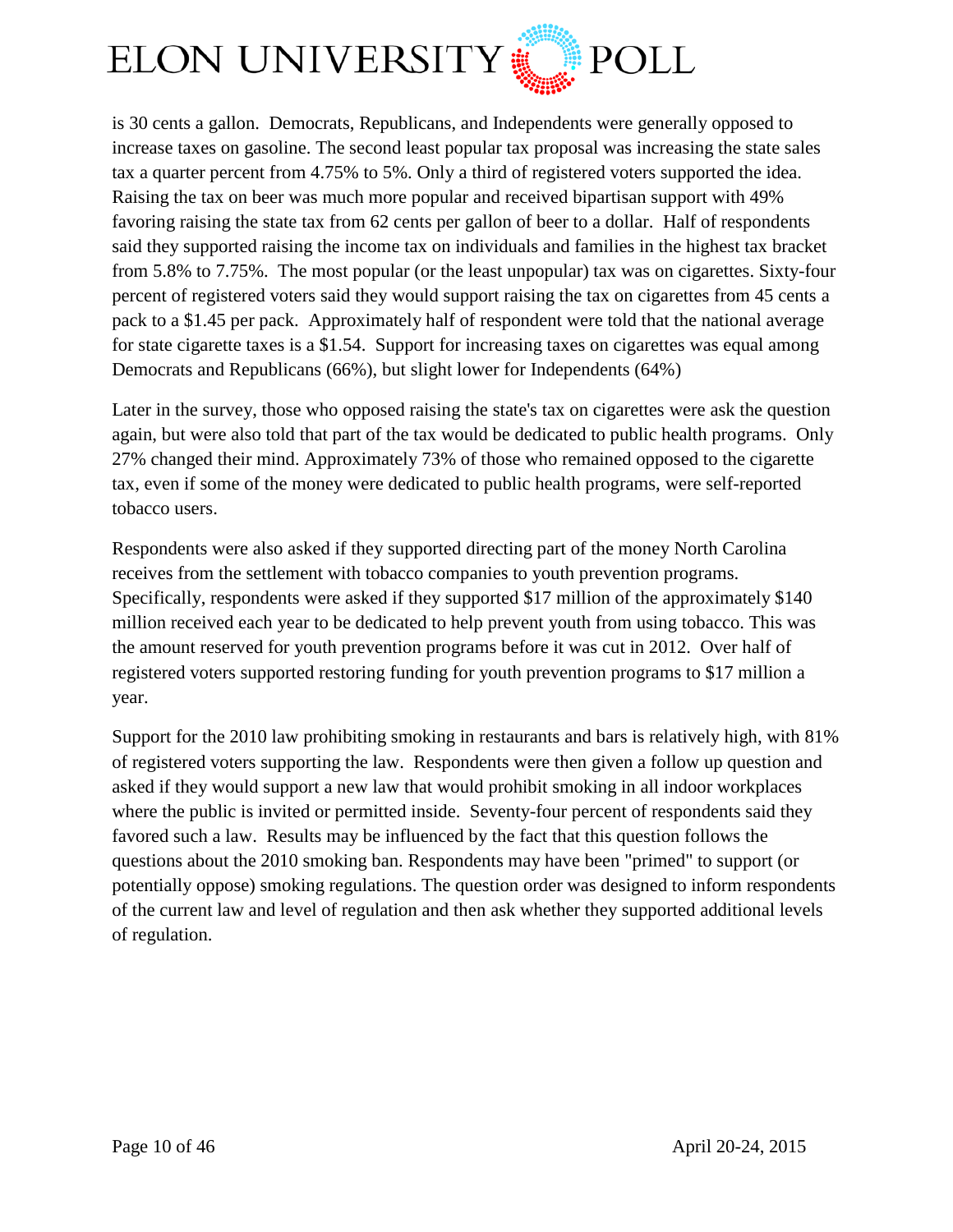

## <span id="page-10-0"></span>**Topline Results**

Sample sizes are in subscripts. Due to weighting and rounding, totals occasionally do not sum to 100%.

## <span id="page-10-1"></span>**Approval Ratings**

#### **President Approval**

Do you [approve or disapprove] of the way Barack Obama is handling his job as president?

|            | <b>Registered Voters</b> |     | All Residents |     |
|------------|--------------------------|-----|---------------|-----|
|            | $\%$                     | No. | $\%$          | No. |
| Approve    | 42.9%                    | 290 | 42.7%         | 323 |
| Disapprove | 47.9%                    | 324 | 46.7%         | 353 |
| Don't know | 8.6%                     | 58  | 9.6%          | 73  |
| Refused    | 0.7%                     | 5   | 0.9%          | 7   |
| $N=$       | 100.0%                   | 677 | 100.0%        | 756 |

#### **Congress Approval**

Do you [approve or disapprove] of the way Congress is doing its job?

|            | <b>Registered Voters</b> |     | All Residents |     |
|------------|--------------------------|-----|---------------|-----|
|            | $\%$                     | No. | $\%$          | No. |
| Approve    | 13.1%                    | 89  | 13.5%         | 102 |
| Disapprove | 75.8%                    | 513 | 74.2%         | 561 |
| Don't know | 10.7%                    | 72  | 11.5%         | 87  |
| Refused    | 0.5%                     | 3   | 0.8%          | 6   |
| $N=$       | 100.0%                   | 677 | 100.0%        | 756 |

## **Governor Approval**

Do you [approve or disapprove] of the way Pat McCrory is handling his job as governor?

|            | <b>Registered Voters</b> |                | All Residents |               |
|------------|--------------------------|----------------|---------------|---------------|
|            | $\%$                     | No.            | %             | No.           |
| Approve    | 37.7%                    | 255            | 36.3%         | 274           |
| Disapprove | 42.5%                    | 288            | 40.9%         | 309           |
| Don't know | 19.2%                    | 130            | 21.9%         | 166           |
| Refused    | 0.6%                     | $\overline{4}$ | 0.9%          | $\mathcal{I}$ |
| $N=$       | 100.0%                   | 677            | 100.0%        | 756           |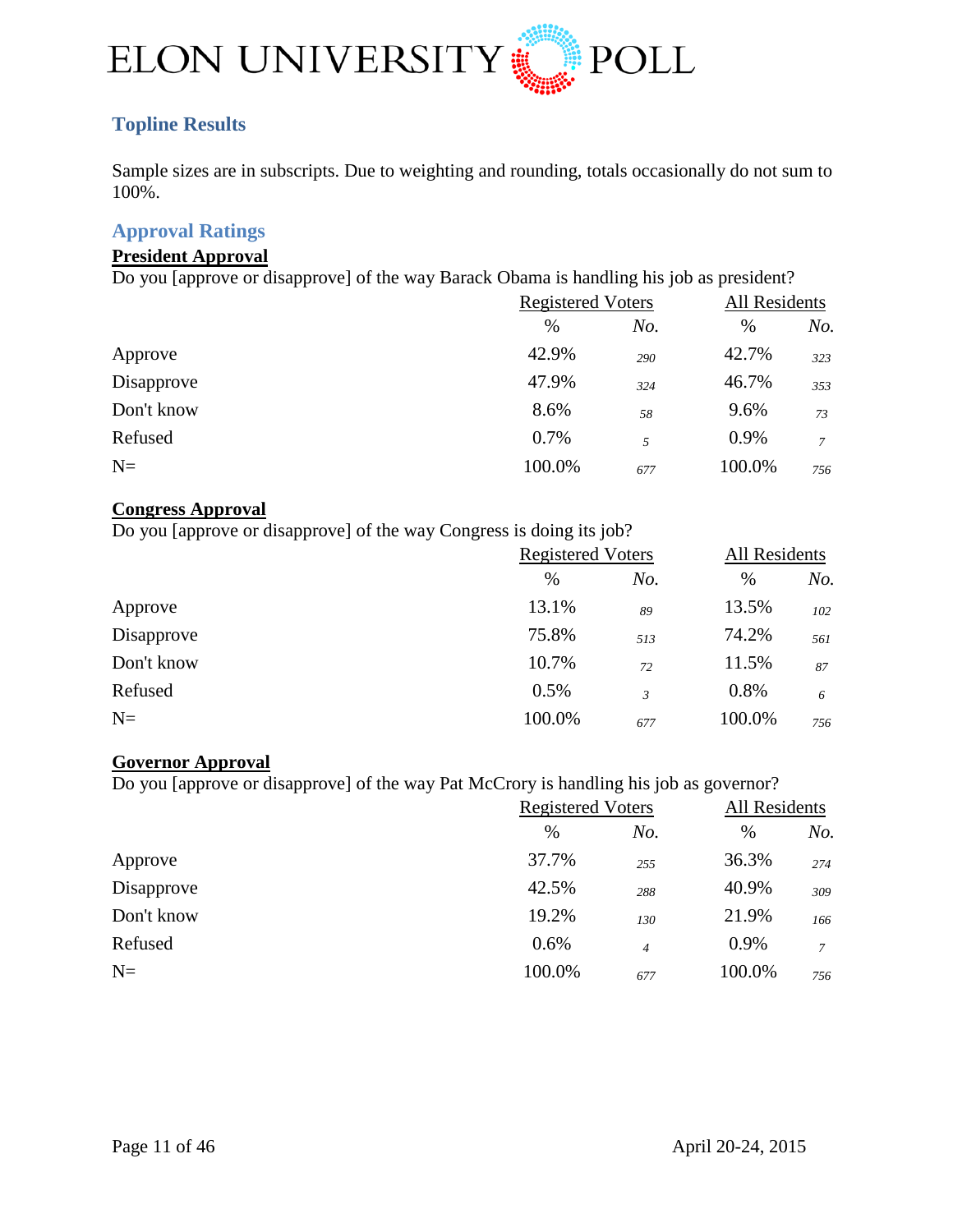

## **General Assembly Approval**

What about the state legislature in Raleigh? Do you [approve or disapprove] of the way the North Carolina General Assembly is doing its job?

|            | <b>Registered Voters</b> |     | All Residents |     |
|------------|--------------------------|-----|---------------|-----|
|            | $\%$                     | No. | $\%$          | No. |
| Approve    | 33.3%                    | 225 | 34.1%         | 258 |
| Disapprove | 44.2%                    | 299 | 42.8%         | 323 |
| Don't know | 22.1%                    | 150 | 22.3%         | 169 |
| Refused    | 0.5%                     | 3   | 0.8%          | 6   |
| $N=$       | 100.0%                   | 677 | 100.0%        | 756 |

#### **Tillis Approval**

Do you [approve or disapprove] of the way Thom Tillis is handling his job as US Senator?

|            | <b>Registered Voters</b> |     | All Residents |     |
|------------|--------------------------|-----|---------------|-----|
|            | %                        | No. | $\%$          | No. |
| Approve    | 31.7%                    | 215 | 31.7%         | 240 |
| Disapprove | 41.3%                    | 280 | 40.5%         | 306 |
| Don't know | 26.0%                    | 176 | 26.5%         | 200 |
| Refused    | 1.0%                     | 6   | 1.3%          | 10  |
| $N=$       | 100.0%                   | 677 | 100.0%        | 756 |

## **Burr Approval**

Do you [approve or disapprove] of the way Richard Burr is handling her job as US Senator?

|            | <b>Registered Voters</b> |     | All Residents |     |
|------------|--------------------------|-----|---------------|-----|
|            | %                        | No. | $\%$          | No. |
| Approve    | 32.6%                    | 221 | 32.5%         | 246 |
| Disapprove | 34.0%                    | 230 | 32.2%         | 243 |
| Don't know | 32.5%                    | 220 | 33.9%         | 256 |
| Refused    | 0.9%                     | 6   | 1.4%          | 11  |
| $N=$       | 100.0%                   | 677 | 100.0%        | 756 |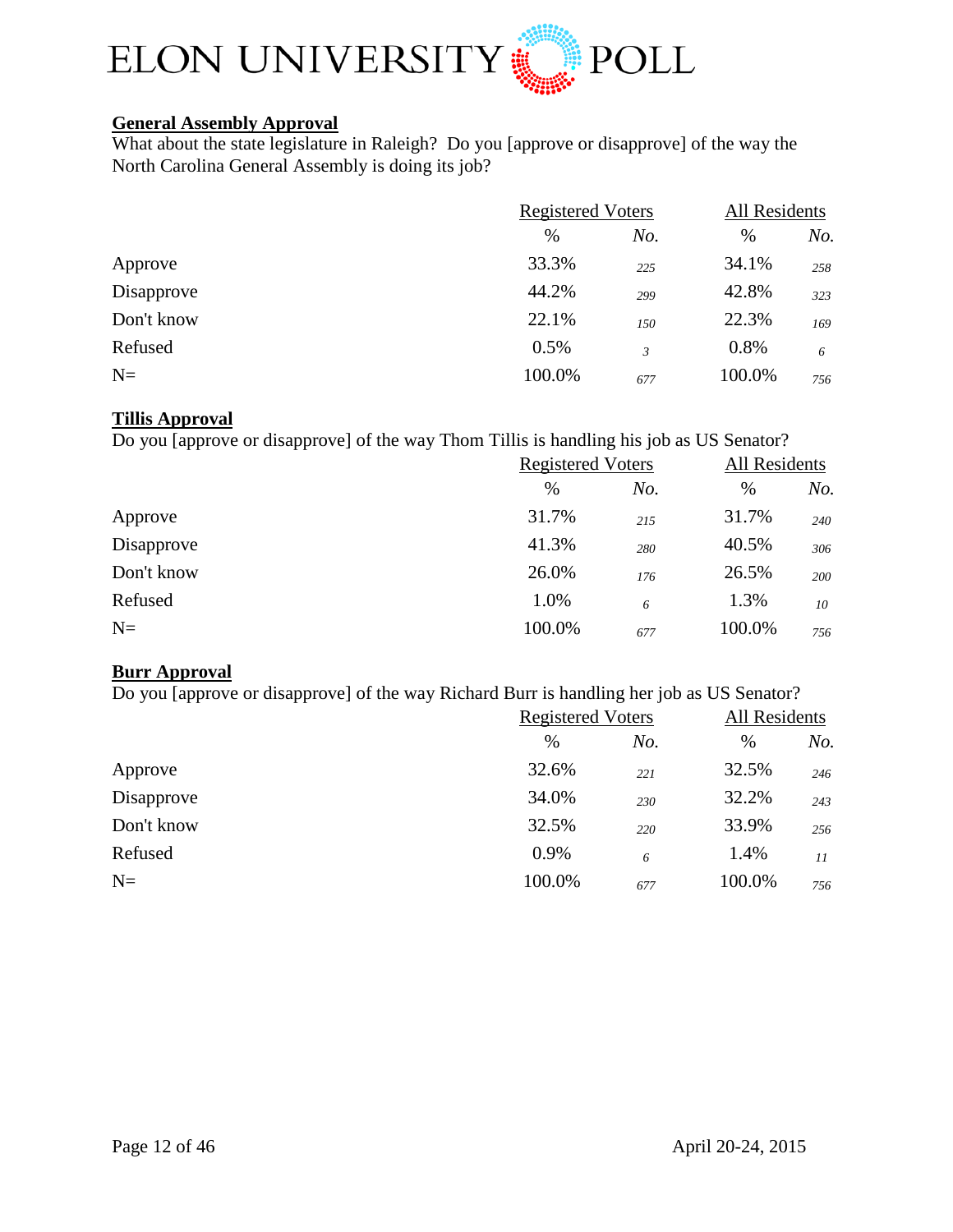

## <span id="page-12-0"></span>**The 2015 Election**

## **Thermometer Intro**

I am going to read some names of potential presidential candidates. I'd like you to rate that person using something called the feeling thermometer. You can choose any number between zero and 100. The higher the number the more favorable you feel toward that person, the lower the number the less favorable. You would rate the person 50 if you had neither favorable nor unfavorable feelings toward that person. If you don't know who the person is just say don't know. On a scale of 0 to 100 how do you feel about.......

#### **\*[Titles] of candidates are rotated in and out randomly to examine how these influence favorability**

**Clinton:** [Former Secretary of State] Hillary Clinton **Bush:** [Former Florida Governor] Jeb Bush **Cruz:** [U.S. Senator from Texas] Ted Cruz **Christie:** [Governor of New Jersey] Chris Christie **Walker:** [Governor of Wisconsin] Scott Walker **Paul:** [U.S. Senator from Kentucky] Rand Paul **Biden:** [Vice President] Joe Biden **Rubio:** [U.S. Senator from Florida] Marco Rubio **Warren:** [U.S. Senator from Massachusetts] Elizabeth Warren **Jindal:** [Governor of Louisiana] Bobby Jindal **Graham:** [U.S. Senator from South Carolina] Lindsey Graham **O'Malley:** [Former Governor of Maryland] Martin O'Malley **Perry:** [Former Governor] of Texas Rick Perry **Huckabee:** [Former Governor of Arkansas] of Texas Rick Perry

| <b>Average Favorability Scores for Presidential Candidates</b><br>(677 Registered Voters) |                                      |     |            |               |
|-------------------------------------------------------------------------------------------|--------------------------------------|-----|------------|---------------|
| <b>Candidate</b>                                                                          | Average<br><b>Favorability Score</b> | Min | <b>Max</b> | % Don't Knows |
| <b>Scott Walker</b>                                                                       | 50.1                                 | 0   | 100        | 48.9%         |
| Marco Rubio                                                                               | 48.4                                 | 0   | 100        | 28.7%         |
| Elizabeth Warren                                                                          | 48.0                                 | 0   | 100        | 38.4%         |
| <b>Hillary Clinton</b>                                                                    | 47.2                                 | 0   | 100        | 2.5%          |
| Rand Paul                                                                                 | 46.7                                 | 0   | 100        | 22.6%         |
| Bobby Jindal                                                                              | 44.2                                 | 0   | 100        | 49.6%         |
| <b>Ted Cruz</b>                                                                           | 44.1                                 | 0   | 100        | 28.8%         |
| Mike Huckabee                                                                             | 44.1                                 | 0   | 100        | 21.4%         |
| <b>Rick Perry</b>                                                                         | 41.1                                 | 0   | 100        | 27.8%         |
| Joe Biden                                                                                 | 40.9                                 | 0   | 100        | 5.6%          |
| Jeb Bush                                                                                  | 40.5                                 | 0   | 100        | 10.6%         |
| Martin O'Malley                                                                           | 40.4                                 | 0   | 100        | 71.2%         |
| Chris Christie                                                                            | 39.3                                 | 0   | 100        | 18.9%         |
| Lindsey Graham                                                                            | 38.1                                 | 0   | 100        | 36.0%         |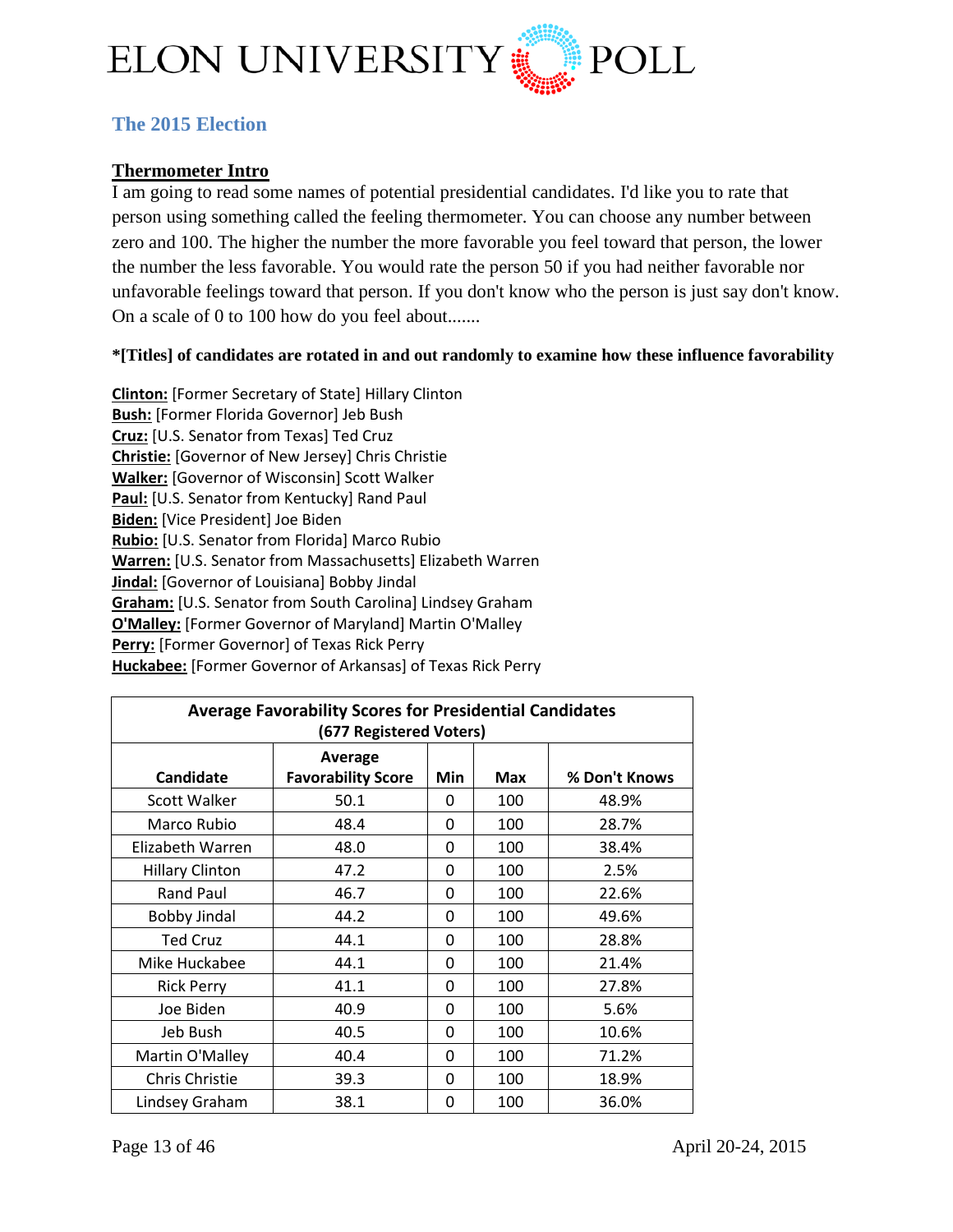

## **2016 Hypothetical Match-Ups**

In the 2016 election voters in North Carolina will vote for candidates running for president, governor and the U.S. Senate. I am going to ask you about a few possible races we might see next year.

#### **Bush v. Clinton**

If the 2016 presidential election was between [Republican Jeb Bush & Democrat Hilary Clinton] who would you vote for? [candidate names are rotated]

|                                    | <b>Registered Voters</b> |     | All Residents |                 |
|------------------------------------|--------------------------|-----|---------------|-----------------|
| Jeb Bush                           | 44.0%                    | 298 | 42.6%         | 322             |
| <b>Hillary Clinton</b>             | 47.4%                    | 321 | 48.2%         | 364             |
| Neither/Someone else (volunteered) | 6.0%                     | 40  | 6.0%          | 46 <sup>2</sup> |
| Don't Know                         | 2.6%                     | 18  | 3.2%          | 24              |
| $N=$                               | 100.0%                   | 677 | 100.0%        | 756             |

#### **Mccrory v. Cooper**

If the governors in North Carolina race was between [Republican Pat McCrory & Democrat Roy Cooper] who would you vote for? [candidate names are rotated]

|                                    | <b>Registered Voters</b> |     | All Residents |     |
|------------------------------------|--------------------------|-----|---------------|-----|
|                                    | $\%$                     | No. | $\%$          | No. |
| Roy Cooper                         | 43.1%                    | 292 | 42.4%         | 321 |
| Pat McCory                         | 44.6%                    | 302 | 44.1%         | 333 |
| Neither/Someone else (volunteered) | 4.1%                     | 28  | 4.1%          | 31  |
| Don't Know                         | 8.1%                     | 55  | 9.4%          | 71  |
| $N=$                               | 100.0%                   | 677 | 100.0%        | 756 |

#### **Burr v. Hagan**

If the U.S. Senate race in North Carolina was between [Republican Richard Burr & Democrat Kay Hagan] who would you vote for? [candidate names are rotated]

|                                    | <b>Registered Voters</b> |     | <b>All Residents</b> |     |
|------------------------------------|--------------------------|-----|----------------------|-----|
|                                    | $\%$                     | No. | $\%$                 | No. |
| <b>Richard Burr</b>                | 44.3%                    | 300 | 43.1%                | 326 |
| Kay Hagan                          | 43.4%                    | 294 | 43.6%                | 330 |
| Neither/Someone else (volunteered) | 4.4%                     | 30  | 4.6%                 | 34  |
| Don't Know                         | 7.8%                     | 53  | 8.8%                 | 66  |
| $N=$                               | 100.0%                   | 677 | 100.0%               | 756 |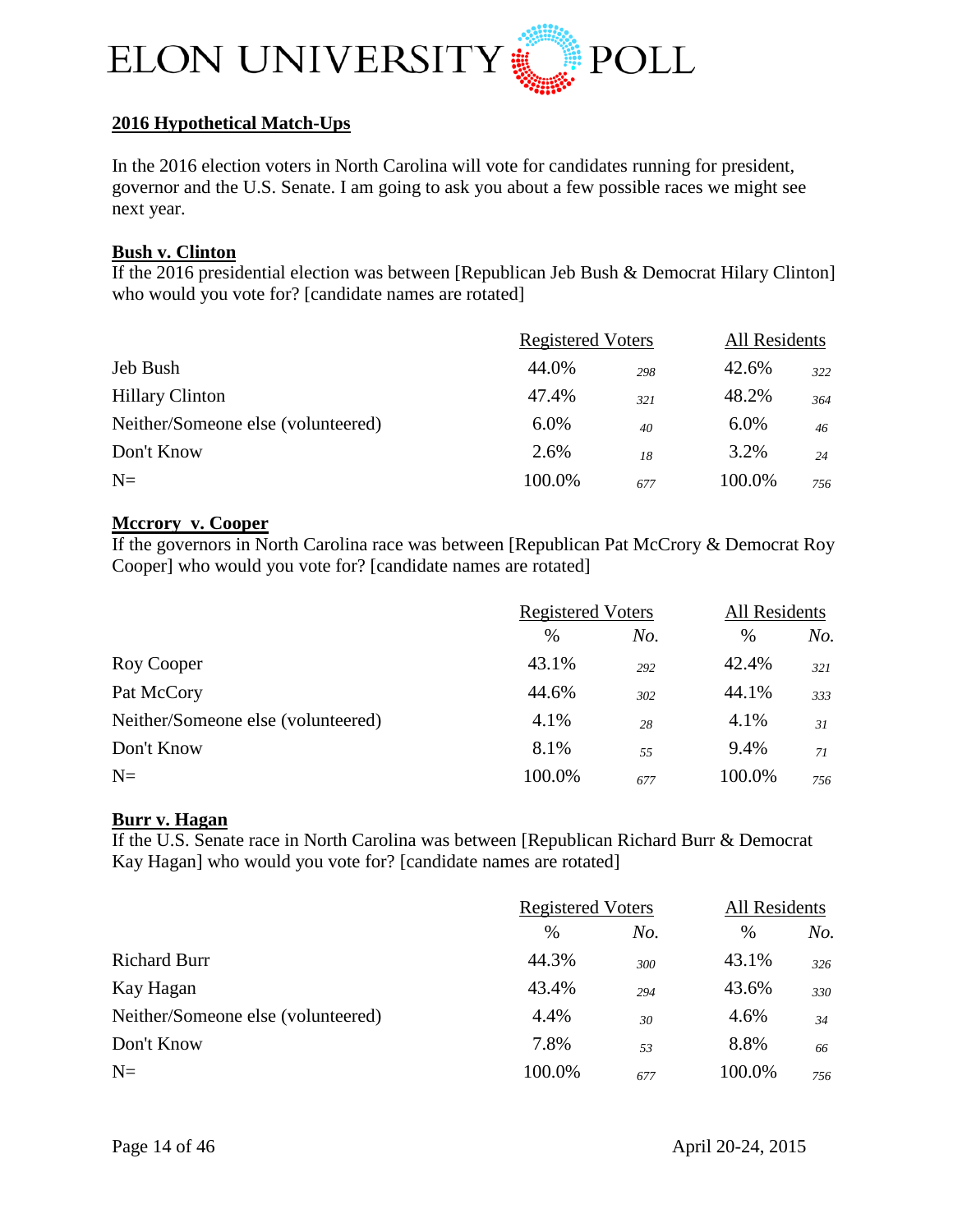

## <span id="page-14-0"></span>**Policy Issues**

#### **Refuse Service**

Please tell me whether you [agree or disagree] with the following statement: Businesses should have the right to refuse services to people who are gay or lesbian, if homosexuality violates the business owner's religious beliefs.

|                   | <b>Registered Voters</b> |     | All Residents |     |
|-------------------|--------------------------|-----|---------------|-----|
|                   | $\%$                     | No. | %             | No. |
| Agree             | 32.2%                    | 218 | 32.3%         | 244 |
| Disagree          | 62.6%                    | 424 | 62.8%         | 475 |
| Don't Know/Unsure | 4.5%                     | 30  | 4.1%          | 31  |
| Refuse            | 0.7%                     | 5   | 0.8%          | 6   |
| $N=$              | 100.0%                   | 677 | 100.0%        | 756 |

#### **Partisan Elections1**

Currently in North Carolina the political party affiliation of candidates running for some offices is not listed on a ballot during an election. Would you [support or oppose] a bill requiring ballots for city council and local school boards to list the party affiliation of all candidates?

|                         |        | <b>Registered Voters</b> |        | All Residents  |
|-------------------------|--------|--------------------------|--------|----------------|
|                         | %      | No.                      | %      | No.            |
| Support                 | 66.9%  | 453                      | 67.1%  | 507            |
| Oppose                  | 23.9%  | 162                      | 23.6%  | 178            |
| Don't Know / No Opinion | 9.1%   | 61                       | 8.8%   | 67             |
| Refused                 | 0.1%   |                          | 0.5%   | $\overline{4}$ |
| $N=$                    | 100.0% | 677                      | 100.0% | 756            |

#### **Partisan Elections2**

Thinking about elections for judges in North Carolina, would you [support or oppose] a bill requiring all ballots to list the political party affiliation of candidates running to be a judge?

| <b>Registered Voters</b> |     | <b>All Residents</b> |                |
|--------------------------|-----|----------------------|----------------|
| $\%$                     | No. | $\%$                 | No.            |
| 67.2%                    | 455 | 66.9%                | 506            |
| 27.5%                    | 186 | 26.5%                | 200            |
| 5.3%                     | 36  | 6.1%                 | 46             |
|                          |     | 0.5%                 | $\overline{4}$ |
| 100.0%                   | 677 | 100.0%               | 756            |
|                          |     |                      |                |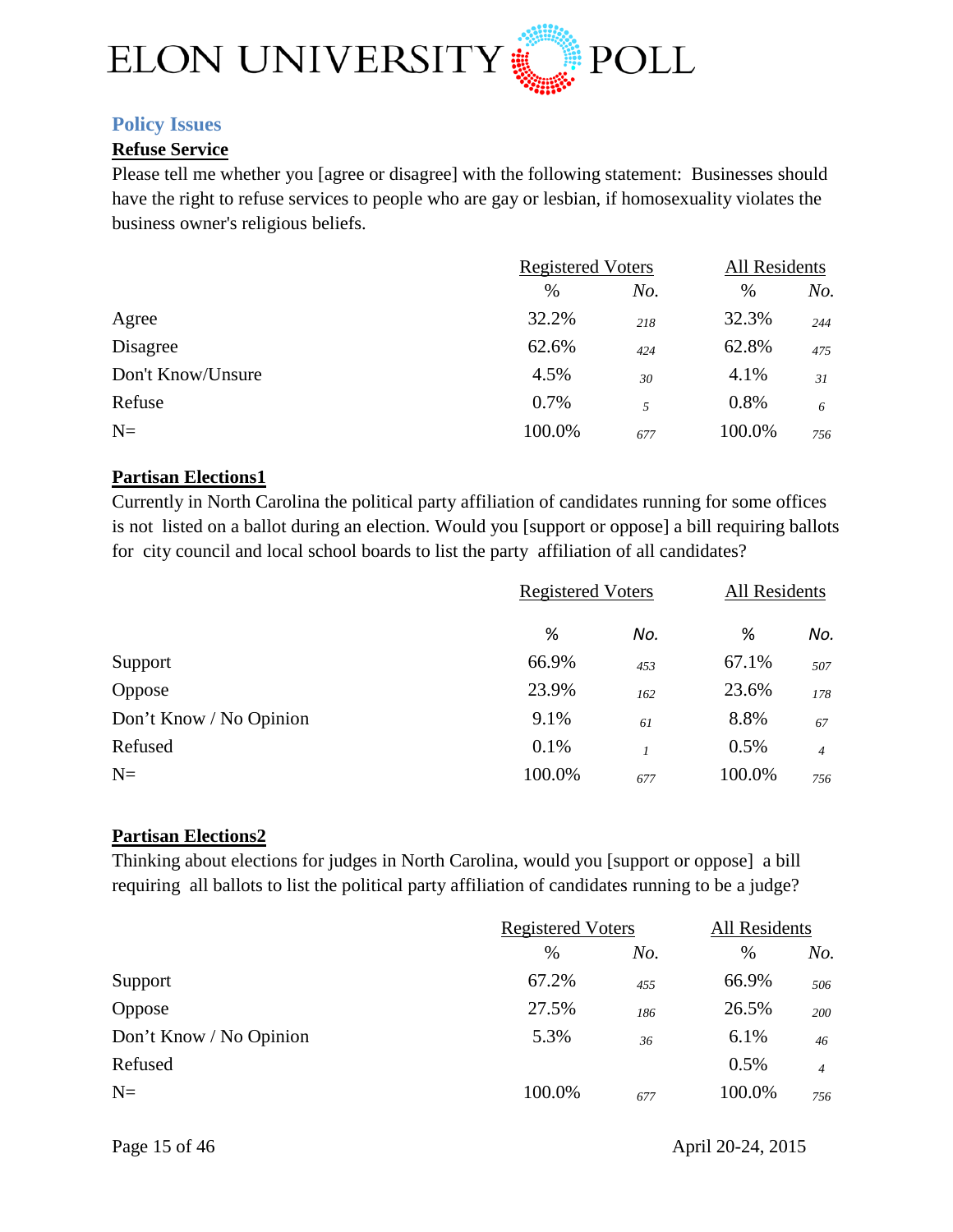

## **Drivers Permit**

Would you [support or oppose] a bill allowing [illegal/ undocumented] immigrants to obtain a drivers permit in North Carolina if they agree to be fingerprinted, undergo a criminal background check, and pass a written and road test?

| <b>Registered Voters</b> |     | All Residents |     |
|--------------------------|-----|---------------|-----|
| $\%$                     | No. | $\%$          | No. |
| 58.1%                    | 393 | 59.2%         | 448 |
| 38.5%                    | 261 | 36.9%         | 279 |
| 3.3%                     | 22  | 3.4%          | 26  |
| 0.2%                     |     | 0.4%          | 3   |
| 100.0%                   | 677 | 100.0%        | 756 |
|                          |     |               |     |

## **BudgetIntro**

The state budget office in North Carolina predicts there might be a revenue shortfall this year. I am going to read you some proposals that could address this shortfall. After I read each one, please tell me if you [favor or oppose] that proposal.

#### **Income tax**

Increase the state income taxes on individuals and families in the highest tax bracket from 5.8 percent to 7.75 percent.

|            | <b>Registered Voters</b> |     | All Residents |     |
|------------|--------------------------|-----|---------------|-----|
|            | %                        | No. | $\%$          | No. |
| Favor      | 50.5%                    | 342 | 48.4%         | 366 |
| Oppose     | 44.5%                    | 302 | 46.4%         | 351 |
| Don't Know | 3.6%                     | 24  | 3.8%          | 29  |
| Refuse     | 1.4%                     | 9   | 1.4%          | 11  |
| $N=$       | 100.0%                   | 677 | 100.0%        | 756 |

## **Sales tax**

Increase the state sales tax from 4.75 percent to 5 percent.

|            |        | <b>Registered Voters</b> |        | All Residents |  |
|------------|--------|--------------------------|--------|---------------|--|
|            | $\%$   | No.                      | %      | No.           |  |
| Favor      | 33.0%  | 223                      | 33.5%  | 253           |  |
| Oppose     | 62.0%  | 420                      | 61.6%  | 466           |  |
| Don't Know | 4.0%   | 27                       | 3.9%   | 30            |  |
| Refuse     | 1.0%   | $\overline{7}$           | 1.0%   | 8             |  |
| $N=$       | 100.0% | 677                      | 100.0% | 756           |  |
|            |        |                          |        |               |  |

Page 16 of 46 April 20-24, 2015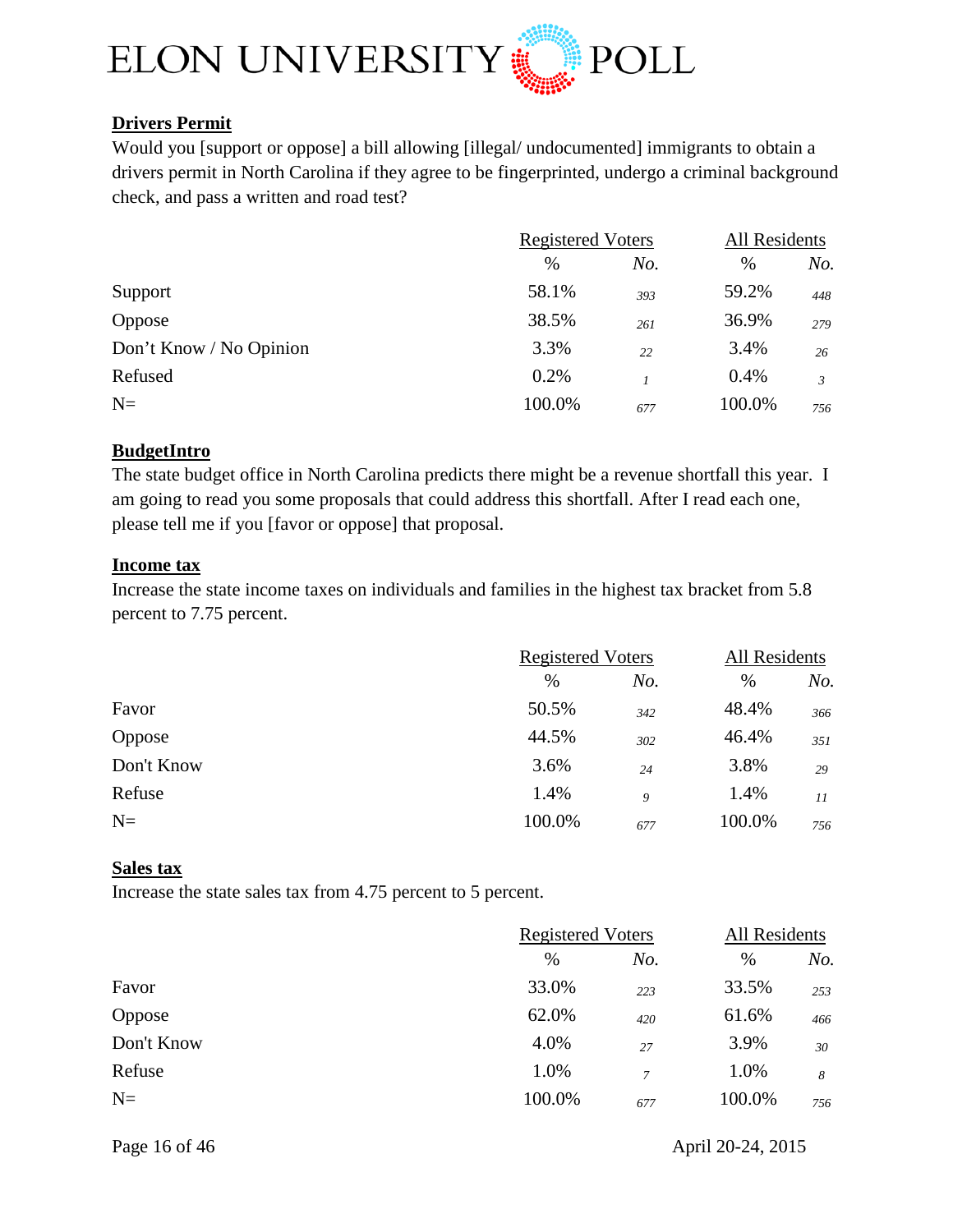

## **Tobacco tax - [national average information rotated in and out randomly]**

Increase the tax on cigarettes from 45 cents per pack to a dollar and 45 cents per pack. [The national average is a dollar and 54 cents per pack.]

|               | <b>Registered Voters</b> |     | All Residents |     |
|---------------|--------------------------|-----|---------------|-----|
|               | $\%$                     | No. | %             | No. |
| Favor         | 64.1%                    | 434 | 61.9%         | 468 |
| <b>Oppose</b> | 31.6%                    | 214 | 33.5%         | 253 |
| Don't Know    | 2.9%                     | 19  | 3.2%          | 24  |
| Refuse        | 1.4%                     | 10  | 1.4%          | 10  |
| $N=$          | 100.0%                   | 677 | 100.0%        | 756 |

## **Beer tax - [national average information rotated in and out randomly]**

Increase the tax on beer from 62 cents a gallon, to a dollar a gallon. [The national average is 28 cents per gallon.]

|            | <b>Registered Voters</b> |                | All Residents |     |
|------------|--------------------------|----------------|---------------|-----|
|            | $\%$                     | No.            | $\%$          | No. |
| Favor      | 48.9%                    | 331            | 48.5%         | 367 |
| Oppose     | 45.8%                    | 310            | 46.2%         | 349 |
| Don't Know | 4.2%                     | 29             | 4.2%          | 32  |
| Refuse     | 1.0%                     | $\overline{7}$ | 1.1%          | 8   |
| $N=$       | 100.0%                   | 677            | 100.0%        | 756 |

## **Gas tax - [national average information rotated in and out randomly]**

Increase the state tax on gasoline from 36 cents per gallon to 40 cents per gallon. [The national average is 30 cents per gallon.]

| <b>Registered Voters</b> |        | All Residents |     |
|--------------------------|--------|---------------|-----|
| %                        | No.    | $\%$          | No. |
| 15.4%                    | 104    | 15.5%         | 117 |
| 81.9%                    | 555    | 81.8%         | 618 |
| 1.7%                     | 11     | 1.7%          | 13  |
| 1.0%                     | $\tau$ | 1.0%          | 8   |
| 100.0%                   | 677    | 100.0%        | 756 |
|                          |        |               |     |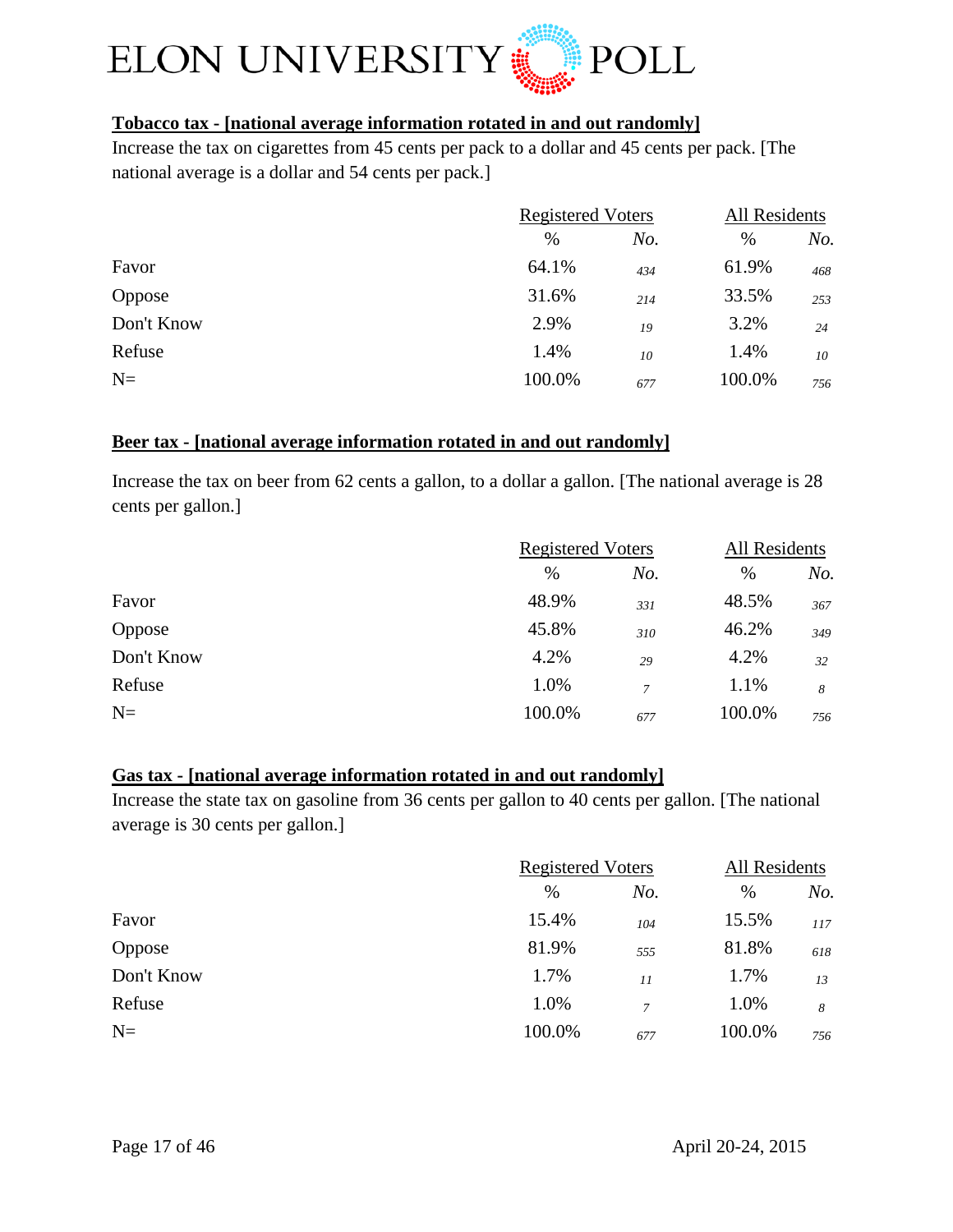

## **Youth Prevention Program**

North Carolina receives about 140 million dollars each year from the settlement with tobacco companies. 17 million dollars of this money use to go to help prevent youth from using tobacco, but was cut in 2012. Knowing that the state may face a budget shortfall would you [oppose support] restoring funding for youth tobacco prevention to 17 million dollars a year.

|                         | <b>Registered Voters</b> |     | All Residents |     |
|-------------------------|--------------------------|-----|---------------|-----|
|                         | $\%$                     | No. | %             | No. |
| Support                 | 51.3%                    | 347 | 50.9%         | 385 |
| Oppose                  | 39.3%                    | 266 | 39.0%         | 295 |
| Don't Know / No Opinion | 7.8%                     | 53  | 8.1%          | 61  |
| Refused                 | 1.6%                     | 11  | 1.9%          | 15  |
| $N=$                    | 100.0%                   | 677 | 100.0%        | 756 |

## **Smoking Ban 2010**

In 2010 a law went into effect prohibiting smoking inside restaurants and bars in North Carolina. Would you say you [support or oppose] this law?

|                         | <b>Registered Voters</b> |     | <b>All Residents</b> |     |
|-------------------------|--------------------------|-----|----------------------|-----|
|                         | $\%$                     | No. | %                    | No. |
| Support                 | 80.9%                    | 548 | 79.7%                | 603 |
| Oppose                  | 15.1%                    | 102 | 15.9%                | 120 |
| Don't Know / No Opinion | 1.6%                     | 11  | 2.1%                 | 16  |
| Refused                 | 2.4%                     | 16  | 2.3%                 | 17  |
| $N =$                   | 100.0%                   | 677 | 100.0%               | 756 |

## **Smoking Ban New Proposal**

Would you [favor or oppose] a law that prohibits smoking in all indoor workplaces where the public is invited or permitted inside?

|            | <b>Registered Voters</b> |     | All Residents |     |
|------------|--------------------------|-----|---------------|-----|
|            | $\%$                     | No. | $\%$          | No. |
| Favor      | 73.5%                    | 498 | 72.9%         | 551 |
| Oppose     | 21.9%                    | 148 | 22.5%         | 170 |
| Don't Know | 2.4%                     | 16  | 2.3%          | 17  |
| Refuse     | 2.2%                     | 1.5 | 2.3%          | 18  |
| $N=$       | 100.0%                   | 677 | 100.0%        | 756 |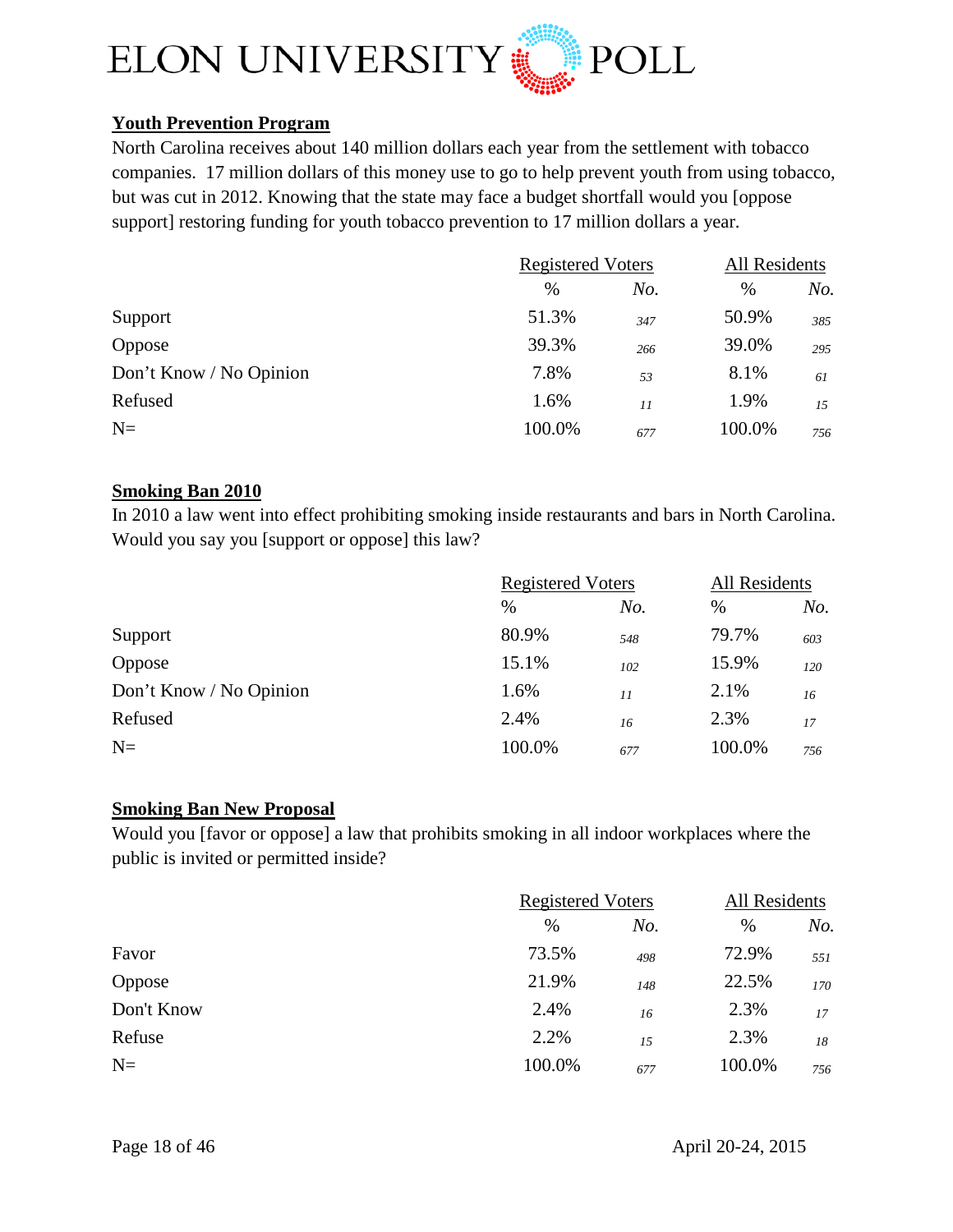

## **Tobacco Tax Follow Up [only asked to those who oppose Tobacco Tax Above]**

Currently in North Carolina each pack of cigarettes is taxed 45 cents. The national average is a dollar and 54 cents. Would you [favor or oppose] a one dollar per pack increase in the state cigarette tax, if part of the revenue was dedicated to public health programs?

|            | <b>Registered Voters</b> |     | All Residents |     |
|------------|--------------------------|-----|---------------|-----|
|            | %                        | No. | $\%$          | No. |
| Favor      | 27.3%                    | .59 | 30.1%         | 87  |
| Oppose     | 60.9%                    | 130 | 58.4%         | 168 |
| Don't Know | 5.8%                     | 12  | 5.8%          | 17  |
| Refuse     | 6.0%                     | 13  | 5.7%          | 16  |
| $N=$       | 100.0%                   | 214 | 100.0%        | 288 |

## **Civil War**

As you may know, Confederate General Robert E. Lee surrendered to Union General Ulysses S. Grant 150 years ago this month. If you had to choose, do you think the Civil War was more [about states' rights or more about slavery]?

|                       | <b>Registered Voters</b> |     | All Residents |     |
|-----------------------|--------------------------|-----|---------------|-----|
|                       | $\%$                     | No. | %             | No. |
| Slavery               | 41.5%                    | 281 | 40.0%         | 302 |
| <b>State's Rights</b> | 43.1%                    | 292 | 44.1%         | 334 |
| Both (DON'T READ)     | 5.1%                     | 35  | 4.9%          | 37  |
| Don't Know            | 6.2%                     | 42  | 6.8%          | 52  |
| Refused               | 4.0%                     | 27  | 4.1%          | 31  |
| $N=$                  | 100.0%                   | 677 | 100.0%        | 756 |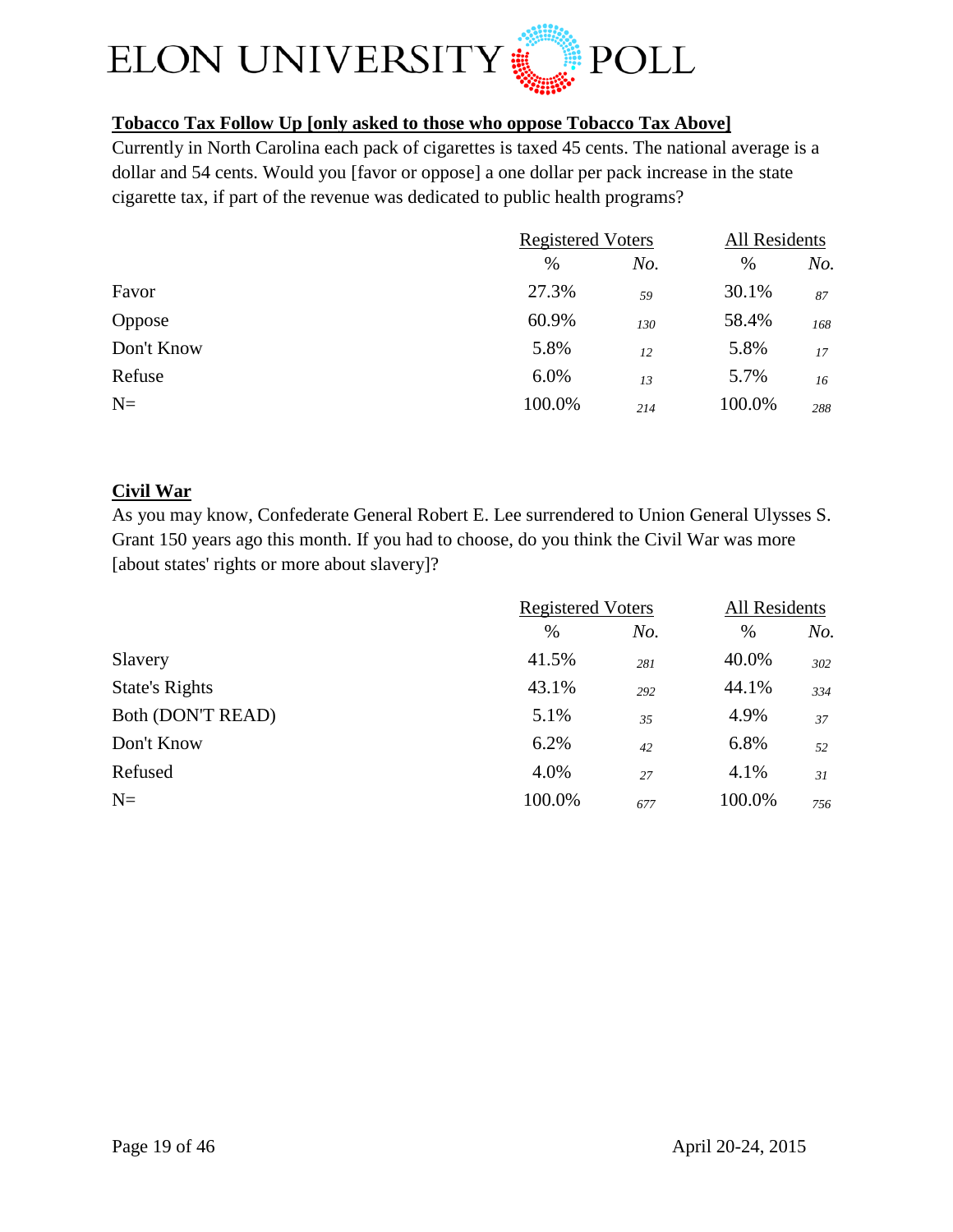

## <span id="page-19-0"></span>**Demographics**

#### **Race**

For statistical purposes only, could you please tell me your race or ethnic background?

|        |     | All Residents |                          |
|--------|-----|---------------|--------------------------|
| $\%$   | No. | %             | No.                      |
| 73.9%  | 500 | 72.0%         | 545                      |
| 21.1%  | 143 | 20.9%         | 158                      |
| 5.0%   | 34  | 7.0%          | 53                       |
| 100.0% | 677 | 100.0%        | 756                      |
|        |     |               | <b>Registered Voters</b> |

#### **Party ID**

Generally speaking, do you usually think of yourself as a Democrat, Republican, Independent, or something else?

|                                       | <b>Registered Voters</b> |     | All Residents |     |
|---------------------------------------|--------------------------|-----|---------------|-----|
|                                       | $\%$                     | No. | $\%$          | No. |
| <b>Strong Democrat</b>                | 17.6%                    | 119 | 16.6%         | 125 |
| Democrat                              | 13.2%                    | 89  | 13.0%         | 98  |
| <b>Independent - Leaning Democrat</b> | 16.0%                    | 108 | 16.3%         | 124 |
| Independent                           | 10.4%                    | 71  | 12.0%         | 91  |
| Independent - Leaning Republican      | 17.0%                    | 115 | 16.2%         | 122 |
| Republican                            | 12.5%                    | 85  | 11.6%         | 88  |
| <b>Strong Republican</b>              | 11.4%                    | 77  | 11.3%         | 85  |
| Don't Know/Refused                    | 1.9%                     | 13  | 3.1%          | 23  |
| $N=$                                  | 100.0%                   | 677 | 100.0%        | 756 |
|                                       |                          |     |               |     |

#### **Ideology**

When it comes to politics, do you usually think of yourself as liberal, moderate, conservative, or haven't you thought much about this?

|                               |        | <b>Registered Voters</b> |        | All Residents |  |
|-------------------------------|--------|--------------------------|--------|---------------|--|
|                               | $\%$   | No.                      | %      | No.           |  |
| <b>Extremely Liberal</b>      | 5.9%   | 40                       | 5.4%   | 41            |  |
| Liberal                       | 13.8%  | 93                       | 14.2%  | 107           |  |
| <b>Slightly Liberal</b>       | 14.0%  | 95                       | 14.0%  | 106           |  |
| Moderate                      | 12.4%  | 84                       | 13.7%  | 104           |  |
| <b>Slightly Conservative</b>  | 14.8%  | 100                      | 13.5%  | 102           |  |
| Conservative                  | 20.6%  | 139                      | 19.3%  | 146           |  |
| <b>Extremely Conservative</b> | 11.5%  | 78                       | 11.2%  | 85            |  |
| Don't Know/Refused            | 7.1%   | 48                       | 8.6%   | 65            |  |
| $N=$                          | 100.0% | 677                      | 100.0% | 756           |  |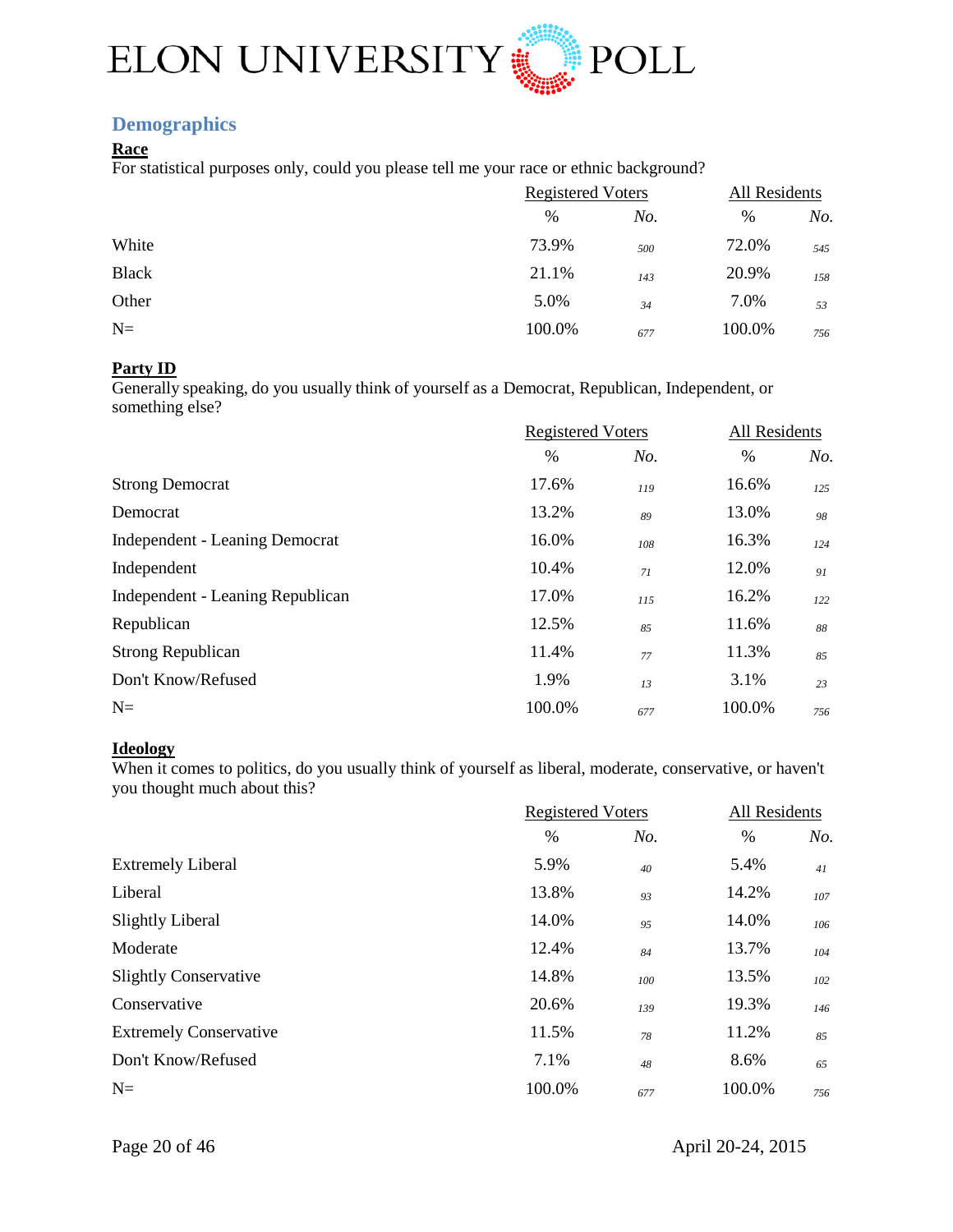

## **Education**

How much school have you completed?

| <b>Registered Voters</b> |                | All Residents |                |
|--------------------------|----------------|---------------|----------------|
| $\%$                     | No.            | $\%$          | No.            |
| 3.3%                     | 22             | 4.9%          | 37             |
| 17.7%                    | 120            | 19.0%         | 143            |
| 35.7%                    | 241            | 35.6%         | 269            |
| 27.1%                    | 184            | 26.0%         | 197            |
| 15.3%                    | 104            | 13.7%         | 104            |
| 0.5%                     | $\overline{4}$ | 0.5%          | $\mathfrak{Z}$ |
| 0.3%                     | $\overline{c}$ | 0.3%          | 2              |
| 100.0%                   | 677            | 100.0%        | 756            |
|                          |                |               |                |

#### **Income**

Is your annual household income more or less than  $$50,000$ ? (If = Under \$50,000) Is it more or less than \$25,000? (If = Over \$50,000) Is it more or less than \$75,000?

|                      | <b>Registered Voters</b> |     | All Residents |     |
|----------------------|--------------------------|-----|---------------|-----|
|                      | $\%$                     | No. | %             | No. |
| Less than $$25,000$  | 15.5%                    | 105 | 17.5%         | 132 |
| \$25,000 to \$50,000 | 22.2%                    | 150 | 21.4%         | 162 |
| \$50,000 to \$75,000 | 16.6%                    | 113 | 16.3%         | 123 |
| More than $$75,000$  | 34.9%                    | 236 | 33.1%         | 250 |
| Don't Know           | 5.5%                     | 37  | 6.7%          | 51  |
| Refused              | 5.3%                     | 36  | 5.0%          | 37  |
| $N=$                 | 100.0%                   | 677 | 100.0%        | 756 |

#### **Age**

How old are you? [Continuous variable recoded for presentation]

|           |        | <b>Registered Voters</b> |        | All Residents |  |
|-----------|--------|--------------------------|--------|---------------|--|
|           | $\%$   | No.                      | $\%$   | No.           |  |
| 18-30     | 20.3%  | 137                      | 24.7%  | 187           |  |
| $31 - 40$ | 16.0%  | 108                      | 16.0%  | 121           |  |
| $41 - 50$ | 17.6%  | 119                      | 15.9%  | 120           |  |
| 51-65     | 28.3%  | 192                      | 26.6%  | 201           |  |
| $65+$     | 17.8%  | 121                      | 16.8%  | 127           |  |
| $N=$      | 100.0% | 677                      | 100.0% | 756           |  |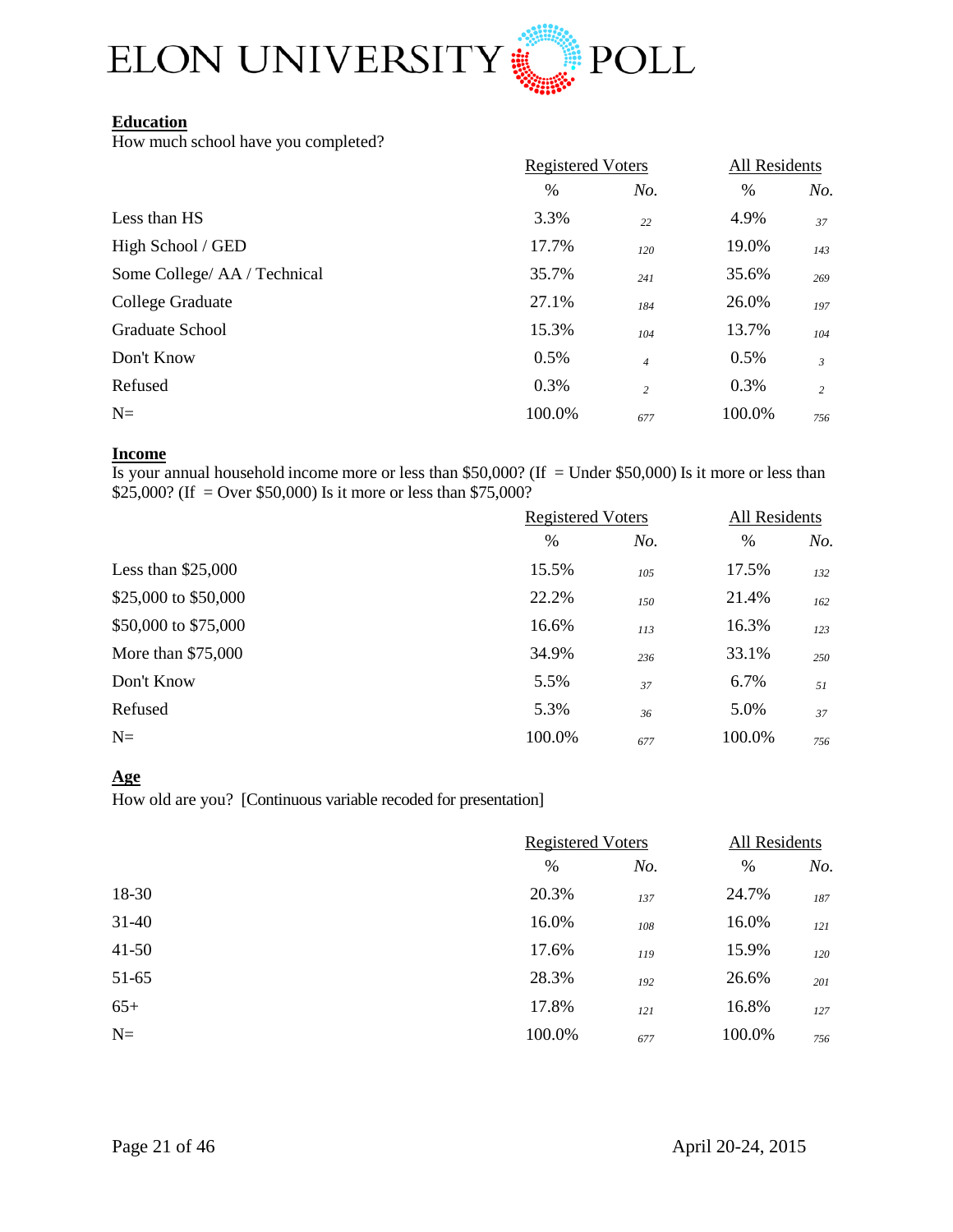

#### **Gender**

Was the respondent male or female?

|        | <b>Registered Voters</b> |     | All Residents |     |
|--------|--------------------------|-----|---------------|-----|
|        | %                        | No. | $\%$          | No. |
| Male   | 46.1%                    | 312 | 48.0%         | 363 |
| Female | 53.9%                    | 365 | 52.0%         | 393 |
| $N=$   | 100.0%                   | 677 | 100.0%        | 756 |

#### **Church Attendance**

Lots of things come up that keep people from attending religious services even if they want to. Thinking about your life these days, do you ever attend religious services, apart from occasional weddings, baptisms or funerals? [If Attend = YES] Do you go to religious services every week, almost every week, once or twice a month, a few times a year, or never?

|                       | <b>Registered Voters</b> |     | All Residents |     |
|-----------------------|--------------------------|-----|---------------|-----|
|                       | $\frac{0}{0}$            | No. | $\%$          | No. |
| Never                 | 24.4%                    | 165 | 27.6%         | 208 |
| A few times a year    | 15.3%                    | 103 | 14.1%         | 106 |
| Once or twice a month | 17.9%                    | 121 | 17.4%         | 132 |
| Almost every week     | 13.4%                    | 91  | 13.5%         | 102 |
| Every week            | 27.9%                    | 189 | 26.3%         | 199 |
| Don't Know/Refused    | 1.0%                     | 8   | 1.1%          | 8   |
| $N=$                  | 100.0%                   | 677 | 100.0%        | 756 |

#### **Religion**

Do you consider yourself Christian, Jewish, Muslim, something else, or not religious? Do you consider yourself Protestant, Catholic, Mormon, or something else? [if Christian] Some people think of themselves as evangelical or born again Christians. Do you ever consider yourself in either of these ways? [If Protestant]

|                              | <b>Registered Voters</b> |                | All Residents |     |
|------------------------------|--------------------------|----------------|---------------|-----|
|                              | $\frac{0}{0}$            | No.            | $\%$          | No. |
| Born-Again Protestant        | 17.0%                    | 115            | 16.1%         | 122 |
| Other Non-Catholic Christian | 54.5%                    | 369            | 52.6%         | 398 |
| Catholic                     | 8.0%                     | 54             | 8.2%          | 62  |
| Not Religious                | 10.8%                    | 73             | 11.6%         | 87  |
| Other                        | 7.2%                     | 49             | 8.5%          | 64  |
| Don't Know                   | 2.0%                     | 14             | 2.2%          | 16  |
| Refused                      | 0.5%                     | $\mathfrak{Z}$ | 0.8%          | 6   |
| $N=$                         | 100.0%                   | 677            | 100.0%        | 756 |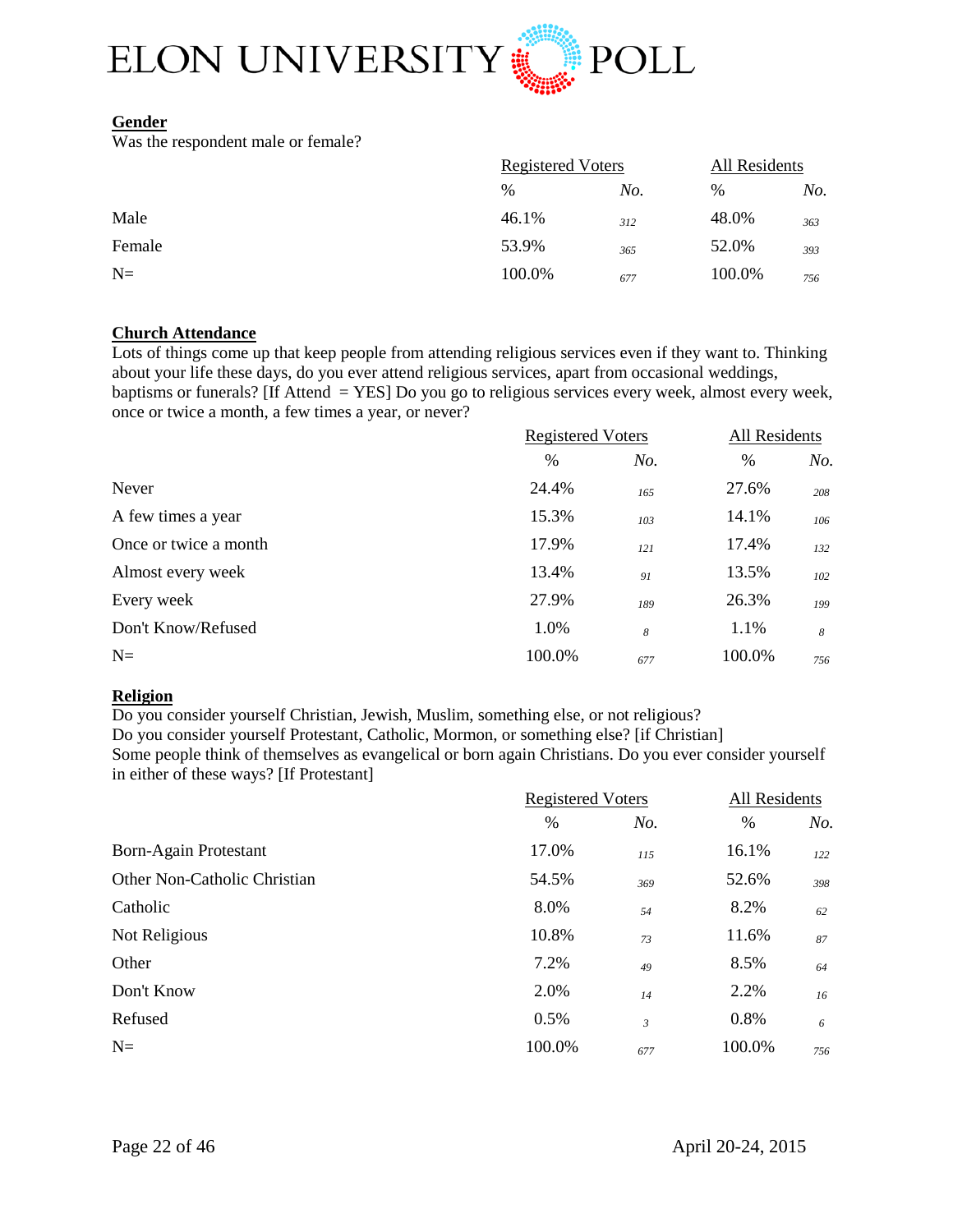

#### **Origin**

Are you originally from North Carolina? [if growup != 1] Are you originally from the South?

|                     | <b>Registered Voters</b> |     | All Residents |     |
|---------------------|--------------------------|-----|---------------|-----|
|                     | $\frac{0}{0}$            | No. | %             | No. |
| Non-Southern Native | 28.1%                    | 190 | 29.4%         | 222 |
| NC Native           | 58.9%                    | 399 | 58.2%         | 440 |
| Southern Native     | 13.0%                    | 88  | 12.5%         | 94  |
| $N=$                | 100.0%                   | 677 | 100.0%        | 756 |

#### **Landline/Cellphone**

Do you have a land line phone? [asked to cell phones only] Do you have a cell phone? [asked to land line phones only]

|               | <b>Registered Voters</b> |     | All Residents |     |
|---------------|--------------------------|-----|---------------|-----|
|               | %                        | No. | %             | No. |
| Landline only | 7.6%                     | 51  | 7.7%          | 58  |
| Dual Use      | 59.9%                    | 406 | 57.0%         | 431 |
| Cell only     | 32.5%                    | 220 | 35.3%         | 267 |
| $N=$          | 100.0%                   | 677 | 100.0%        | 756 |

## **Accent**

Did the person have a Southern accent?

|                                        | <b>Registered Voters</b> |     | All Residents |     |
|----------------------------------------|--------------------------|-----|---------------|-----|
| Did the person have a Southern accent? | $\frac{0}{0}$            | No. | $\%$          | No. |
| <b>Strong Southern Accent</b>          | 25.3%                    | 171 | 25.0%         | 189 |
| <b>Slight Southern Accent</b>          | 44.3%                    | 300 | 42.7%         | 323 |
| No Southern Accent                     | 30.4%                    | 206 | 32.3%         | 244 |
| $N=$                                   | 100.0%                   | 677 | 100.0%        | 756 |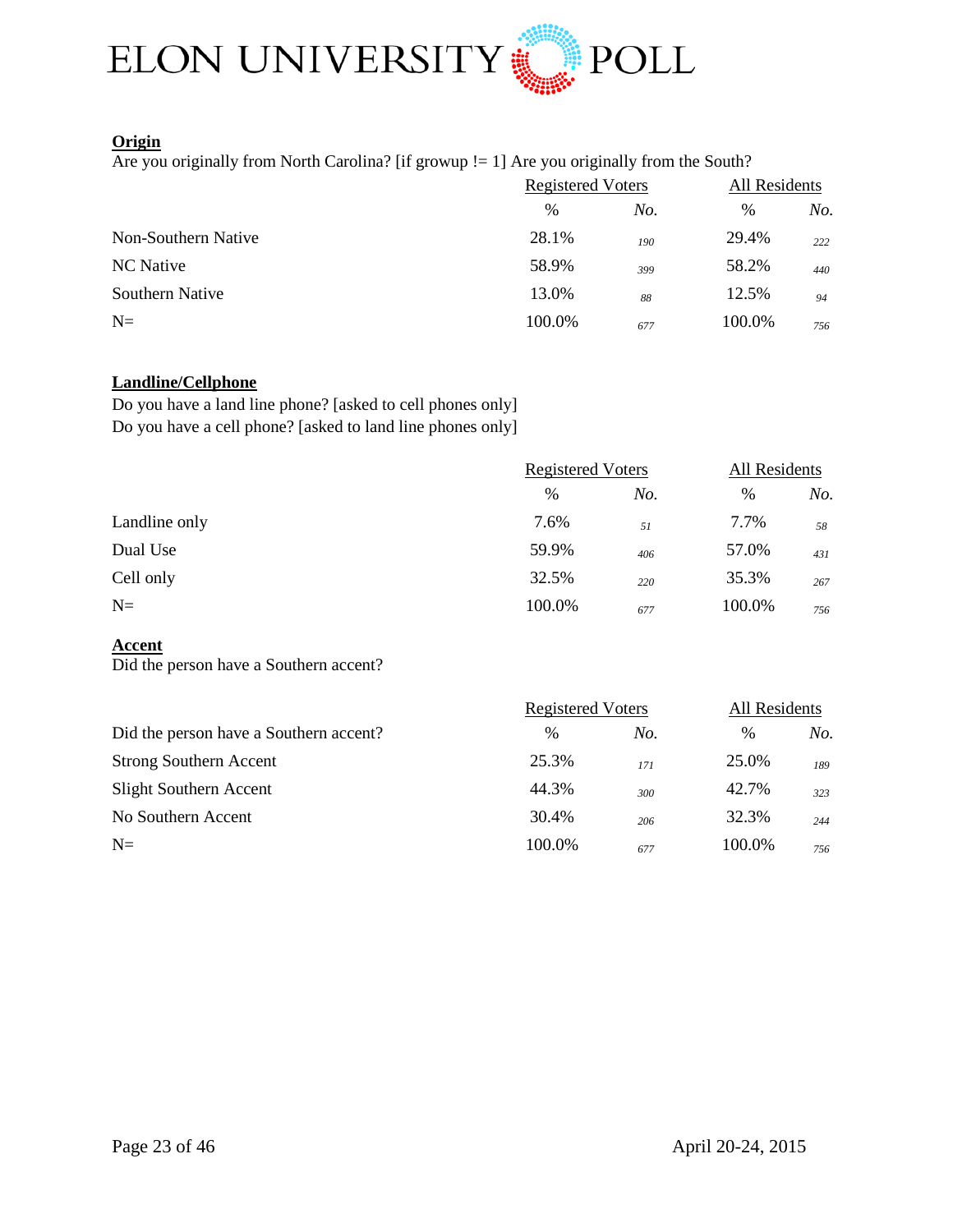

## <span id="page-23-0"></span>**Cross Tabulations**

Cross tabulations are for registered voters. Sample sizes and additional cross-tabs are available from [kfernandez@elon.edu](mailto:kfernandez@elon.edu) and [jhusser@elon.edu](mailto:jhusser@elon.edu) on request from journalists or academic researchers.

<span id="page-23-1"></span>**Cross-Tab Approval**

## **President Approval**

Do you [approve or disapprove] of the way Barack Obama is handling his job as president?

|                      | Approve        | Disapprove        | Don't know     | Refused          | Total |
|----------------------|----------------|-------------------|----------------|------------------|-------|
|                      | $\%$           | $\%$              | $\%$           | $\%$             | $\%$  |
| <b>Democrats</b>     | 78             | 14                | 8              | $\overline{0}$   | 100   |
| <b>Independents</b>  | 39             | 50                | 11             | $\overline{0}$   | 100   |
| <b>Republicans</b>   | 5              | 90                | $\overline{4}$ | $\mathbf{1}$     | 100   |
| Don't Know / Refused | 36             | 30                | 16             | 17               | 100   |
| <b>Total</b>         | 43             | 48                | 9              | $\mathbf{1}$     | 100   |
|                      | <u>Approve</u> | <b>Disapprove</b> | Don't know     | Refused          | Total |
|                      | $\%$           | $\%$              | $\%$           | $\%$             | $\%$  |
| <b>White</b>         | 29             | 62                | 9              | $\mathbf{1}$     | 100   |
| <b>Black</b>         | 84             | 9                 | 8              | $\overline{0}$   | 100   |
| <b>Other</b>         | 82             | 11                | 8              | $\overline{0}$   | 100   |
| <b>Total</b>         | 43             | 48                | 9              | 1                | 100   |
|                      | <u>Approve</u> | <b>Disapprove</b> | Don't know     | Refused          | Total |
|                      | $\%$           | $\%$              | $\%$           | $\%$             | $\%$  |
|                      |                |                   |                |                  |       |
| 18-30                | 52             | 39                | 9              | $\mathbf{1}$     | 100   |
| 31-40                | 37             | 54                | 9              | $\boldsymbol{0}$ | 100   |
| 41-50                | 38             | 44                | 16             | 3                | 100   |
| 51-65                | 42             | 54                | 5              | $\overline{0}$   | 100   |
| $65+$                | 45             | 48                | 7              | $\overline{0}$   | 100   |
| <b>Total</b>         | 43             | 48                | 9              |                  | 100   |
|                      | <u>Approve</u> | <b>Disapprove</b> | Don't know     | Refused          | Total |
|                      | $\%$           | $\%$              | $\%$           | $\%$             | $\%$  |
| <b>Male</b>          | 36             | 54                | 9              | $\boldsymbol{0}$ | 100   |
| <b>Female</b>        | 48             | 43                | 8              | $\mathbf{1}$     | 100   |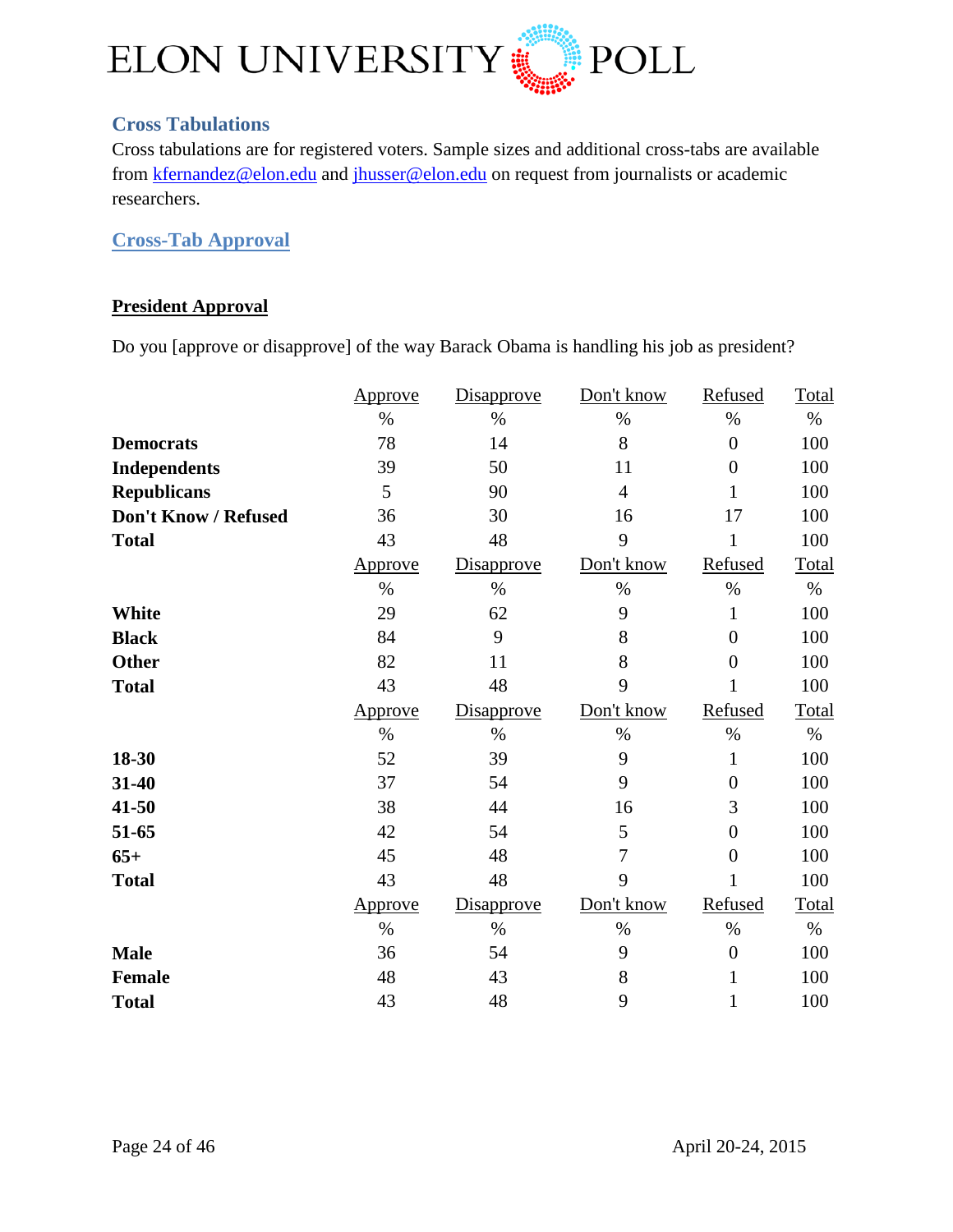

## **Congress Approval**

Do you [approve or disapprove] of the way Congress is doing its job?

|                      | Approve | Disapprove        | Don't know     | Refused          | Total |
|----------------------|---------|-------------------|----------------|------------------|-------|
|                      | $\%$    | $\%$              | $\%$           | $\%$             | $\%$  |
| <b>Democrats</b>     | 11      | 76                | 13             | $\boldsymbol{0}$ | 100   |
| <b>Independents</b>  | 13      | 78                | 9              | $\overline{0}$   | 100   |
| <b>Republicans</b>   | 16      | 73                | 10             | $\mathbf{1}$     | 100   |
| Don't Know / Refused | 12      | 44                | 27             | 17               | 100   |
| <b>Total</b>         | 13      | 76                | 11             | $\boldsymbol{0}$ | 100   |
|                      | Approve | <b>Disapprove</b> | Don't know     | Refused          | Total |
|                      | $\%$    | $\%$              | $\%$           | $\%$             | $\%$  |
| <b>White</b>         | 11      | 78                | 10             | 1                | 100   |
| <b>Black</b>         | 21      | 68                | 10             | $\overline{0}$   | 100   |
| <b>Other</b>         | 5       | 73                | 22             | $\overline{0}$   | 100   |
| <b>Total</b>         | 13      | 76                | 11             | $\overline{0}$   | 100   |
|                      |         |                   | Don't know     | Refused          | Total |
|                      | Approve | <b>Disapprove</b> |                |                  |       |
|                      | $\%$    | $\%$              | $\%$           | $\%$             | $\%$  |
| 18-30                | 13      | 71                | 16             | $\boldsymbol{0}$ | 100   |
| 31-40                | 22      | 66                | 12             | $\boldsymbol{0}$ | 100   |
| 41-50                | 14      | 74                | 9              | $\overline{2}$   | 100   |
| 51-65                | 12      | 80                | $\overline{7}$ | $\mathbf{1}$     | 100   |
| $65+$                | 6       | 84                | 10             | $\overline{0}$   | 100   |
| <b>Total</b>         | 13      | 76                | 11             | $\overline{0}$   | 100   |
|                      | Approve | Disapprove        | Don't know     | Refused          | Total |
|                      | $\%$    | $\%$              | $\%$           | $\%$             | $\%$  |
| <b>Male</b>          | 16      | 77                | 7              | $\boldsymbol{0}$ | 100   |
| <b>Female</b>        | 11      | 75                | 14             | $\mathbf{1}$     | 100   |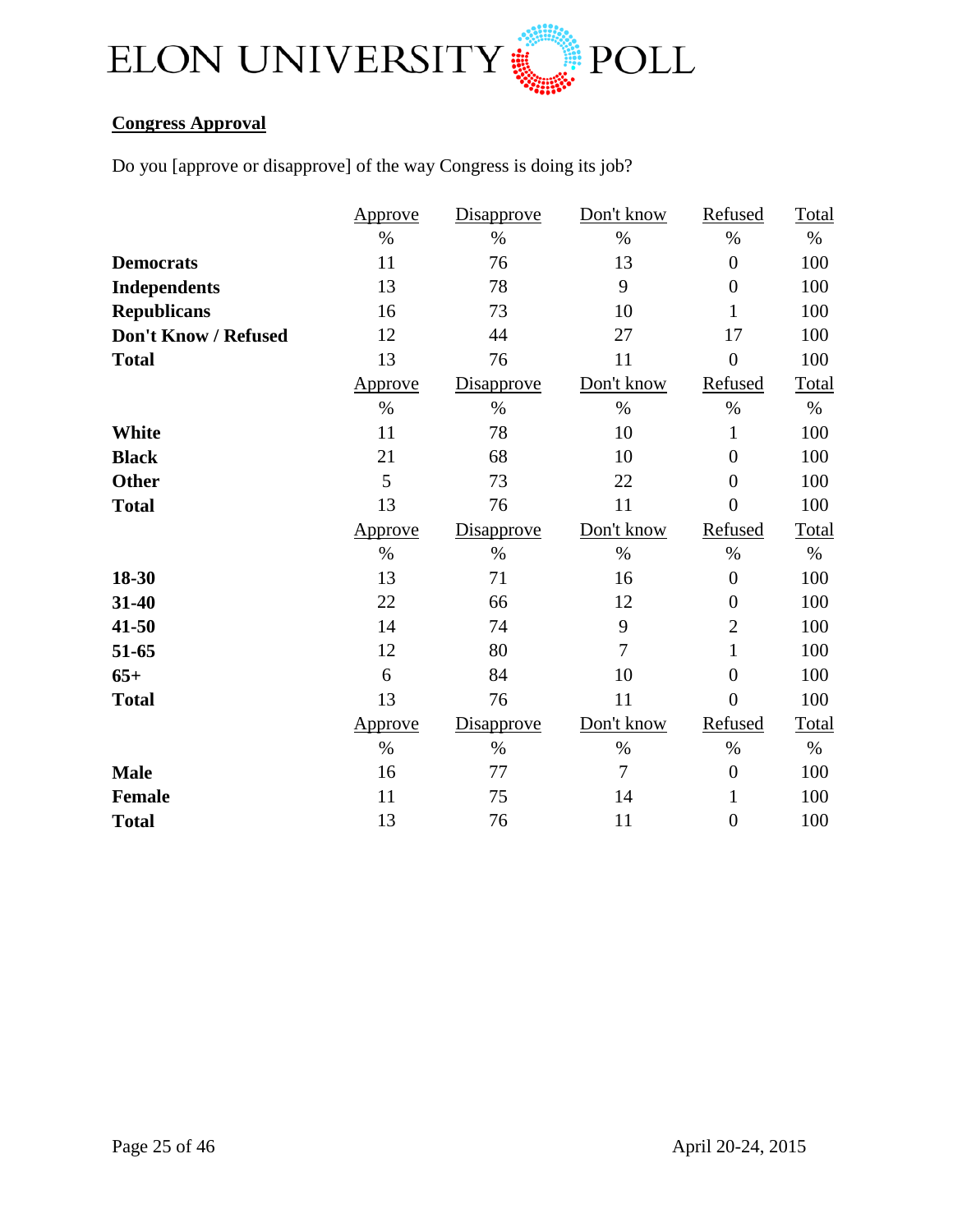

## **Governor Approval**

Do you [approve or disapprove] of the way Pat McCrory is handling his job as governor?

|                      | <b>Approve</b> | Disapprove | Don't know | Refused          | Total |
|----------------------|----------------|------------|------------|------------------|-------|
|                      | $\%$           | $\%$       | $\%$       | $\%$             | $\%$  |
| <b>Democrats</b>     | 23             | 58         | 20         | $\overline{0}$   | 100   |
| <b>Independents</b>  | 38             | 45         | 18         | $\overline{0}$   | 100   |
| <b>Republicans</b>   | 58             | 21         | 21         | $\mathbf{1}$     | 100   |
| Don't Know / Refused | 35             | 26         | 31         | 8                | 100   |
| <b>Total</b>         | 38             | 42         | 19         | 1                | 100   |
|                      | Approve        | Disapprove | Don't know | Refused          | Total |
|                      | $\%$           | $\%$       | $\%$       | $\%$             | $\%$  |
| White                | 41             | 39         | 19         | 1                | 100   |
| <b>Black</b>         | 29             | 53         | 18         | $\overline{0}$   | 100   |
| <b>Other</b>         | 22             | 52         | 26         | $\overline{0}$   | 100   |
| <b>Total</b>         | 38             | 42         | 19         | 1                | 100   |
|                      | Approve        | Disapprove | Don't know | Refused          | Total |
|                      | $\%$           | $\%$       | $\%$       | $\%$             | $\%$  |
| 18-30                | 39             | 43         | 18         | $\boldsymbol{0}$ | 100   |
| 31-40                | 39             | 44         |            |                  | 100   |
| 41-50                |                |            | 16         | $\mathbf{1}$     |       |
|                      | 39             | 40         | 20         | 1                | 100   |
| 51-65                | 35             | 48         | 17         | 1                | 100   |
| $65+$                | 38             | 35         | 27         | $\overline{0}$   | 100   |
| <b>Total</b>         | 38             | 42         | 19         | 1                | 100   |
|                      | Approve        | Disapprove | Don't know | Refused          | Total |
|                      | $\%$           | $\%$       | $\%$       | $\%$             | $\%$  |
| <b>Male</b>          | 43             | 38         | 18         | $\boldsymbol{0}$ | 100   |
| <b>Female</b>        | 33             | 46         | 20         | $\mathbf{1}$     | 100   |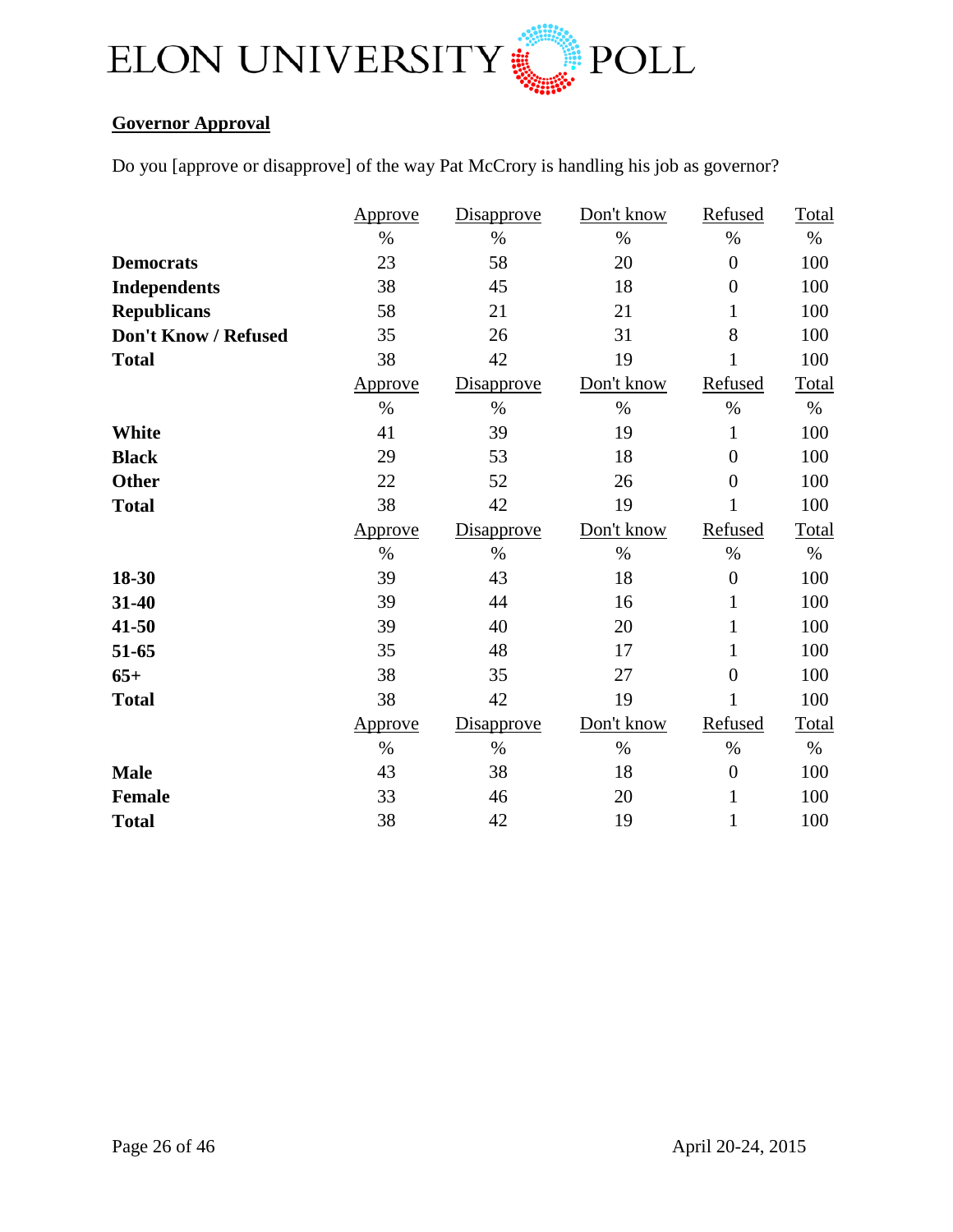

## **General Assembly Approval**

What about the state legislature in Raleigh? Do you [approve or disapprove] of the way the North Carolina General Assembly is doing its job?

|                      | Approve        | Disapprove        | Don't know | Refused          | Total |
|----------------------|----------------|-------------------|------------|------------------|-------|
|                      | $\%$           | $\%$              | $\%$       | $\%$             | $\%$  |
| <b>Democrats</b>     | 24             | 57                | 19         | $\overline{0}$   | 100   |
| <b>Independents</b>  | 32             | 47                | 21         | $\overline{0}$   | 100   |
| <b>Republicans</b>   | 48             | 24                | 28         | $\overline{0}$   | 100   |
| Don't Know / Refused | 31             | 26                | 26         | 17               | 100   |
| <b>Total</b>         | 33             | 44                | 22         | $\overline{0}$   | 100   |
|                      | Approve        | Disapprove        | Don't know | Refused          | Total |
|                      | $\%$           | $\%$              | $\%$       | $\%$             | $\%$  |
| White                | 35             | 41                | 23         | $\mathbf{1}$     | 100   |
| <b>Black</b>         | 29             | 51                | 20         | $\overline{0}$   | 100   |
| <b>Other</b>         | 22             | 57                | 20         | $\overline{0}$   | 100   |
| <b>Total</b>         | 33             | 44                | 22         | $\overline{0}$   | 100   |
|                      | <u>Approve</u> |                   | Don't know | Refused          | Total |
|                      |                | <b>Disapprove</b> |            |                  |       |
|                      | $\%$           | $\%$              | $\%$       | $\%$             | $\%$  |
| 18-30                | 34             | 45                | 21         | $\boldsymbol{0}$ | 100   |
| 31-40                | 38             | 37                | 25         | $\boldsymbol{0}$ | 100   |
| 41-50                | 32             | 46                | 20         | $\overline{2}$   | 100   |
| 51-65                | 33             | 48                | 18         | $\mathbf{1}$     | 100   |
| $65+$                | 28             | 42                | 30         | $\overline{0}$   | 100   |
| <b>Total</b>         | 33             | 44                | 22         | $\overline{0}$   | 100   |
|                      | <u>Approve</u> | <b>Disapprove</b> | Don't know | Refused          | Total |
|                      | $\%$           | $\%$              | $\%$       | $\%$             | $\%$  |
| <b>Male</b>          | 38             | 43                | 18         | $\mathbf{1}$     | 100   |
| <b>Female</b>        | 29             | 45                | 25         | $\overline{0}$   | 100   |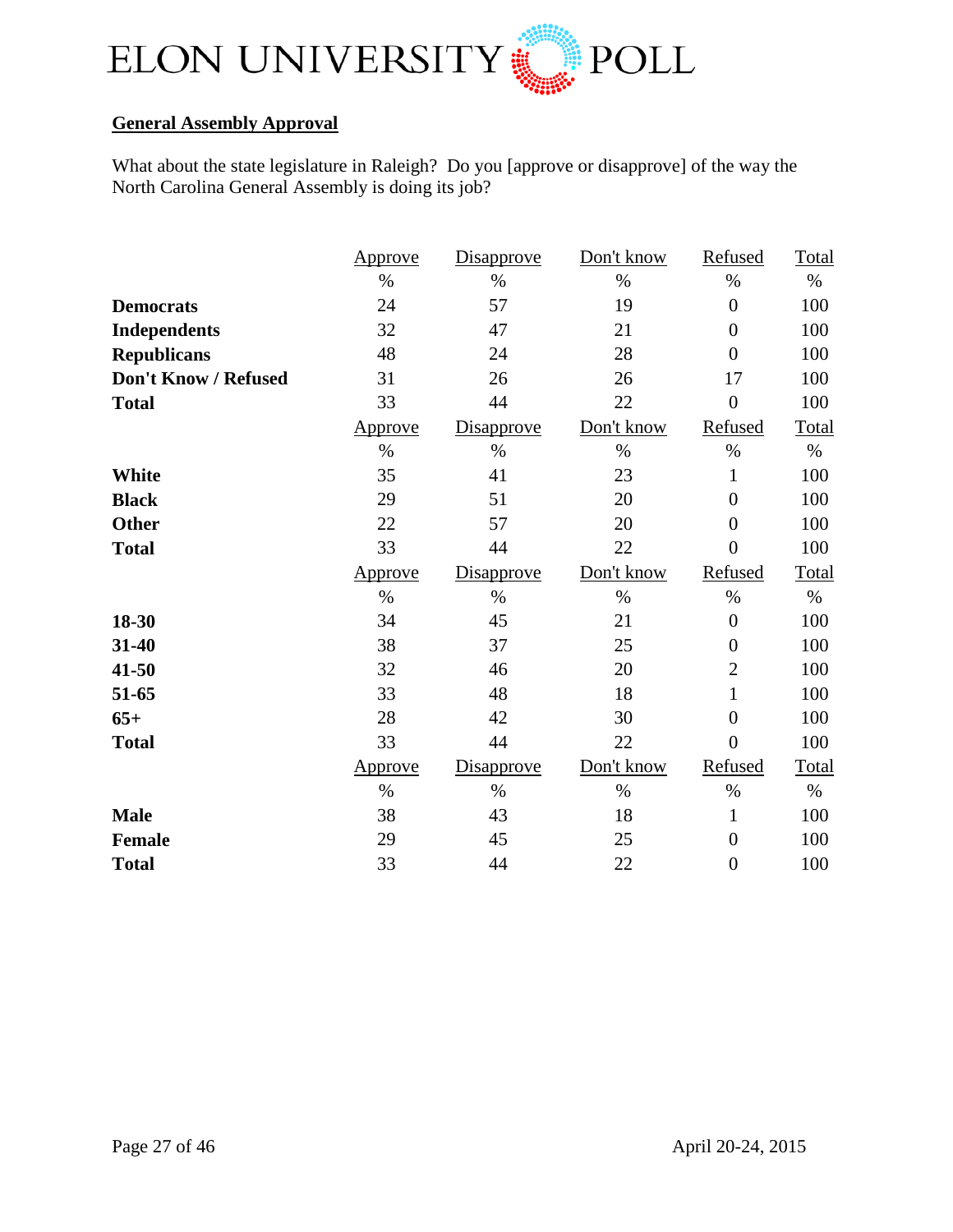

## **Tillis Approval**

Do you [approve or disapprove] of the way Thom Tillis is handling his job as US Senator?

|                      | Approve | Disapprove | Don't know | Refused          | Total |
|----------------------|---------|------------|------------|------------------|-------|
|                      | $\%$    | $\%$       | $\%$       | $\%$             | $\%$  |
| <b>Democrats</b>     | 21      | 54         | 24         | $\mathbf{1}$     | 100   |
| <b>Independents</b>  | 29      | 46         | 24         | $\overline{0}$   | 100   |
| <b>Republicans</b>   | 49      | 18         | 32         | $\overline{0}$   | 100   |
| Don't Know / Refused | 26      | 25         | 32         | 17               | 100   |
| <b>Total</b>         | 32      | 41         | 26         | $\mathbf{1}$     | 100   |
|                      | Approve | Disapprove | Don't know | Refused          | Total |
|                      | $\%$    | $\%$       | $\%$       | $\%$             | $\%$  |
| <b>White</b>         | 34      | 38         | 27         | $\mathbf{1}$     | 100   |
| <b>Black</b>         | 26      | 52         | 21         | $\mathbf{1}$     | 100   |
| <b>Other</b>         | 19      | 46         | 35         | $\overline{0}$   | 100   |
| <b>Total</b>         | 32      | 41         | 26         | 1                | 100   |
|                      |         |            |            |                  |       |
|                      | Approve | Disapprove | Don't know | Refused          | Total |
|                      | $\%$    | $\%$       | $\%$       | $\%$             | $\%$  |
| 18-30                | 31      | 43         | 26         | $\boldsymbol{0}$ | 100   |
| 31-40                | 42      | 32         | 26         | $\boldsymbol{0}$ | 100   |
| 41-50                | 34      | 37         | 26         | 3                | 100   |
| 51-65                | 29      | 47         | 23         | $\mathbf{1}$     | 100   |
| $65+$                | 27      | 43         | 29         | $\mathbf{1}$     | 100   |
| <b>Total</b>         | 32      | 41         | 26         | 1                | 100   |
|                      | Approve | Disapprove | Don't know | Refused          | Total |
|                      | $\%$    | $\%$       | $\%$       | $\%$             | $\%$  |
| <b>Male</b>          | 38      | 35         | 26         | $\mathbf{1}$     | 100   |
| <b>Female</b>        | 27      | 46         | 26         | $\mathbf{1}$     | 100   |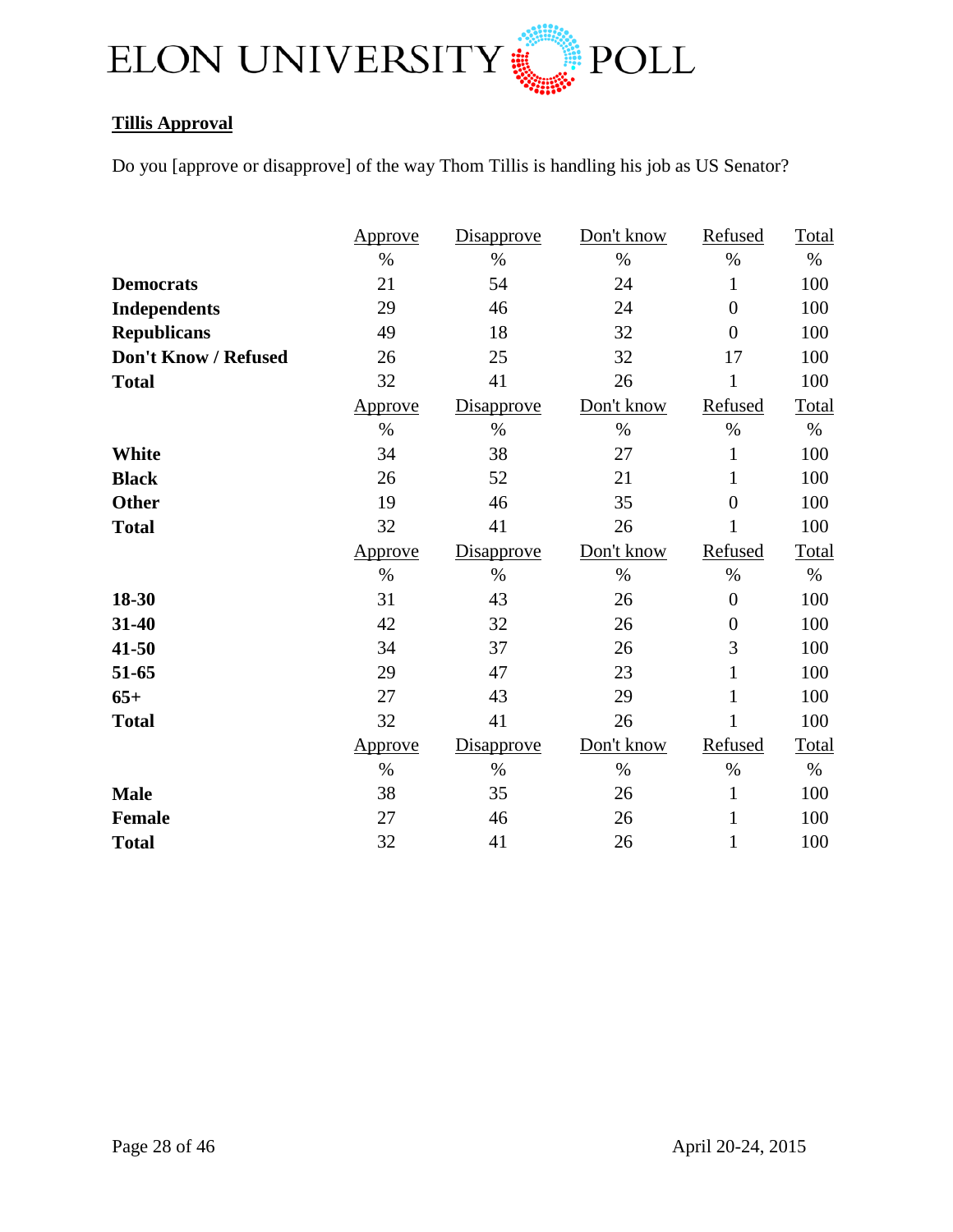

## **Burr Approval**

Do you [approve or disapprove] of the way Richard Burr is handling her job as US Senator?

|                      | <u>Approve</u> | Disapprove | Don't know | Refused          | Total |
|----------------------|----------------|------------|------------|------------------|-------|
|                      | $\%$           | $\%$       | $\%$       | $\%$             | $\%$  |
| <b>Democrats</b>     | 24             | 45         | 29         | $\mathbf{1}$     | 100   |
| <b>Independents</b>  | 31             | 37         | 31         | $\boldsymbol{0}$ | 100   |
| <b>Republicans</b>   | 45             | 17         | 38         | $\overline{0}$   | 100   |
| Don't Know / Refused | 31             | 10         | 37         | 21               | 100   |
| <b>Total</b>         | 33             | 34         | 32         | $\mathbf{1}$     | 100   |
|                      | Approve        | Disapprove | Don't know | Refused          | Total |
|                      | $\%$           | $\%$       | $\%$       | $\%$             | $\%$  |
| <b>White</b>         | 34             | 32         | 33         | $\mathbf{1}$     | 100   |
| <b>Black</b>         | 30             | 42         | 27         | $\mathbf{1}$     | 100   |
| <b>Other</b>         | 19             | 35         | 46         | $\overline{0}$   | 100   |
| <b>Total</b>         | 33             | 34         | 32         | 1                | 100   |
|                      | Approve        | Disapprove | Don't know | Refused          | Total |
|                      | $\%$           | $\%$       | $\%$       | $\%$             | $\%$  |
| 18-30                | 33             | 25         | 42         | $\boldsymbol{0}$ | 100   |
| 31-40                | 34             | 39         | 26         | $\boldsymbol{0}$ | 100   |
| 41-50                | 33             | 33         | 31         | 3                | 100   |
| 51-65                | 34             | 36         | 30         | $\mathbf{1}$     | 100   |
| $65+$                | 28             | 38         | 34         | $\overline{0}$   | 100   |
| <b>Total</b>         | 33             | 34         | 32         | 1                | 100   |
|                      | Approve        | Disapprove | Don't know | Refused          | Total |
|                      |                | $\%$       | $\%$       | $\%$             | $\%$  |
|                      | $\%$           |            |            |                  |       |
| <b>Male</b>          | 39             | 34         | 26         | $\mathbf{1}$     | 100   |
| Female               | 28             | 34         | 38         | $\mathbf{1}$     | 100   |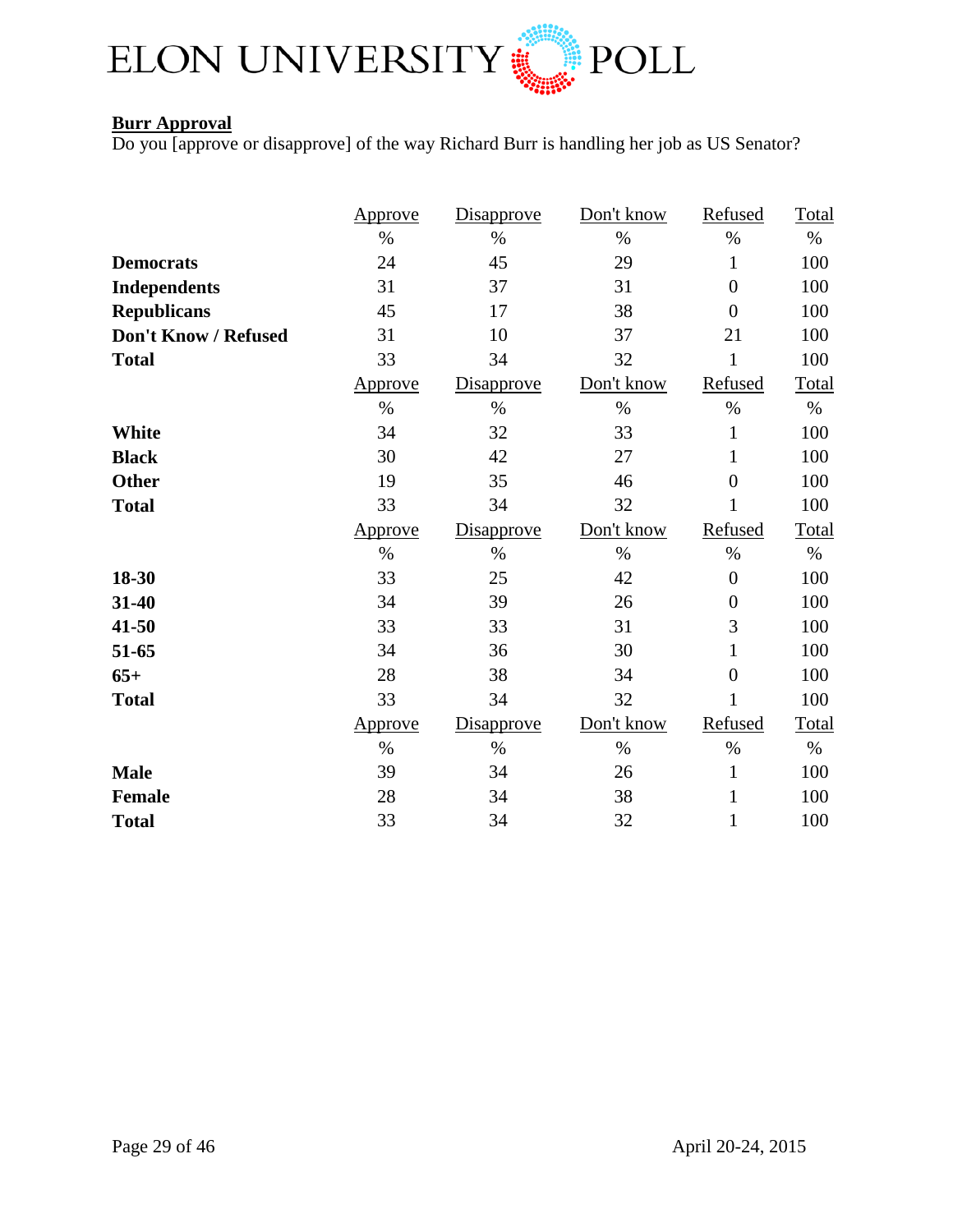

## <span id="page-29-0"></span>**Cross-Tab Policies**

## **Refuse Service**

Please tell me whether you [agree or disagree] with the following statement: Businesses should have the right to refuse services to people who are gay or lesbian, if homosexuality violates the business owner's religious beliefs.

|                     |       |          | Don't            |                  |       |
|---------------------|-------|----------|------------------|------------------|-------|
|                     | Agree | Disagree | Know/Unsure      | Refuse           | Total |
|                     | $\%$  | $\%$     | $\%$             | $\%$             | $\%$  |
| <b>Democrats</b>    | 18    | 80       | $\mathbf{1}$     | $\overline{0}$   | 100   |
| <b>Independents</b> | 32    | 62       | 6                | $\overline{0}$   | 100   |
| <b>Republicans</b>  | 51    | 43       | $\overline{4}$   | $\overline{2}$   | 100   |
| Don't Know /        |       |          |                  |                  |       |
| <b>Refused</b>      | 28    | 57       | 15               | $\boldsymbol{0}$ | 100   |
| <b>Total</b>        | 32    | 63       | 5                | $\mathbf{1}$     | 100   |
|                     |       |          | Don't            |                  |       |
|                     | Agree | Disagree | Know/Unsure      | Refuse           | Total |
|                     | $\%$  | $\%$     | $\%$             | $\%$             | $\%$  |
| White               | 36    | 58       | 6                | $\mathbf{1}$     | 100   |
| <b>Black</b>        | 20    | 79       | $\mathbf{1}$     | $\overline{0}$   | 100   |
| <b>Other</b>        | 31    | 69       | $\boldsymbol{0}$ | $\overline{0}$   | 100   |
| <b>Total</b>        | 32    | 63       | 5                | $\mathbf{1}$     | 100   |
|                     |       |          | Don't            |                  |       |
|                     | Agree | Disagree | Know/Unsure      | Refuse           | Total |
|                     | $\%$  | $\%$     | $\%$             | $\%$             | $\%$  |
| 18-30               | 20    | 78       | 3                | $\overline{0}$   | 100   |
| 31-40               | 38    | 57       | 5                | $\overline{0}$   | 100   |
| $41 - 50$           | 36    | 58       | $\overline{4}$   | $\overline{2}$   | 100   |
| 51-65               | 34    | 62       | $\overline{4}$   | $\mathbf{1}$     | 100   |
| $65+$               | 35    | 57       | $\tau$           | $\mathbf{1}$     | 100   |
| <b>Total</b>        | 32    | 63       | 5                | $\mathbf{1}$     | 100   |
|                     |       |          | Don't            |                  |       |
|                     | Agree | Disagree | Know/Unsure      | Refuse           | Total |
|                     | $\%$  | $\%$     | $\%$             | $\%$             | $\%$  |
| <b>Male</b>         | 39    | 55       | 5                | $\mathbf{1}$     | 100   |
| Female              | 27    | 69       | $\overline{4}$   | $\overline{0}$   | 100   |
| <b>Total</b>        | 32    | 63       | 5                | $\mathbf{1}$     | 100   |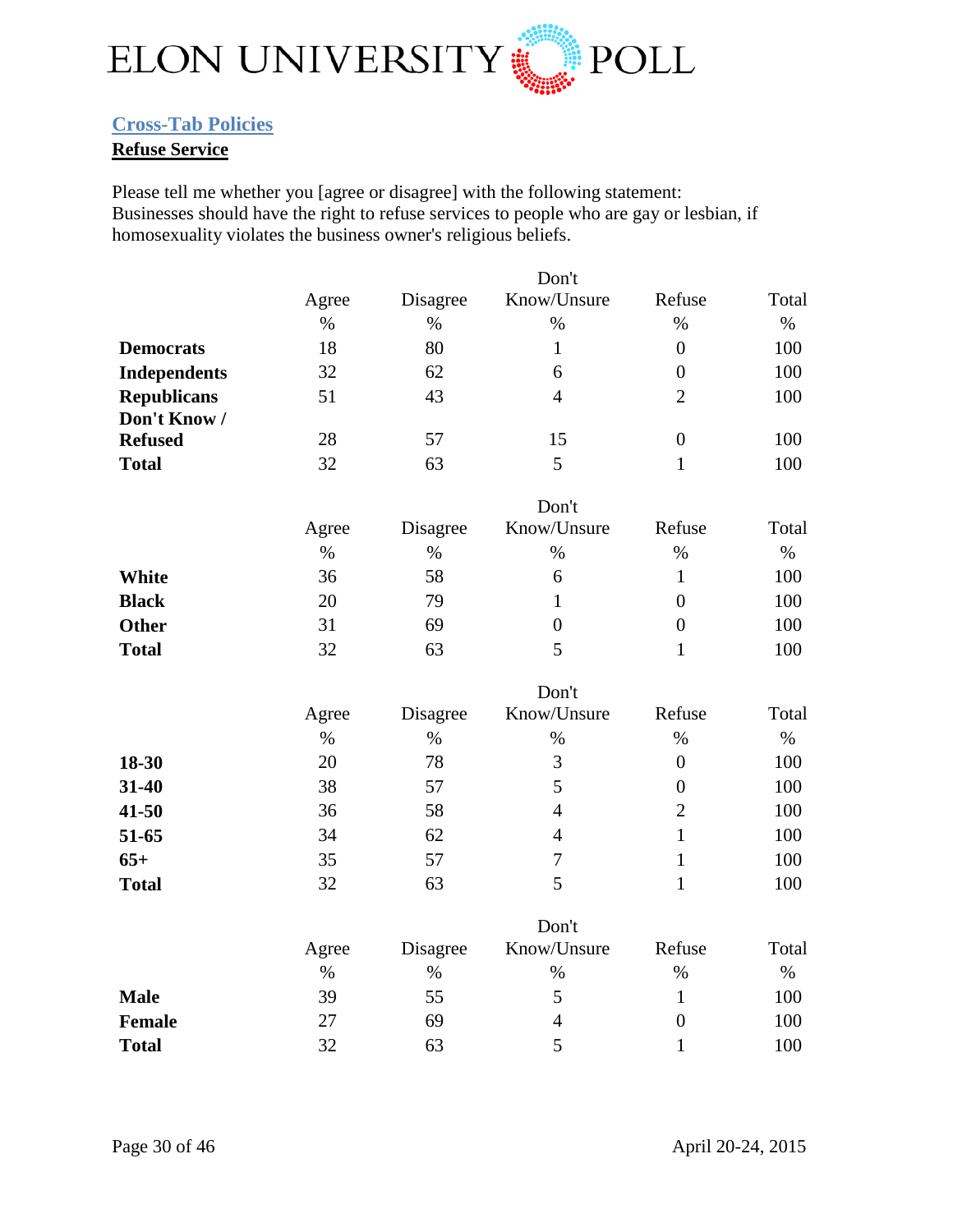

## **Partisan Elections1**

Currently in North Carolina the political party affiliation of candidates running for some offices is not listed on a ballot during an election.

Would you [support or oppose] a bill requiring ballots for city council and local school boards to list the party affiliation of all candidates?

|                     |         |        | Don't Know / No |                  |       |
|---------------------|---------|--------|-----------------|------------------|-------|
|                     | Support | Oppose | Opinion         | Refused          | Total |
|                     | $\%$    | $\%$   | $\%$            | $\%$             | $\%$  |
| <b>Democrats</b>    | 73      | 19     | 8               | $\overline{0}$   | 100   |
| <b>Independents</b> | 61      | 29     | 10              | $\overline{0}$   | 100   |
| <b>Republicans</b>  | 71      | 22     | $\overline{7}$  | $\overline{0}$   | 100   |
| Don't Know /        |         |        |                 |                  |       |
| <b>Refused</b>      | 33      | 31     | 36              | $\boldsymbol{0}$ | 100   |
| <b>Total</b>        | 67      | 24     | 9               | $\overline{0}$   | 100   |
|                     |         |        | Don't Know / No |                  |       |
|                     | Support | Oppose | Opinion         | Refused          | Total |
|                     | $\%$    | $\%$   | $\%$            | $\%$             | $\%$  |
| White               | 64      | 27     | 9               | $\overline{0}$   | 100   |
| <b>Black</b>        | 73      | 16     | 11              | $\overline{0}$   | 100   |
| <b>Other</b>        | 80      | 15     | 6               | $\boldsymbol{0}$ | 100   |
| <b>Total</b>        | 67      | 24     | 9               | $\overline{0}$   | 100   |
|                     |         |        | Don't Know / No |                  |       |
|                     | Support | Oppose | Opinion         | Refused          | Total |
|                     | $\%$    | $\%$   | $\%$            | $\%$             | $\%$  |
| 18-30               | 67      | 25     | 9               | $\overline{0}$   | 100   |
| 31-40               | 74      | 18     | 8               | $\overline{0}$   | 100   |
| $41 - 50$           | 63      | 26     | 11              | $\overline{0}$   | 100   |
| 51-65               | 69      | 26     | 6               | $\boldsymbol{0}$ | 100   |
| $65+$               | 62      | 24     | 13              | $\overline{0}$   | 100   |
| <b>Total</b>        | 67      | 24     | 9               | $\overline{0}$   | 100   |
|                     |         |        | Don't Know / No |                  |       |
|                     | Support | Oppose | Opinion         | Refused          | Total |
|                     | $\%$    | $\%$   | $\%$            | $\%$             | $\%$  |
| <b>Male</b>         | 65      | 26     | 9               | $\overline{0}$   | 100   |
| Female              | 68      | 22     | 9               | $\overline{0}$   | 100   |
| <b>Total</b>        | 67      | 24     | 9               | $\overline{0}$   | 100   |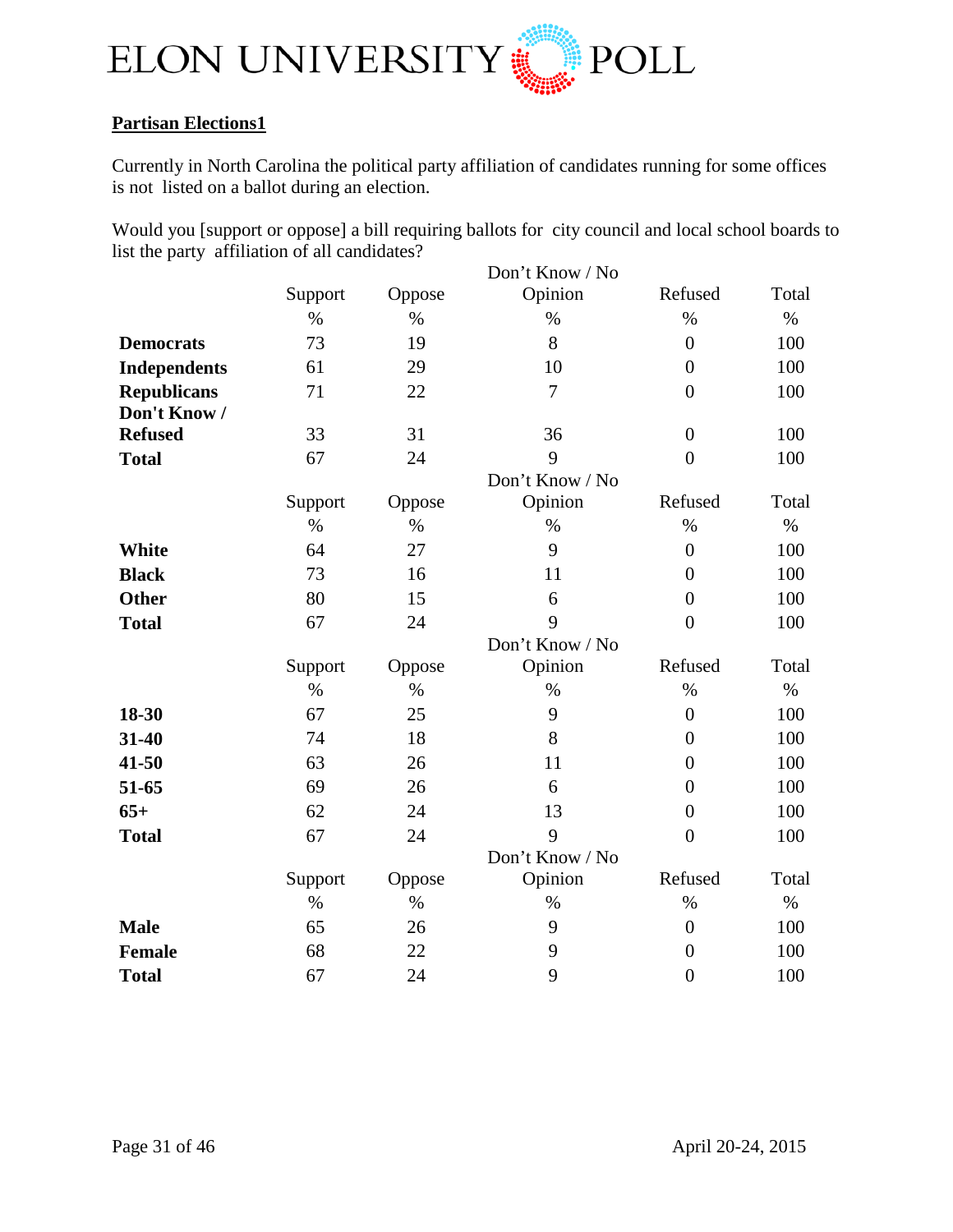

## **Partisan Elections (Judges)**

Thinking about elections for judges in North Carolina, would you [support or oppose] a bill requiring all ballots to list the political party affiliation of candidates running to be a judge?

|                      | Support | Oppose | Don't Know / No Opinion | Total |
|----------------------|---------|--------|-------------------------|-------|
|                      | $\%$    | $\%$   | $\%$                    | $\%$  |
| <b>Democrats</b>     | 69      | 26     | 5                       | 100   |
| <b>Independents</b>  | 65      | 29     | 6                       | 100   |
| <b>Republicans</b>   | 71      | 26     | 3                       | 100   |
| Don't Know / Refused | 28      | 46     | 26                      | 100   |
| <b>Total</b>         | 67      | 28     | 5                       | 100   |
|                      | Support | Oppose | Don't Know / No Opinion | Total |
|                      | $\%$    | $\%$   | $\%$                    | $\%$  |
| <b>White</b>         | 65      | 29     | 6                       | 100   |
| <b>Black</b>         | 74      | 22     | 5                       | 100   |
| <b>Other</b>         | 66      | 34     | $\overline{0}$          | 100   |
| <b>Total</b>         | 67      | 28     | 5                       | 100   |
|                      | Support | Oppose | Don't Know / No Opinion | Total |
|                      | $\%$    | $\%$   | $\%$                    | $\%$  |
|                      |         |        |                         |       |
| 18-30                | 63      | 34     | 3                       | 100   |
| 31-40                | 71      | 24     | 5                       | 100   |
| 41-50                | 66      | 28     | $\overline{7}$          | 100   |
| 51-65                | 72      | 24     | $\overline{4}$          | 100   |
| $65+$                | 62      | 29     | 9                       | 100   |
| <b>Total</b>         | 67      | 28     | 5                       | 100   |
|                      | Support | Oppose | Don't Know / No Opinion | Total |
|                      | $\%$    | $\%$   | %                       | $\%$  |
| <b>Male</b>          | 66      | 30     | $\overline{4}$          | 100   |
| <b>Female</b>        | 68      | 26     | 6                       | 100   |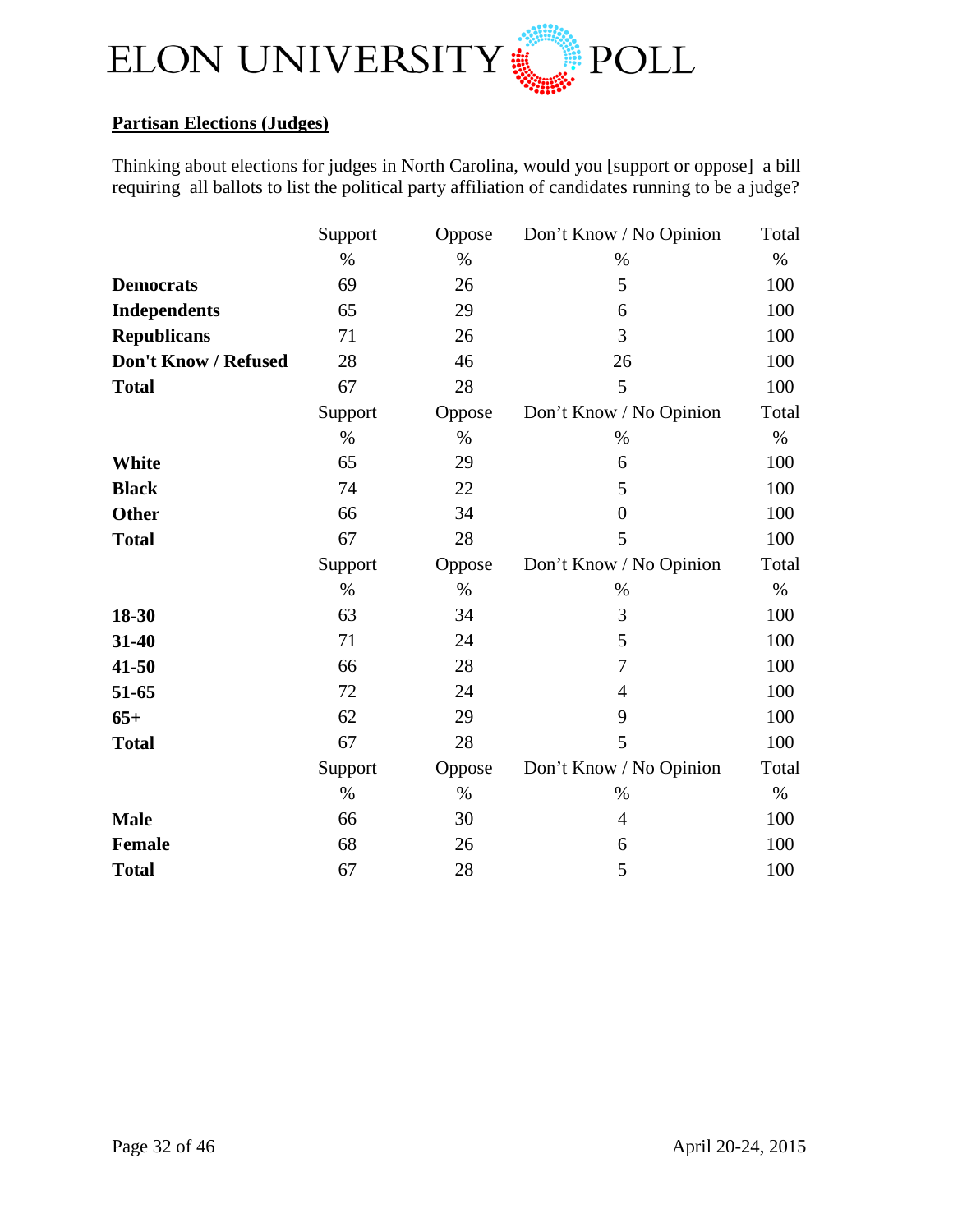

## **Drivers Permit**

Would you [support or oppose] a bill allowing %immigrant% immigrants to obtain a drivers permit in North Carolina if they agree to be fingerprinted, undergo a criminal background check, and pass a written and road test?

|                     |         |        | Don't Know / No |          |       |
|---------------------|---------|--------|-----------------|----------|-------|
|                     | Support | Oppose | Opinion         | Refused  | Total |
|                     | %       | $\%$   | %               | $\%$     | %     |
| <b>Democrats</b>    | 74      | 23     | $\overline{2}$  | $\theta$ | 100   |
| <b>Independents</b> | 56      | 40     | 4               | $\theta$ | 100   |
| <b>Republicans</b>  | 41      | 56     | $\overline{2}$  | $\Omega$ | 100   |
| Don't Know /        |         |        |                 |          |       |
| <b>Refused</b>      | 58      | 26     | 16              | $\theta$ | 100   |
| <b>Total</b>        | 58      | 38     | 3               |          | 100   |

|              |         |               | Don't Know / No |         |       |
|--------------|---------|---------------|-----------------|---------|-------|
|              | Support | <b>Oppose</b> | Opinion         | Refused | Total |
|              | $\%$    | $\%$          | $\%$            | %       | $\%$  |
| White        | 56      | 42            | 3               |         | 100   |
| <b>Black</b> | 68      | 28            | 4               |         | 100   |
| <b>Other</b> | 54      | 34            | 12              |         | 100   |
| <b>Total</b> | 58      | 38            | $\mathbf{R}$    |         | 100   |

|              |         |               | Don't Know / No |         |       |
|--------------|---------|---------------|-----------------|---------|-------|
|              | Support | <b>Oppose</b> | Opinion         | Refused | Total |
|              | $\%$    | $\%$          | $\%$            | %       | $\%$  |
| 18-30        | 62      | 32            | 6               | 0       | 100   |
| 31-40        | 55      | 42            | 3               | 0       | 100   |
| $41 - 50$    | 58      | 42            | 0               | 0       | 100   |
| 51-65        | 57      | 41            | 2               |         | 100   |
| $65+$        | 58      | 35            | 7               | 0       | 100   |
| <b>Total</b> | 58      | 38            | 3               |         | 100   |

|              |         |               | Don't Know / No |         |       |
|--------------|---------|---------------|-----------------|---------|-------|
|              | Support | <b>Oppose</b> | Opinion         | Refused | Total |
|              | %       | $\%$          | %               | %       | $\%$  |
| <b>Male</b>  | 51      | 45            | $\overline{4}$  |         | 100   |
| Female       | 64      | 33            | 3               |         | 100   |
| <b>Total</b> | 58      | 38            |                 |         | 100   |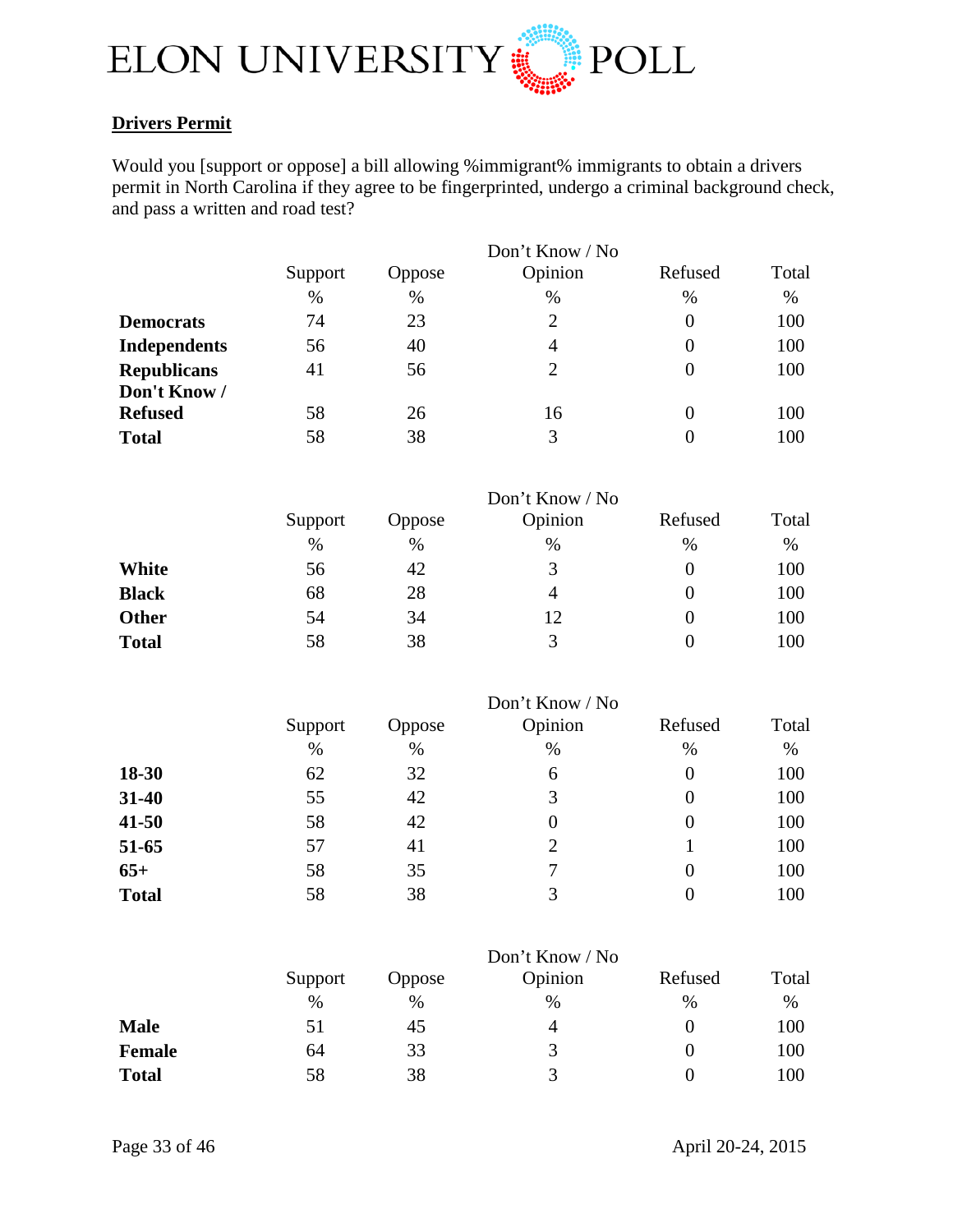

## <span id="page-33-0"></span>**Cross-Tab 2016 Hypothetical Match-Ups**

In the 2016 election voters in North Carolina will vote for candidates running for president, governor and the U.S. Senate. I am going to ask you about a few possible races we might see next year.

#### **Bush v. Clinton**

If the 2016 presidential election was between [Republican Jeb Bush & Democrat Hilary Clinton] who would you vote for? [candidates rotated]

|                                | Jeb Bush | Hillary<br>Clinton | Neither/Someone else<br>(volunteered) | Don't<br>Know  | Total |
|--------------------------------|----------|--------------------|---------------------------------------|----------------|-------|
|                                | $\%$     | $\%$               | $\%$                                  | $\%$           | $\%$  |
| <b>Democrats</b>               | 10       | 85                 | $\overline{2}$                        | 3              | 100   |
| <b>Independents</b>            | 43       | 44                 | 10                                    | $\overline{3}$ | 100   |
| <b>Republicans</b>             | 87       | $\overline{7}$     | $\overline{4}$                        | $\mathbf{1}$   | 100   |
| Don't Know /<br><b>Refused</b> | 62       | 30                 | $\overline{0}$                        | 8              | 100   |
| <b>Total</b>                   | 44       | 47                 | 6                                     | 3              | 100   |
|                                | Jeb Bush | Hillary<br>Clinton | Neither/Someone else<br>(volunteered) | Don't<br>Know  | Total |
|                                | $\%$     | $\%$               | $\%$                                  | $\%$           | $\%$  |
| <b>White</b>                   | 55       | 36                 | 6                                     | $\overline{2}$ | 100   |
| <b>Black</b>                   | 11       | 82                 | $\overline{4}$                        | 3              | 100   |
| <b>Other</b>                   | 22       | 68                 | 6                                     | 5              | 100   |
| <b>Total</b>                   | 44       | 47                 | 6                                     | 3              | 100   |
|                                | Jeb Bush | Hillary<br>Clinton | Neither/Someone else<br>(volunteered) | Don't<br>Know  | Total |
|                                | $\%$     | $\%$               | $\%$                                  | $\%$           | $\%$  |
| 18-30                          | 46       | 48                 | 5                                     | $\overline{2}$ | 100   |
| 31-40                          | 46       | 46                 | 8                                     | $\overline{0}$ | 100   |
| $41 - 50$                      | 40       | 53                 | $\overline{2}$                        | 5              | 100   |
| 51-65                          | 44       | 46                 | 8                                     | $\overline{2}$ | 100   |
| $65+$                          | 45       | 45                 | 6                                     | $\overline{4}$ | 100   |
| <b>Total</b>                   | 44       | 47                 | 6                                     | $\overline{3}$ | 100   |
|                                | Jeb Bush | Hillary<br>Clinton | Neither/Someone else<br>(volunteered) | Don't<br>Know  | Total |
|                                | $\%$     | $\%$               | $\%$                                  | $\%$           | $\%$  |
| <b>Male</b>                    | 50       | 39                 | 9                                     | $\overline{2}$ | 100   |
| <b>Female</b>                  | 39       | 54                 | $\overline{4}$                        | 3              | 100   |
| <b>Total</b>                   | 44       | 47                 | 6                                     | $\overline{3}$ | 100   |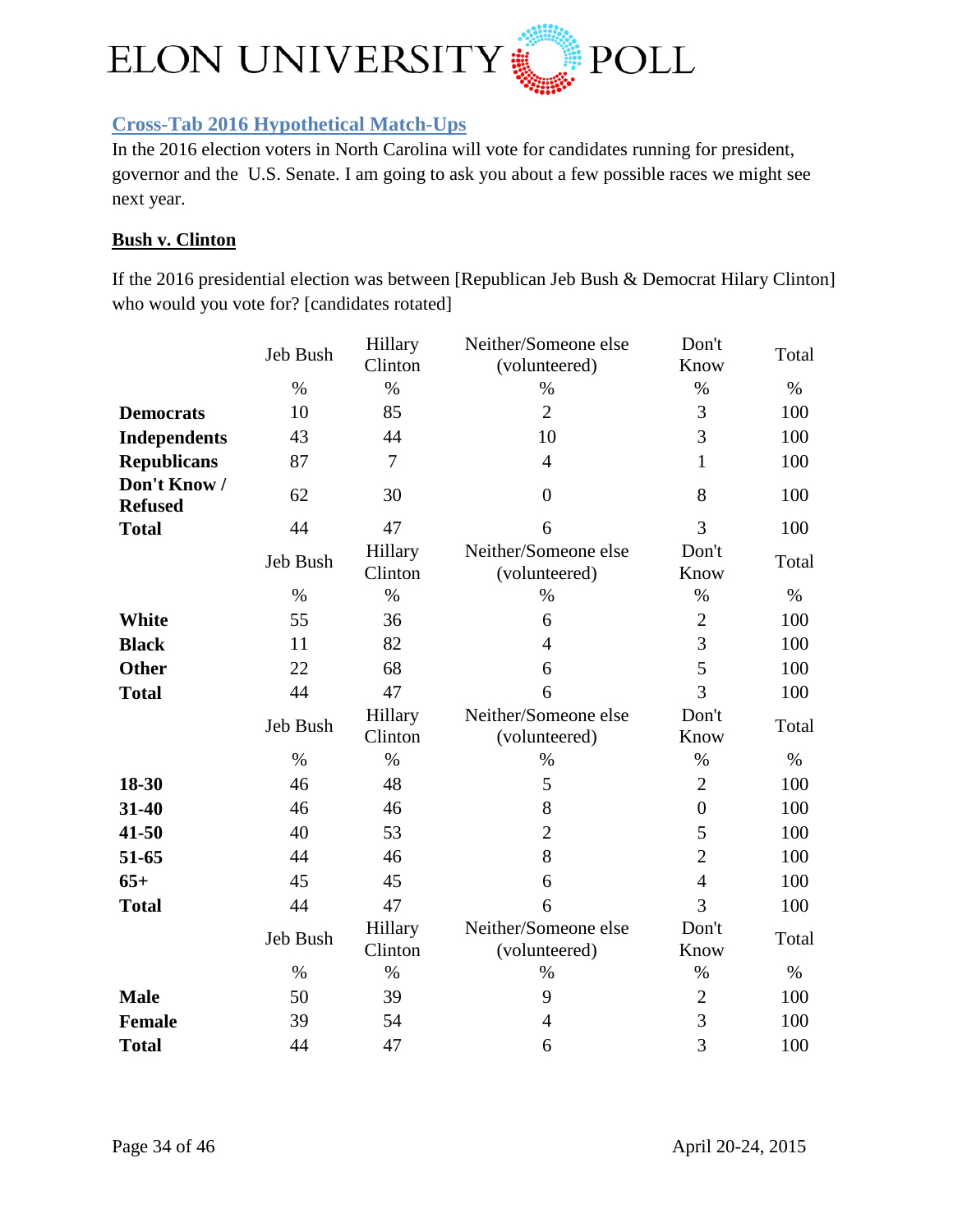

## **McCrory v. Cooper**

If the governors in North Carolina race was between [Republican Pat McCrory & Democrat Roy Cooper] who would you vote for? [candidates rotated]

|                     | Roy           | Pat           | Neither/Someone else                  | Don't         |       |
|---------------------|---------------|---------------|---------------------------------------|---------------|-------|
|                     | Cooper        | McCory        | (volunteered)                         | Know          | Total |
|                     | $\%$          | $\%$          | $\%$                                  | $\%$          | $\%$  |
| <b>Democrats</b>    | 77            | 13            | $\mathbf{1}$                          | 9             | 100   |
| <b>Independents</b> | 38            | 46            | $\tau$                                | 9             | 100   |
| <b>Republicans</b>  | 10            | 82            | $\overline{2}$                        | 6             | 100   |
| Don't Know /        |               |               |                                       |               |       |
| <b>Refused</b>      | 26            | 54            | $\boldsymbol{0}$                      | 20            | 100   |
| <b>Total</b>        | 43            | 45            | $\overline{4}$                        | 8             | 100   |
|                     | Roy           | Pat           | Neither/Someone else                  | Don't         |       |
|                     | Cooper        | McCory        | (volunteered)                         | Know          | Total |
|                     | $\%$          | $\%$          | $\%$                                  | $\%$          | $\%$  |
| <b>White</b>        | 35            | 53            | 3                                     | 8             | 100   |
| <b>Black</b>        | 72            | 17            | $\overline{4}$                        | 8             | 100   |
| <b>Other</b>        | 37            | 34            | 15                                    | 13            | 100   |
| <b>Total</b>        | 43            | 45            | $\overline{4}$                        | 8             | 100   |
|                     | Roy           | Pat           | Neither/Someone else                  | Don't         |       |
|                     | Cooper        | McCory        | (volunteered)                         | Know          | Total |
|                     | $\%$          | $\%$          | $\%$                                  | $\%$          | $\%$  |
| 18-30               | 41            | 43            | $\mathfrak s$                         | 12            | 100   |
| 31-40               | 45            | 43            | 5                                     | $\tau$        | 100   |
| $41 - 50$           | 48            | 43            | $\mathbf{1}$                          | 8             | 100   |
| 51-65               | 43            | 47            | 5                                     | 5             | 100   |
| $65+$               | 39            | 45            | $\overline{4}$                        | 12            | 100   |
| <b>Total</b>        | 43            | 45            | $\overline{4}$                        | 8             | 100   |
|                     | Roy<br>Cooper | Pat<br>McCory | Neither/Someone else<br>(volunteered) | Don't<br>Know | Total |
|                     | $\%$          | $\%$          | $\%$                                  | $\%$          | $\%$  |
| <b>Male</b>         | 35            | 53            | 6                                     | 7             | 100   |
| <b>Female</b>       | 50            | 37            | 3                                     | 9             | 100   |
| <b>Total</b>        | 43            | 45            | $\overline{4}$                        | 8             | 100   |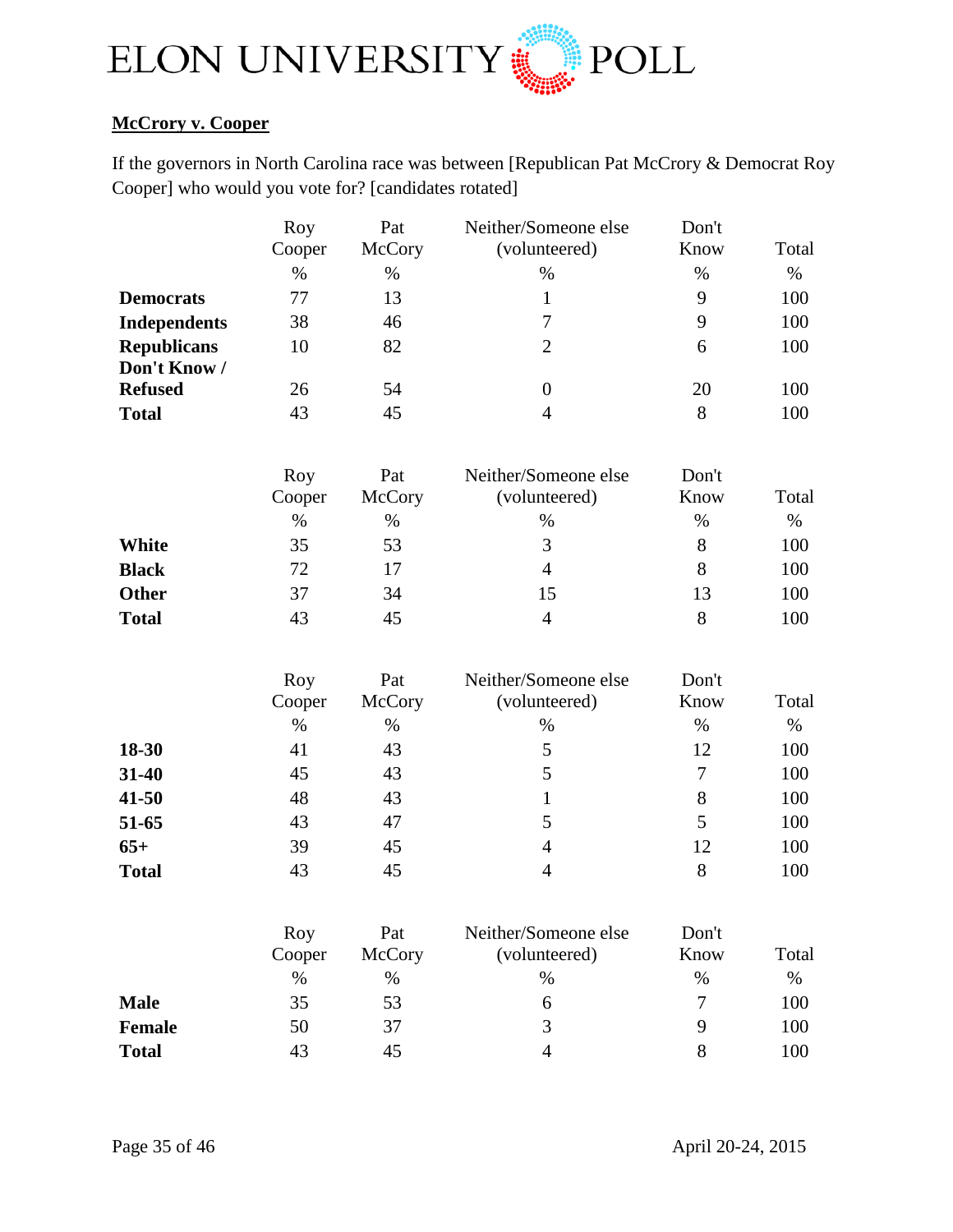

## **Burr v. Hagan**

If the U.S. Senate race in North Carolina was between [Republican Richard Burr & Democrat Kay Hagan] who would you vote for? [candidates rotated]

|                     | Richard                | Kay          | Neither/Someone else                  | Don't          |       |
|---------------------|------------------------|--------------|---------------------------------------|----------------|-------|
|                     | <b>Burr</b>            | Hagan        | (volunteered)                         | Know           | Total |
|                     | $\%$                   | $\%$         | $\%$                                  | $\%$           | $\%$  |
| <b>Democrats</b>    | 11                     | 78           | $\overline{2}$                        | 9              | 100   |
| <b>Independents</b> | 44                     | 40           | $\overline{7}$                        | 9              | 100   |
| <b>Republicans</b>  | 88                     | 5            | 3                                     | 3              | 100   |
| Don't Know /        |                        |              |                                       |                |       |
| <b>Refused</b>      | 47                     | 28           | 5                                     | 20             | 100   |
| <b>Total</b>        | 44                     | 43           | $\overline{4}$                        | 8              | 100   |
|                     | Richard                | Kay          | Neither/Someone else                  | Don't          |       |
|                     | <b>Burr</b>            | Hagan        | (volunteered)                         | Know           | Total |
|                     | $\%$                   | $\%$         | $\%$                                  | $\%$           | $\%$  |
| <b>White</b>        | 55                     | 34           | 5                                     | $\overline{7}$ | 100   |
| <b>Black</b>        | 16                     | 73           | $\overline{2}$                        | 8              | 100   |
| <b>Other</b>        | 8                      | 61           | 6                                     | 25             | 100   |
| <b>Total</b>        | 44                     | 43           | $\overline{4}$                        | 8              | 100   |
|                     | Richard<br><b>Burr</b> | Kay<br>Hagan | Neither/Someone else<br>(volunteered) | Don't<br>Know  | Total |
|                     | $\%$                   | $\%$         | $\%$                                  | $\%$           | $\%$  |
| 18-30               | 40                     | 44           | 3                                     | 13             | 100   |
| 31-40               | 51                     | 33           | 10                                    | 5              | 100   |
| 41-50               | 37                     | 50           | 3                                     | 10             | 100   |
| 51-65               | 48                     | 41           | $\overline{4}$                        | $\tau$         | 100   |
| $65+$               | 44                     | 49           | 3                                     | 3              | 100   |
| <b>Total</b>        | 44                     | 43           | $\overline{4}$                        | 8              | 100   |
|                     |                        |              |                                       |                |       |
|                     | Richard<br><b>Burr</b> | Kay<br>Hagan | Neither/Someone else<br>(volunteered) | Don't<br>Know  | Total |
|                     | $\%$                   | $\%$         | $\%$                                  | $\%$           | $\%$  |
| <b>Male</b>         | 53                     | 36           | 5                                     | 6              | 100   |
| <b>Female</b>       | 37                     | 50           | $\overline{4}$                        | 9              | 100   |
| <b>Total</b>        | 44                     | 43           | 4                                     | 8              | 100   |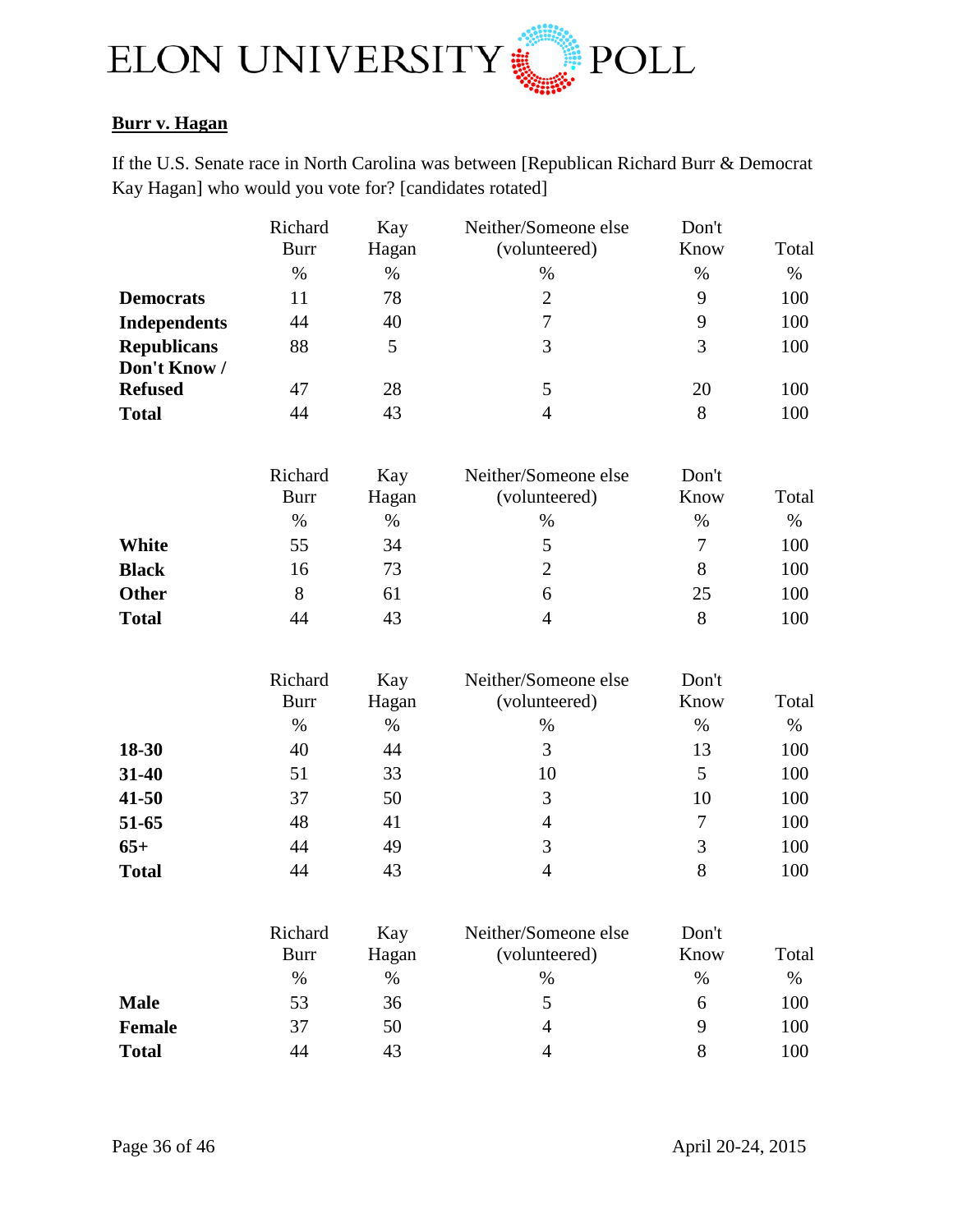

## <span id="page-36-0"></span>**Cross-Tab Civil War**

As you may know, Confederate General Robert E. Lee surrended to Union General Ulysses S. Grant 150 years ago this month. If you had to choose, do you think the Civil War was more [about states' rights or more about slavery]?

|                      | Slavery | <b>State's Rights</b> | <b>Both</b>    | Don't Know     | Refused          | Total |
|----------------------|---------|-----------------------|----------------|----------------|------------------|-------|
|                      | $\%$    | $\%$                  | $\%$           | $\%$           | $\%$             | $\%$  |
| <b>Democrats</b>     | 56      | 25                    | 6              | 6              | 6                | 100   |
| <b>Independents</b>  | 36      | 50                    | 6              | 6              | 3                | 100   |
| <b>Republicans</b>   | 35      | 53                    | $\mathbf{1}$   | $\overline{7}$ | $\overline{3}$   | 100   |
| Don't Know / Refused | 16      | 39                    | 27             | $\overline{4}$ | 14               | 100   |
| <b>Total</b>         | 42      | 43                    | 5              | 6              | $\overline{4}$   | 100   |
|                      | Slavery | <b>State's Rights</b> | <b>Both</b>    | Don't Know     | Refused          | Total |
|                      | $\%$    | $\%$                  | $\%$           | $\%$           | $\%$             | $\%$  |
| White                | 39      | 47                    | 6              | 6              | 3                | 100   |
| <b>Black</b>         | 54      | 28                    | $\overline{2}$ | 6              | 9                | 100   |
| <b>Other</b>         | 31      | 49                    | $8\,$          | 12             | $\boldsymbol{0}$ | 100   |
| <b>Total</b>         | 42      | 43                    | 5              | 6              | $\overline{4}$   | 100   |
|                      | Slavery | <b>State's Rights</b> | <b>Both</b>    | Don't Know     | Refused          | Total |
|                      | $\%$    | $\%$                  | $\%$           | $\%$           | $\%$             | $\%$  |
| 18-30                | 40      | 49                    | $\overline{4}$ | 5              | $\overline{2}$   | 100   |
| 31-40                | 44      | 38                    | 5              | $\overline{4}$ | 9                | 100   |
| 41-50                | 35      | 48                    | 5              | 6              | 6                | 100   |
| 51-65                | 46      | 43                    | 5              | 3              | 3                | 100   |
| $65+$                | 39      | 37                    | $\overline{7}$ | 16             | $\mathbf{1}$     | 100   |
| <b>Total</b>         | 42      | 43                    | 5              | 6              | $\overline{4}$   | 100   |
|                      | Slavery | <b>State's Rights</b> | <b>Both</b>    | Don't Know     | Refused          | Total |
|                      | $\%$    | $\%$                  | $\%$           | $\%$           | $\%$             | $\%$  |
| <b>Male</b>          | 36      | 50                    | 6              | 5              | 3                | 100   |
| <b>Female</b>        | 46      | 37                    | $\overline{4}$ | $\overline{7}$ | 5                | 100   |
| <b>Total</b>         | 42      | 43                    | 5              | 6              | $\overline{4}$   | 100   |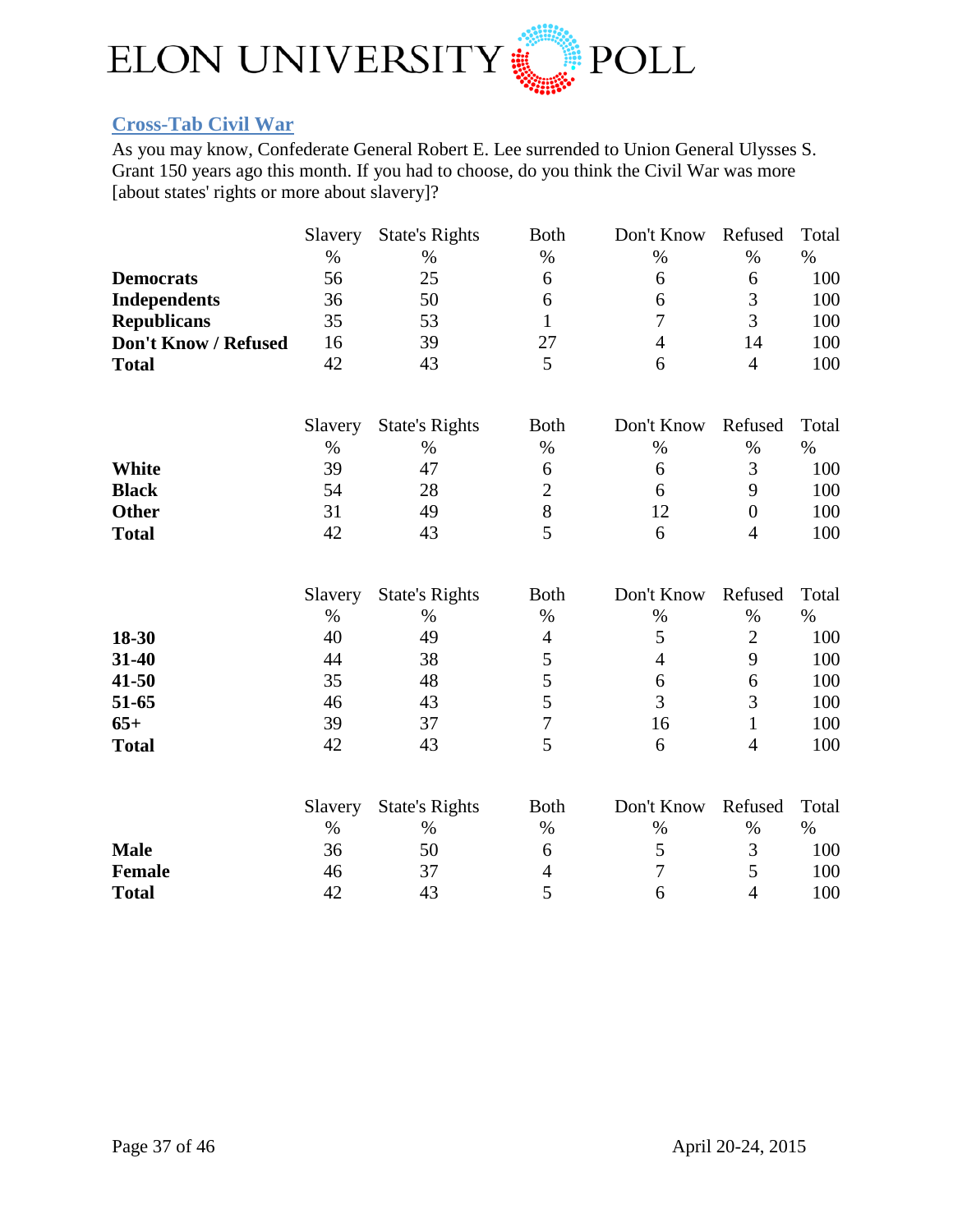

## <span id="page-37-0"></span>**Question Ordering**

Some questions or blocks of questions are randomly rotated

• Introduction

|           | $\Omega$             |  |
|-----------|----------------------|--|
|           | $\circ$              |  |
|           | $\circ$              |  |
| $\bullet$ | Approval             |  |
|           | O                    |  |
|           | $\circ$              |  |
|           | O                    |  |
|           | $\circ$              |  |
|           | $\circ$              |  |
|           | $\circ$              |  |
|           | <b>Policy Issues</b> |  |
|           |                      |  |

|           | $\circ$ |                                                                                         |
|-----------|---------|-----------------------------------------------------------------------------------------|
|           | $\circ$ |                                                                                         |
|           | $\circ$ |                                                                                         |
|           | $\circ$ |                                                                                         |
| $\bullet$ |         | 2016 Election Questions [names are rotated randomly] [Approximately half receive title] |
|           | $\circ$ |                                                                                         |
|           | $\circ$ |                                                                                         |
|           | O       |                                                                                         |
|           | $\circ$ |                                                                                         |
|           | $\circ$ |                                                                                         |
|           | $\circ$ |                                                                                         |
|           | $\circ$ |                                                                                         |
|           | $\circ$ |                                                                                         |
|           | $\circ$ |                                                                                         |
|           | $\circ$ |                                                                                         |
|           | $\circ$ |                                                                                         |
|           | $\circ$ |                                                                                         |
|           | $\circ$ |                                                                                         |
|           | $\circ$ |                                                                                         |
|           | $\circ$ |                                                                                         |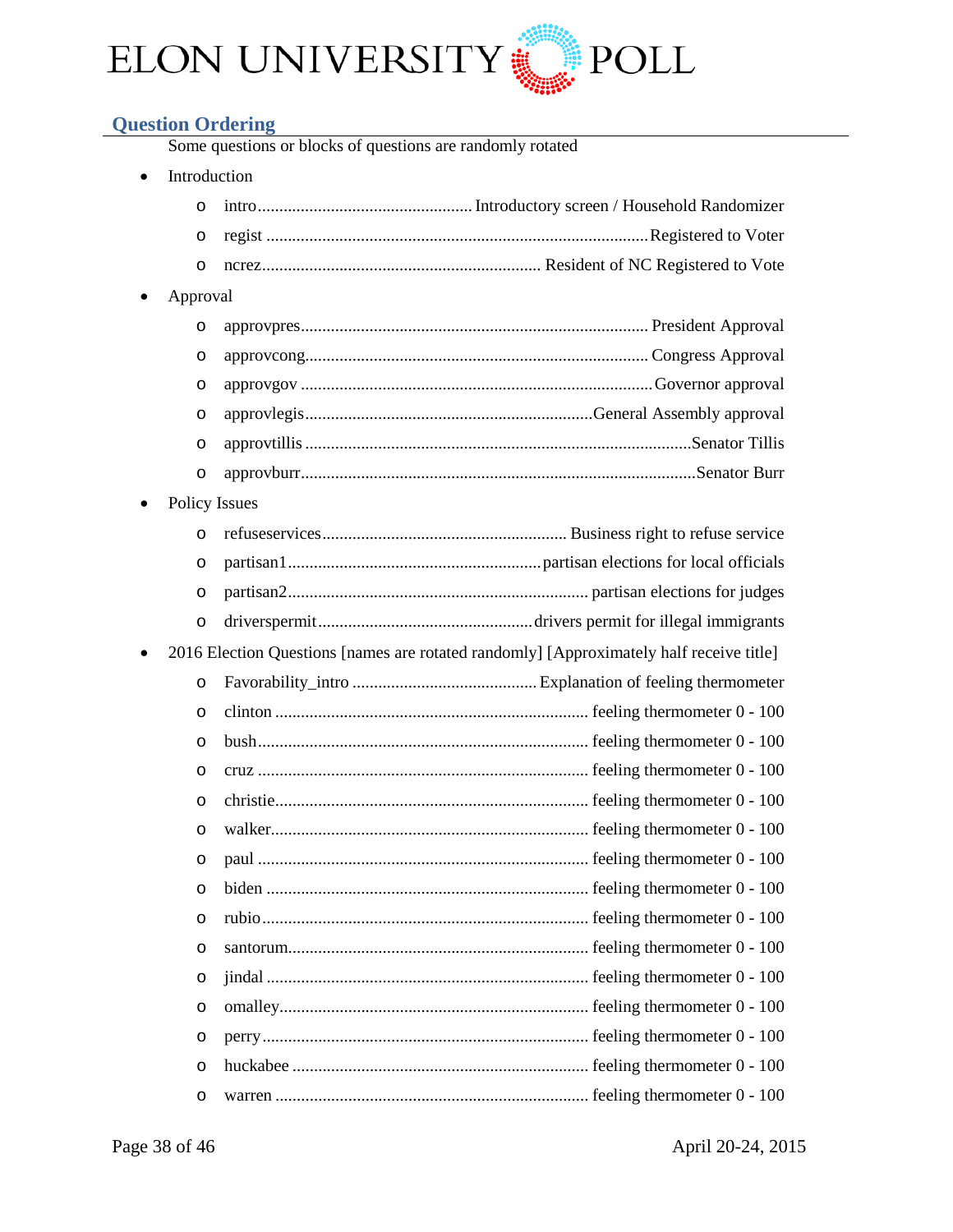

|           | $\circ$      |                                                              |
|-----------|--------------|--------------------------------------------------------------|
|           | $\circ$      |                                                              |
|           | O            | bushclintonWho would your vote for in 2016 - Bush or Clinton |
|           | O            |                                                              |
|           | O            |                                                              |
| $\bullet$ | Partisanship |                                                              |
|           | O            |                                                              |
|           | O            |                                                              |
|           | O            |                                                              |
|           | O            |                                                              |
|           | O            |                                                              |
| $\bullet$ | Ideology     |                                                              |
|           | $\circ$      |                                                              |
|           | $\circ$      |                                                              |
|           | $\circ$      |                                                              |
|           | $\circ$      |                                                              |
|           | $\circ$      |                                                              |
| ٠         | Demographics |                                                              |
|           | $\circ$      |                                                              |
|           | $\circ$      |                                                              |
|           | O            |                                                              |
|           | O            |                                                              |
|           | O            |                                                              |
|           | O            |                                                              |
|           | O            |                                                              |
|           | $\circ$      |                                                              |
|           | $\circ$      |                                                              |
|           | O            |                                                              |
|           | O            |                                                              |
|           | O            |                                                              |
|           |              |                                                              |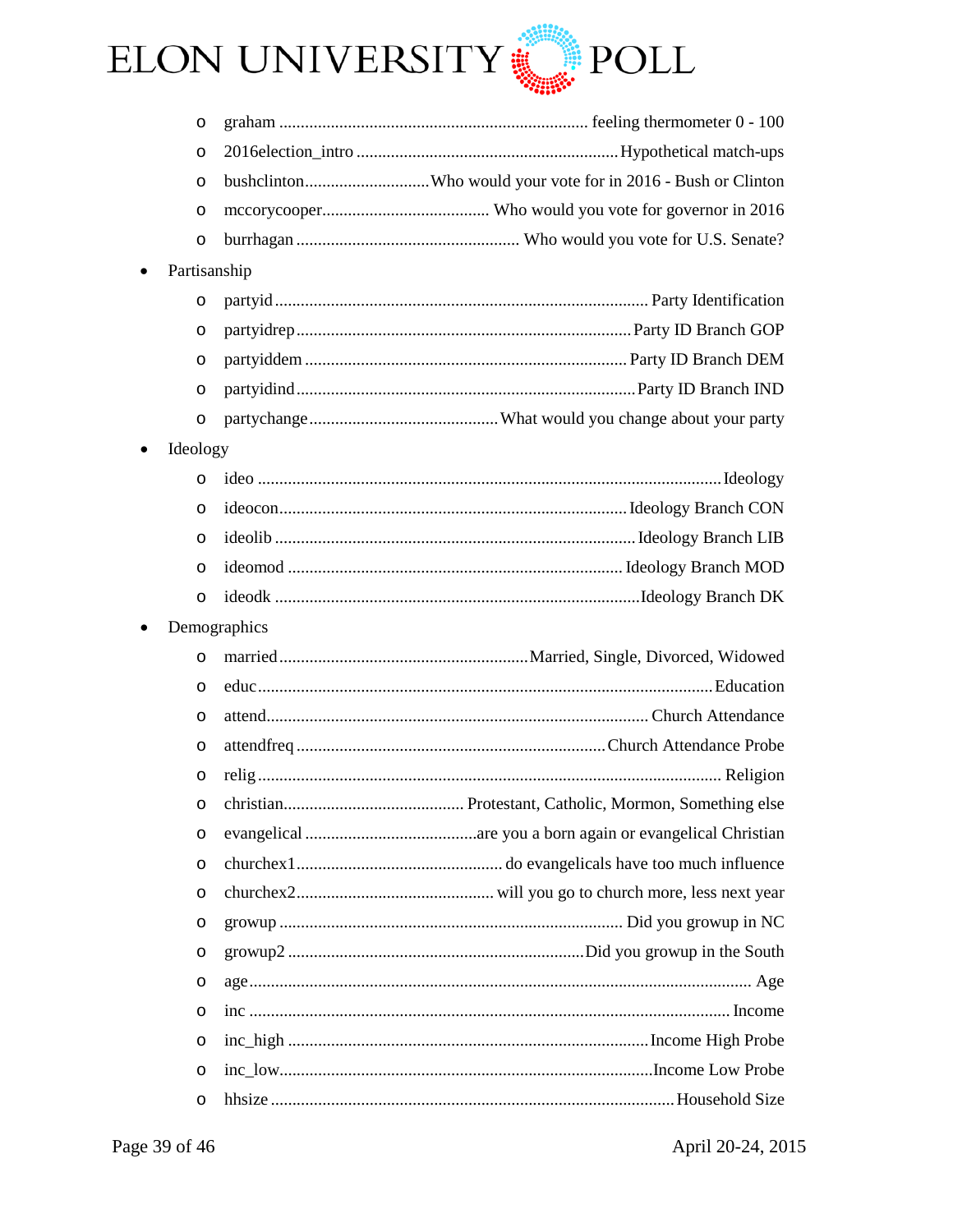

• Budget Questions

• Tobacco questions

|           | $\circ$        |                                                                 |  |
|-----------|----------------|-----------------------------------------------------------------|--|
|           | $\circ$        |                                                                 |  |
|           | $\circ$        | banstrong1a/bDo you strongly or somewhat support/oppose the ban |  |
|           | $\circ$        |                                                                 |  |
|           | $\circ$        |                                                                 |  |
|           | $\circ$        |                                                                 |  |
|           | $\circ$        |                                                                 |  |
|           | $\circ$        |                                                                 |  |
|           | $\circ$        |                                                                 |  |
|           | $\circ$        |                                                                 |  |
|           | $\circ$        |                                                                 |  |
| $\bullet$ | Post-interview |                                                                 |  |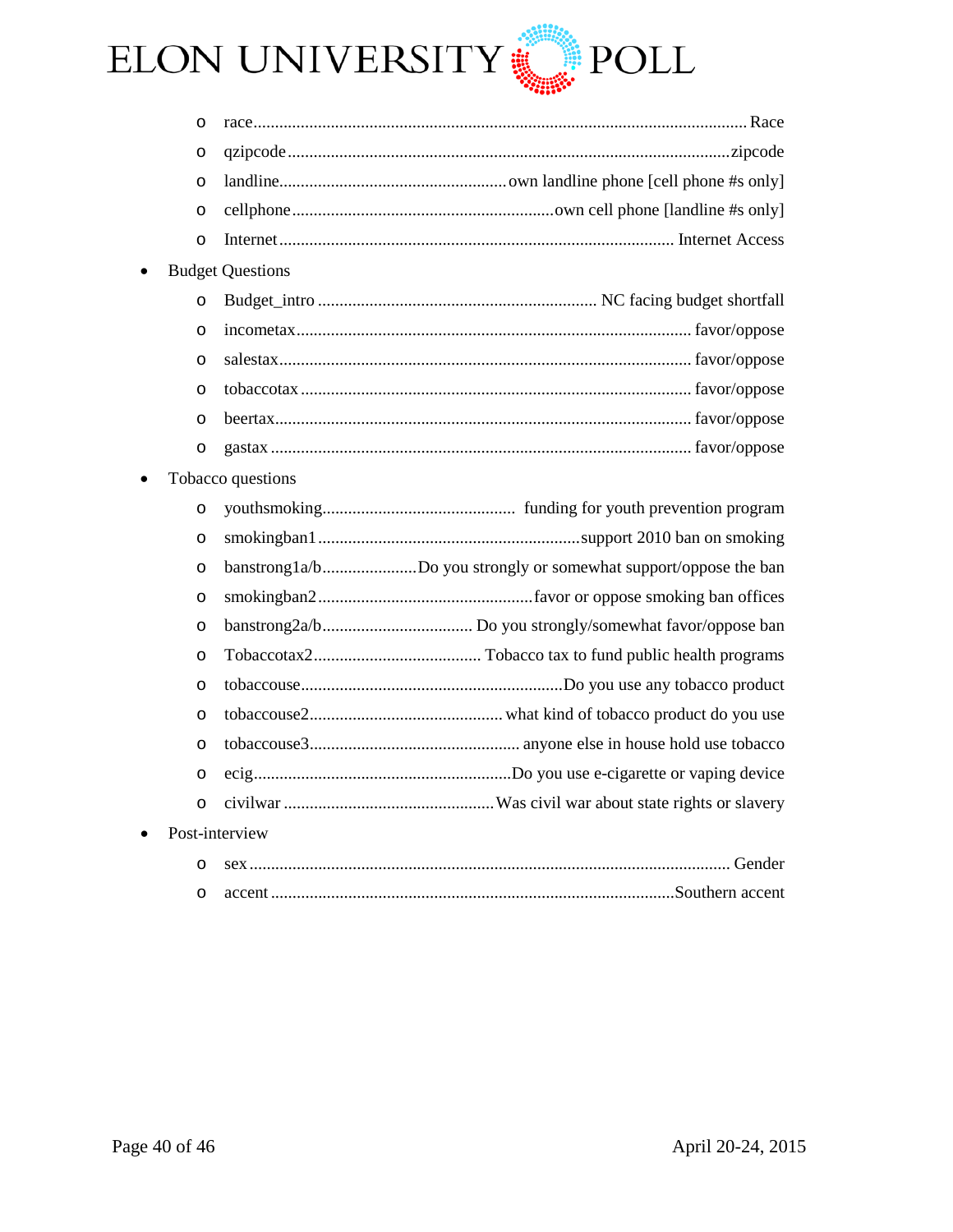

#### <span id="page-40-0"></span>**Methodological Information**

| Mode:                                  | Live Interviewer RDD Telephone Interviews<br>(Dual Frame: Cell Phone and Landlines) |
|----------------------------------------|-------------------------------------------------------------------------------------|
| Population & Sample Area               | North Carolina; Adults, Registered Voters<br>(English Speakers)                     |
| Dates in the field:                    | April 20-24, 2015                                                                   |
| <b>Registered Voter Sample Size</b>    | 677                                                                                 |
| Registered Voter Margin of Error       | $\pm 3.77$                                                                          |
| <b>Adult Residents Sample Size</b>     | 756                                                                                 |
| <b>Adult Residents Margin of Error</b> | $\pm 3.56$                                                                          |
| Confidence Level                       | 95%                                                                                 |
| <b>Weighting Variables</b>             | Age, Race, Gender, & Phone Ownership                                                |

The Elon University Poll uses a stratified random sample of households with telephones and wireless (cell) telephone numbers. Please direct questions about the Elon University Poll's methodology to the Director of the Elon University Poll, Dr. Kenneth Fernandez at 336-278- 6438 or [kfernandez@elon.edu.](mailto:kfernandez@elon.edu)

#### **Procedures Used for Conducting the Poll**

The Elon University Poll uses CATI system software (Computer Assisted Telephone Interviewing) for the administration of surveys. We attempt to reach each working telephone number in the sample up to five times. We only interview residents of North Carolina who are over 18. The Elon University Poll conducted the survey in English. Live interviewers called from 4:30 p.m. to 9:30 p.m. Monday 4/20 through Thursday 4/23; and 3:00 to 8:00 on Friday 4/24.

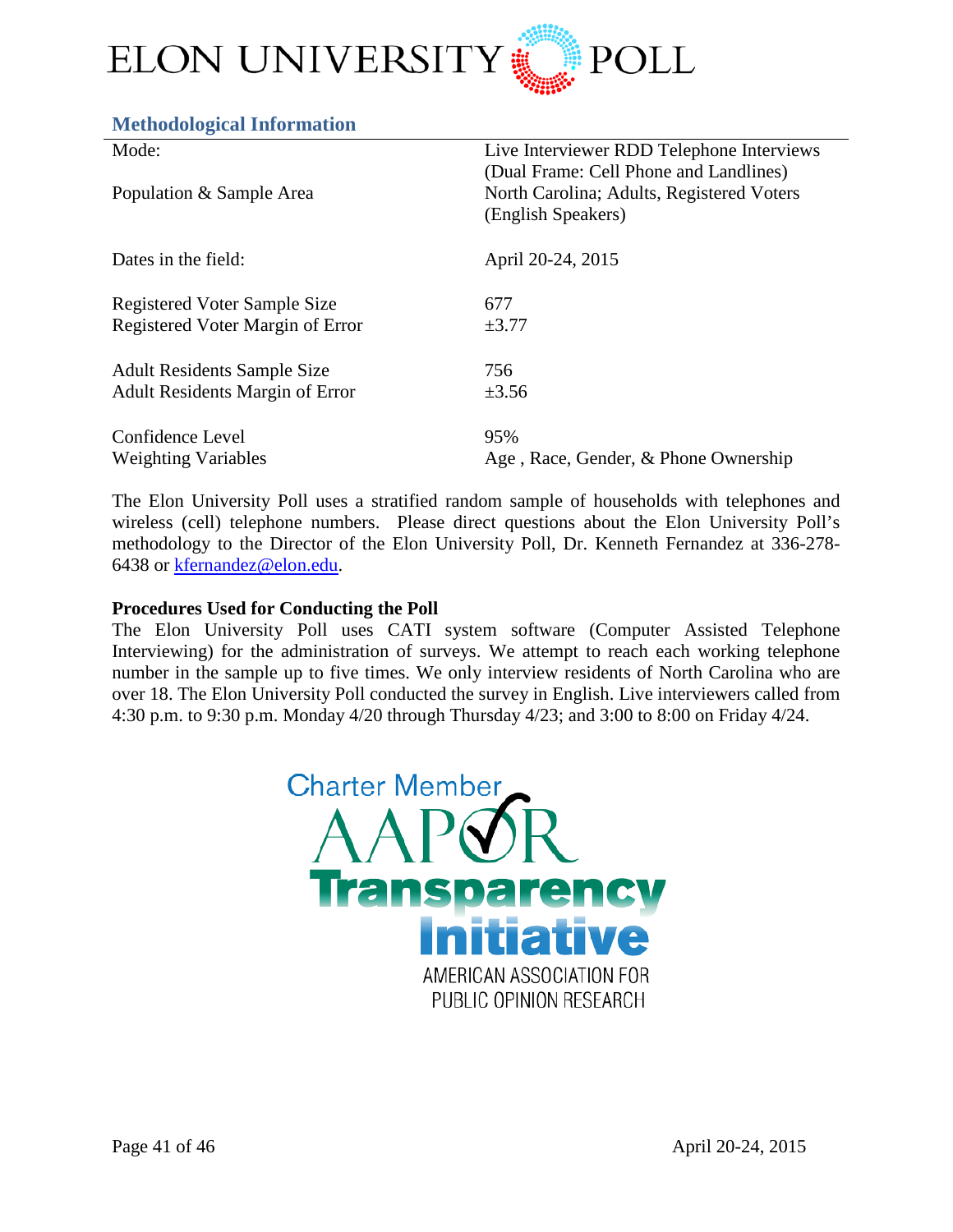

#### **Additional Methodological Decisions**

#### Branching Questions

For many questions with multiple response options, we program our surveys to branch into a secondary probing question.

#### "Don't Know" & "Refused" Response Options

All questions include an option for respondents to volunteer "don't know" or to refuse. In the vast majority of questions, interviewers do not prompt "don't know" responses.

#### Weighting and Design Effect

Like most survey organizations we typically weight results from the Elon University Poll on multiple demographic characteristics: race, gender, phone use/type and age. We use iterative raking, adjusting one dimension at a time. The American Association for Public Opinion Research strongly recommends providing information regarding the effects of weighting. The standard error of an estimate for a simple random sample is different from the standard error of an estimate based on a weighted sample. This is referred to as a design effect and this difference can be large if a sample is heavily weighted to compensate for problems in sample. Because we call both landline and cell phones and call numbers up to five times to obtain a representative sample, our weights rarely have substantial influence on the results. The design effect for the final weights for the sample of *Adult Residents of North Carolina* was 1.17. So an adjusted margin of error for that sample would be  $+/- 3.81$  instead of  $+/- 3.52$ .

#### Within Household Randomization

For landlines, we use the common "oldest-youngest" technique to ensure within household randomization. We assume cellphones belong to an individual rather than a household. Thus, we do not conduct within-household randomization within our cellphone sample.

#### Completion Criteria

An interview is a complete only if a respondent progresses through the entire survey. Respondents who hang up before completing the last question or who refuse to more than 10 % of the questions are incompletes.

#### Support for Transparency

The Elon University Poll supports transparency in survey research and is a charter member of the American Association for Public Opinion Research Transparency Initiative, which is a program promoting openness and transparency about survey research methods and operations among survey research professionals and the industry. All information about the Elon University Poll that we released to the public conforms to reporting conventions recommended by the American Association for Public Opinion Research and the National Council on Public Polls.

#### Question Construction and Question Order

In releasing survey results, the Elon University Poll provides the questions as worded and the order in which respondents receive these questions. In some cases question ordering rotates to avoid biases. In an effort to provide neutral, non-biased questions, we attempt to observe conventional question wording and question order protocols in all of our polls. In order to avoid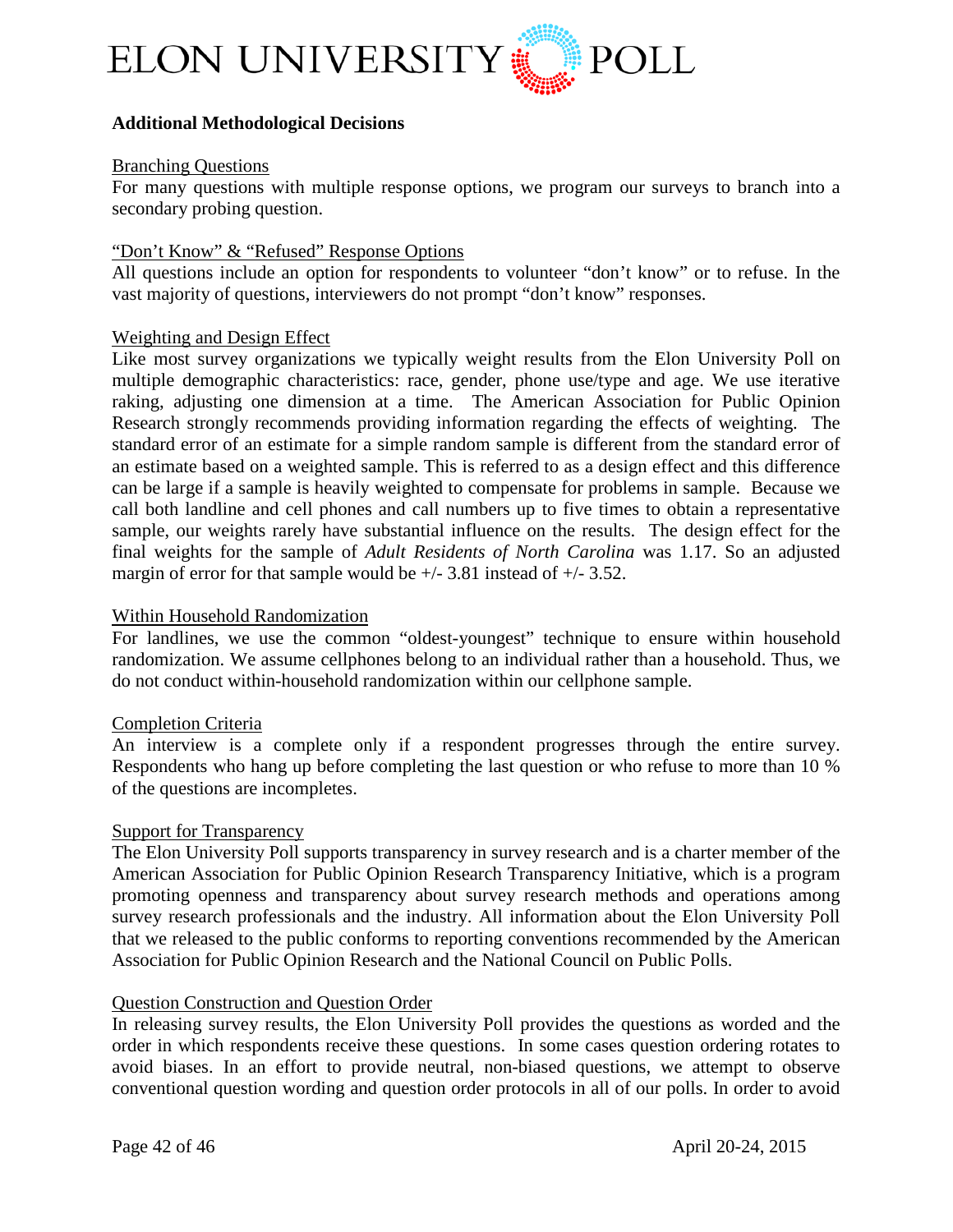

recency or primacy effects, we randomize candidate names and directional response options (e.g. support / oppose) within the text of each question. We pretest every questionnaire multiple times before entering the field.

#### **Sampling**

Survey Sampling International, LLC, provide samples of telephone numbers. To equalize the probability of telephone selection, sample telephone numbers are systematically stratified according to subpopulation strata (e.g., a zip code, a county, etc.), which yields a sample from telephone exchanges in proportion to each exchange's share of telephone households in the population of interest. Estimates of telephone households in the population of interest are generally obtained from several databases. Samples of household telephone numbers are distributed across all eligible blocks of numbers in proportion to the density of listed households assigned in the population of interest according to a specified subpopulation stratum. Upon determining the projected (or preferred) sample size, a sampling interval is calculated by summing the number of listed residential numbers in each eligible block within the population of interest and dividing that sum by the number of sampling points assigned to the population. From a random start between zero and the sampling interval, blocks are selected systematically in proportion to the density of listed household "working blocks."

A block (also known as a bank) is a set of contiguous numbers identified by the first two digits of the last four digits of a telephone number. A working block contains three or more working telephone numbers. Exchanges are assigned to a population on the basis of all eligible blocks in proportion to the density of working telephone households. Once each population's proportion of telephone households is determined, then a sampling interval, based on that proportion, is calculated and specific exchanges and numbers are randomly selected.

The wireless component of the study sample starts with determining which area code-exchange combinations in North Carolina are included in the wireless or shared Telcordia types. Similar to the process for selecting household telephone numbers, wireless numbers involve a multi-step process in which blocks of numbers are determined for each area code-exchange combination in the Telcordia types. From a random start within the first sampling interval, a systematic nth selection of each block of numbers is performed and a two-digit random number between 00 and 99 is appended to each selected nth block stem. The intent is to provide a stratification that will yield a sample that is representative both geographically and by large and small carrier. From these, a random sample is generated.

Because exchanges and numbers are randomly selected, unlisted as well as listed numbers are included in the sample. Thus, the sample of numbers generated for the population of interest constitutes a random sample of telephone households and wireless numbers of the population.

#### **Frequently Asked Questions about our Methodology**

- 1. *Who pays for the Elon University Poll?* Elon University fully funds the Elon University Poll.
- 2. *Does the Elon University Poll favor a certain party?*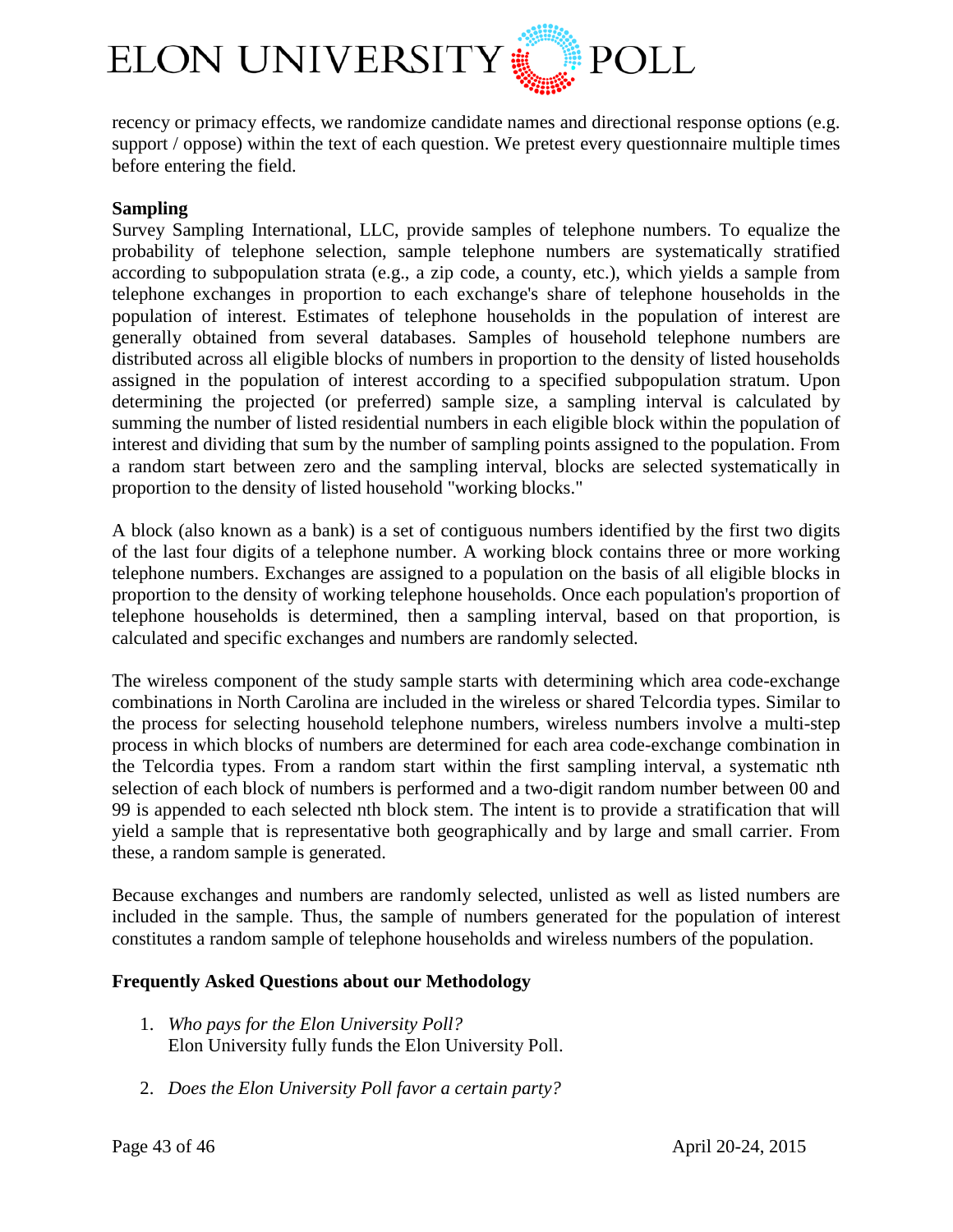

The Elon University Poll is an academic, non-partisan survey. We do not engage or work with any political candidates or parties. We employ best practices to ensure the results are not biased.

- 3. *Where do you get your numbers?* We obtain samples of randomized phone numbers from Survey Sample International.
- 4. *How many times do you call a number before giving up?* We will attempt to call each working number up to five times before removing it from the sample.
- 5. *Do you call both cell phones and land lines?* Yes. We use a mixed sample of both cell phones and landlines. We weight on phone ownership to adjust for the higher probability of selection of those who own both cell phones and landline phones.
- 6. *Does the Elon University Poll do IVR surveys or automated "robopolls"?* No. Well-trained students at Elon University conduct all our interviewers.
- 7. *Do you report non-response rates?*

Yes. We report non-response rates based on AAPOR guidelines. The response rate for the April 2015 poll was 12.1% which approximates the national average response rates of other high quality survey organizations. The response rate is calculated using the American Association of Public Opinion Research (AAPOR) formula RR4.

8. *Do you weight the data?*

Yes. We apply weights to the data. An iterative proportional fitting algorithm generates weights based on Census and CDC population parameters of residents in North Carolina. Registered voter screens sometimes cause final weighted variables to not match those parameters exactly- which is intended.

9. *Do you randomize response options?*

Yes. We rotate the order of candidate names in all applicable questions. We also rotate order of text for other questions, such as those that include response options such as "more" and "less." Furthermore, we rotate the order of some questions themselves if we suspect the order of a question could bias results.

10. *Do you conduct within-household randomization?*

Yes. For landlines, we use the common "oldest-youngest" rotation to ensure within household randomization. We assume cellphones belong to an individual rather than a household. Thus, we do not conduct within-household randomization within our cellphone sample.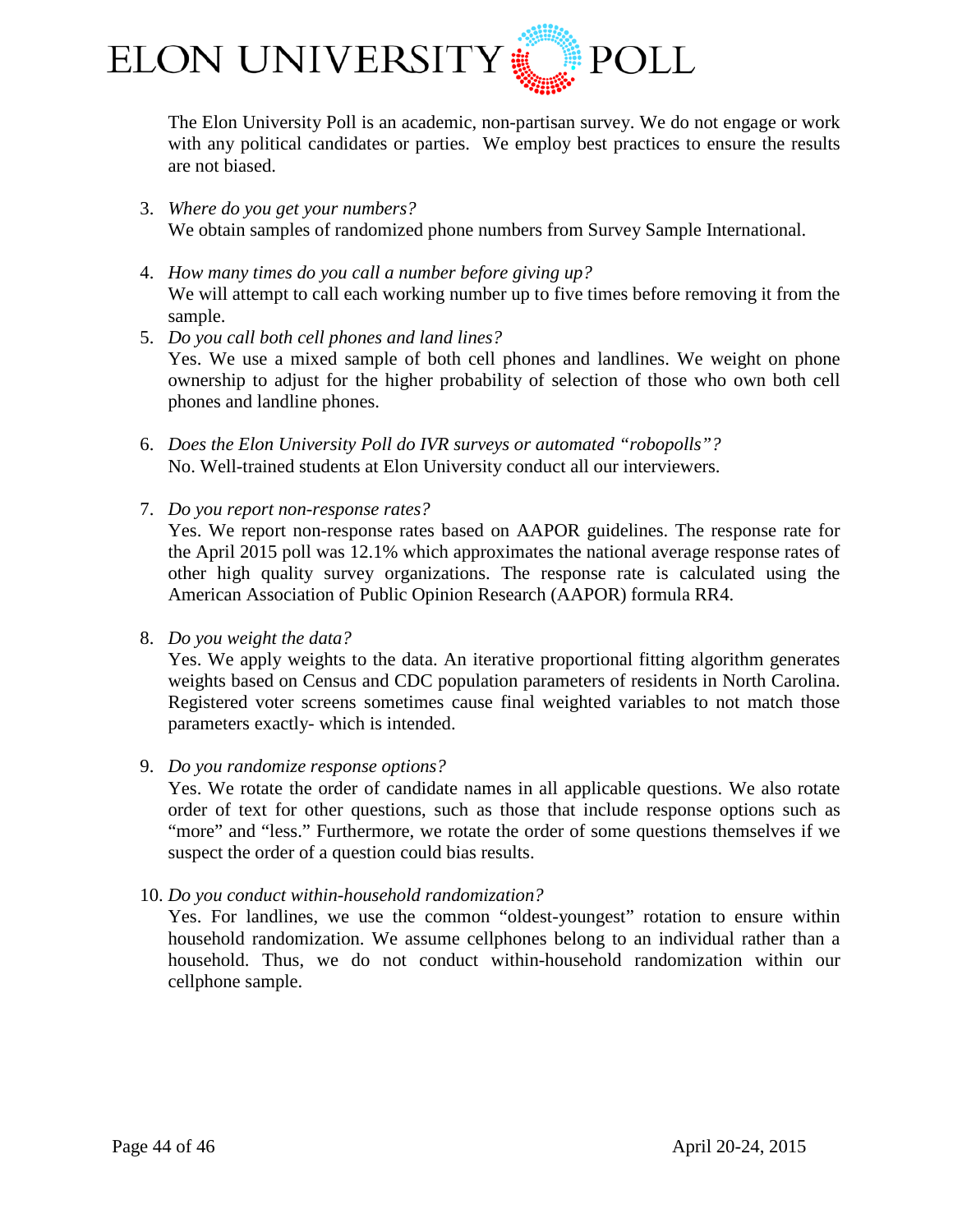

## <span id="page-44-0"></span>**The Elon University Poll Team**

- [Dr. Kenneth Fernandez](http://www.elon.edu/directories/profile/?user=kfernandez) is the Director of the Elon University Poll. Dr. Fernandez holds a Ph.D. in Political Science from University of California – Riverside. Dr. Fernandez is Assistant Professor of Political Science at Elon University. He has published numerous articles in peer-reviewed social science journals.
- [Dr. Jason Husser](http://www.elon.edu/directories/profile/?user=jhusser) is the Assistant director. Dr. Husser is also Assistant Professor of Political Science at Elon University and Faculty Fellow for Civic Engagement. Dr. Husser holds a Ph.D. in Political Science from Vanderbilt University.
- John Robinson serves as Director of Communications for the Poll. He is a former newspaper editor, veteran journalist, and North Carolina native.
- Daniel Anderson is Vice President of Elon University Communications.
- Eric Townsend is Director of the Elon University News Bureau. Both work very closely with the directors in communicating results of the poll.

Faculty members in the Department of Political Science are also involved in advising the directors. The poll operates under the auspices of the College of Arts and Sciences at Elon University, led by Interim Dean Gabie Smith.

The Elon University administration, led by Dr. Leo Lambert, president of the university, fully supports the Elon University Poll as part of its service commitment to state, regional, and national constituents. Elon University fully funds the Elon University Poll. Because of this generous support, the Elon University poll does not engage in any contract work. This permits the Elon University Poll to operate as a neutral, non-biased, non-partisan resource.

Elon University students administer the survey as part of the University's commitment to civic engagement and experiential learning where "students learn through doing." Student interviewers receive extensive training prior to engaging in interviewing. A team of student supervisors (led by Mary Young '15 and Matt Albers '15) assists the directors with quality control and monitoring.



Fernandez



Husser



Robinson